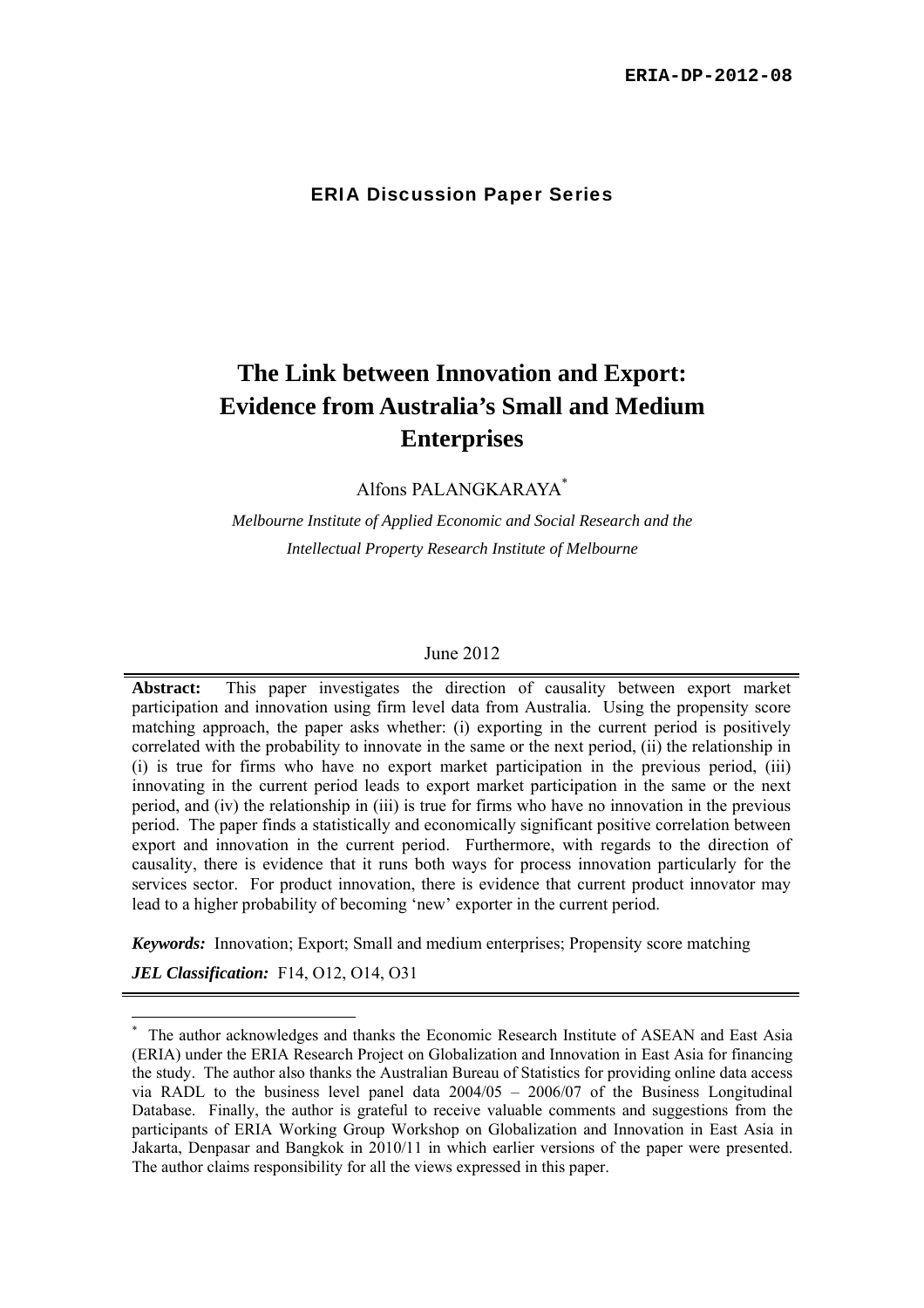# **1. Introduction**

Do exporting firms learn from their participation in foreign markets so that they become more innovative than the firms which focus only on domestic markets (learning-by-exporting hypothesis) or do firm invest in innovative activities in order to become more innovative and productive before they decide to enter foreign markets (self-selection hypothesis)? These are the questions that this paper aims to address. Specifically, this paper is an empirical investigation of the direction of causality between innovation and export market participation using firm level data of Australian small and medium enterprises (SMEs). It asks whether past export market participation explains current innovative performance and whether past innovative performance explains current export market participation.

Understanding the effects of globalisation on economic performance, particularly the performance of firms, is important to ensure that public policy is designed to attain its optimum benefit. One potential benefit of globalisation comes in the form of a productivity improving mechanism via participation in the international market through export. Strong empirical and theoretical evidence seems to indicate that the productivity advantage of exporting firms relative to non-exporting firms come from their pre-export differences in performance.

However, there has been no satisfactory theoretical explanation of how the preexport differences occur. In addition, recent studies which look at innovation and investment in Research and Development (R&D) provide some evidence that there might be learning effects from participating in the export market. If there is indeed such an effect, then failure to recognize it could lead to suboptimal policy in support of globalisation. This means, any further study that can entangle the causality between globalisation and economic performance which focuses on the role of the intermediate step, that is innovation, would be highly valuable. Hence, the main objective of the proposed study is to contribute to the empirical investigation of the link between export and performance through the effect on innovation using richer data and a better methodology.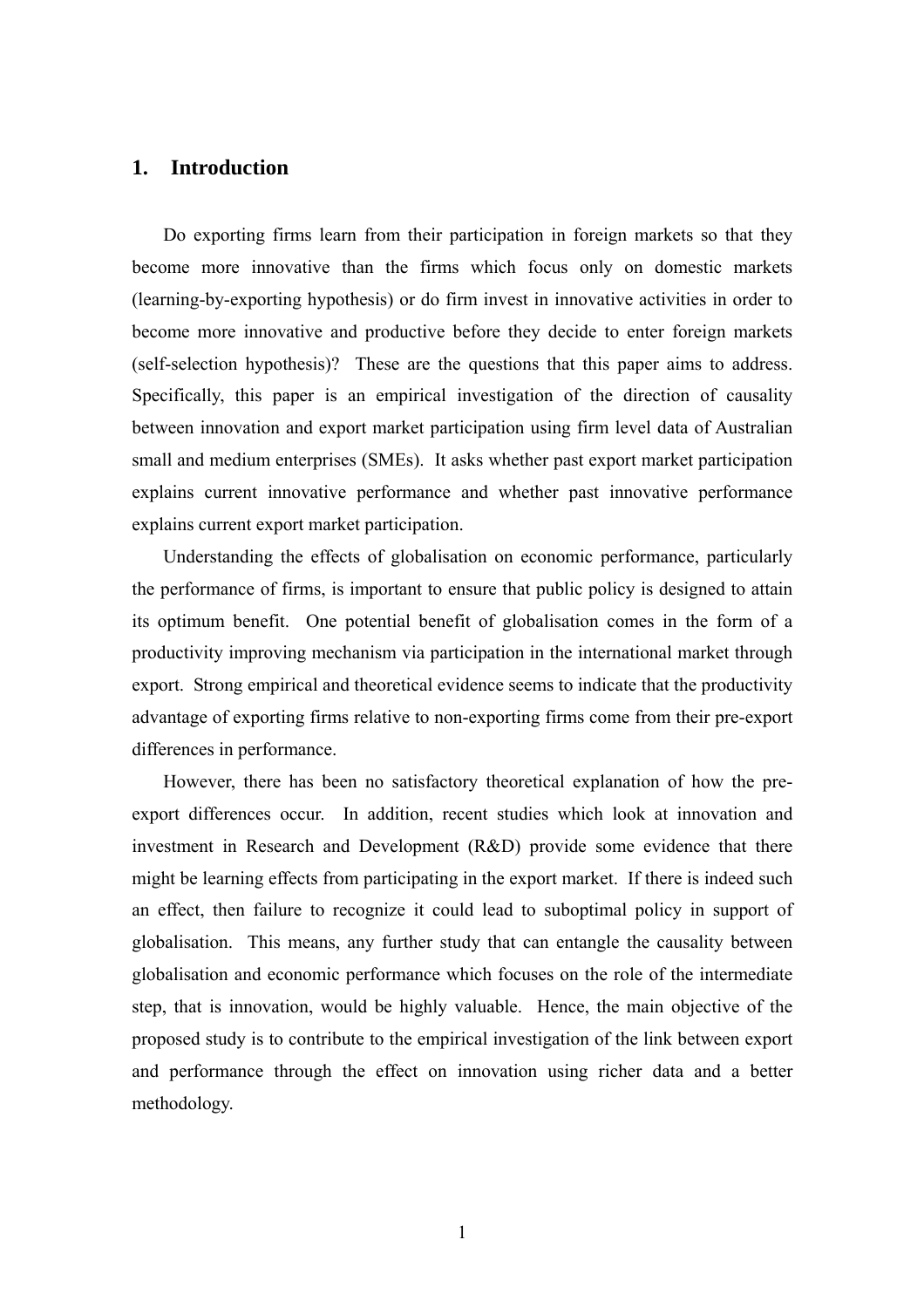This paper extends the existing literature such as the studies by Damijan *et al*. (2010) and Crespi *et al*. (2008) on the evaluation of the competing hypotheses described above. The first contribution of this paper is that the sample of the study consists of firms from all industries instead of just manufacturing. It is quite plausible that lessons from the manufacturing sector may not apply to other sectors. Second, it can identify both process and product innovation, with the former perhaps playing a more important role especially for SMEs and firms in non-manufacturing sectors. Finally, the study focuses on small and medium firms, addressing the limitations in the findings based on large firms.

To some extent, this study and other similar studies which look at the link between innovation and export rather than between productivity and export incorporate an important aspect mentioned by Crespi *et al*. (2008) by linking the way in which export affects innovation directly to the types of source of information used by firms. Thus, while earlier studies only looked at how such information sources were related to export via productivity growth (leaving the details of how the information leads to improved performance inside the black box), our study looks at the more direct relationship between the export market as a potential source of information and the propensity to innovate. For Australia, the proposed study provides further insights to those established by existing studies such as Palangkaraya and Yong (2007; 2011) on the relationship between international trade and productivity by looking at innovation as a likely intermediate step.

The findings of the study provide important information for evaluating the benefits of globalisation to small and medium firms. A confirmation of the learning-byexporting hypothesis, for example, indicates that export market participation improves a firm's performance through the stimulation of innovations. Thus, the potential benefits of policies designed to improve global market activities (particularly in the export market) would be higher than in the case when there are no learning effects. Furthermore, the findings could also demonstrate how the learning effects are generated both in terms of the types of innovation involved and the roles of the export market activities. Knowing these, governments would be in a better position to design policies that can address any market failure which may lead to suboptimal resource allocation on different types of innovative and export market activities. For developing countries in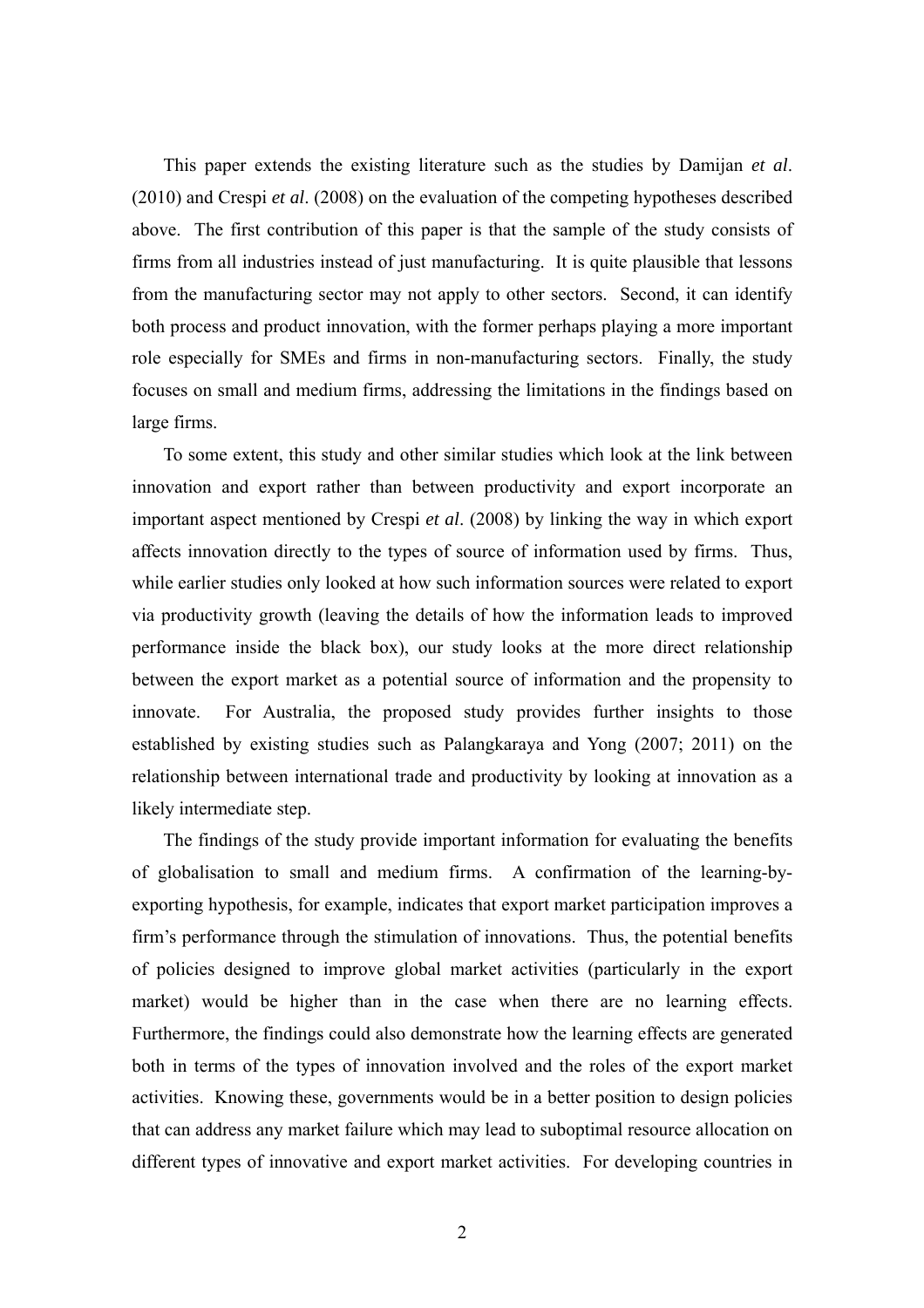particular, evidence from studies based on small and medium firm data in developed countries is probably more relevant to draw any policy inference rather than studies based on large corporations, especially when relevant evidence from developing country studies is still rare.

To achieve its objectives, this paper applies the propensity matching score (PSM) approach on firm level Business Longitudinal Database from the Australian Bureau of Statistics from the period of 2004/05 to 2006/07 covering approximately 3000 firms with less than 200 employees. The rest of the paper is structured as follows. Section 2 provides a brief discussion on related studies, Australian SMEs export and innovation activities in general, and two case studies based on an existing study of the Australian wine industry and the characteristics of Australian SMEs which received the Australian Exporter Award from the Australian Government between 2001 and 2010. Section 3 discusses the empirical framework and the data. Section 4 presents and discusses the results. Section 5 summarises the finding and discusses some of their policy implications.

# **2. Literature Review**

## **2.1. Export and Innovation**

The link between export and productivity has been the subject of many different studies over for many years due to its important implications for the benefits of globalisation. As the availability of large, firm-level, longitudinal data has improved over the last fifteen years; the ability to evaluate the two major competing hypotheses (which are not mutually exclusive) behind the export-productivity relationship has also improved in terms of detail and sophistication. The first hypothesis of interest is called the 'self-selection' hypothesis and it is based on the idea that more productive firms self-select into the export market because of the extra (sunken) costs for entering foreign markets. These costs may include, for example, transportation costs, distribution or marketing costs, or the costs to tailor the products to foreign consumers. Because of such entry barriers, firms may exhibit forward-looking behaviour by taking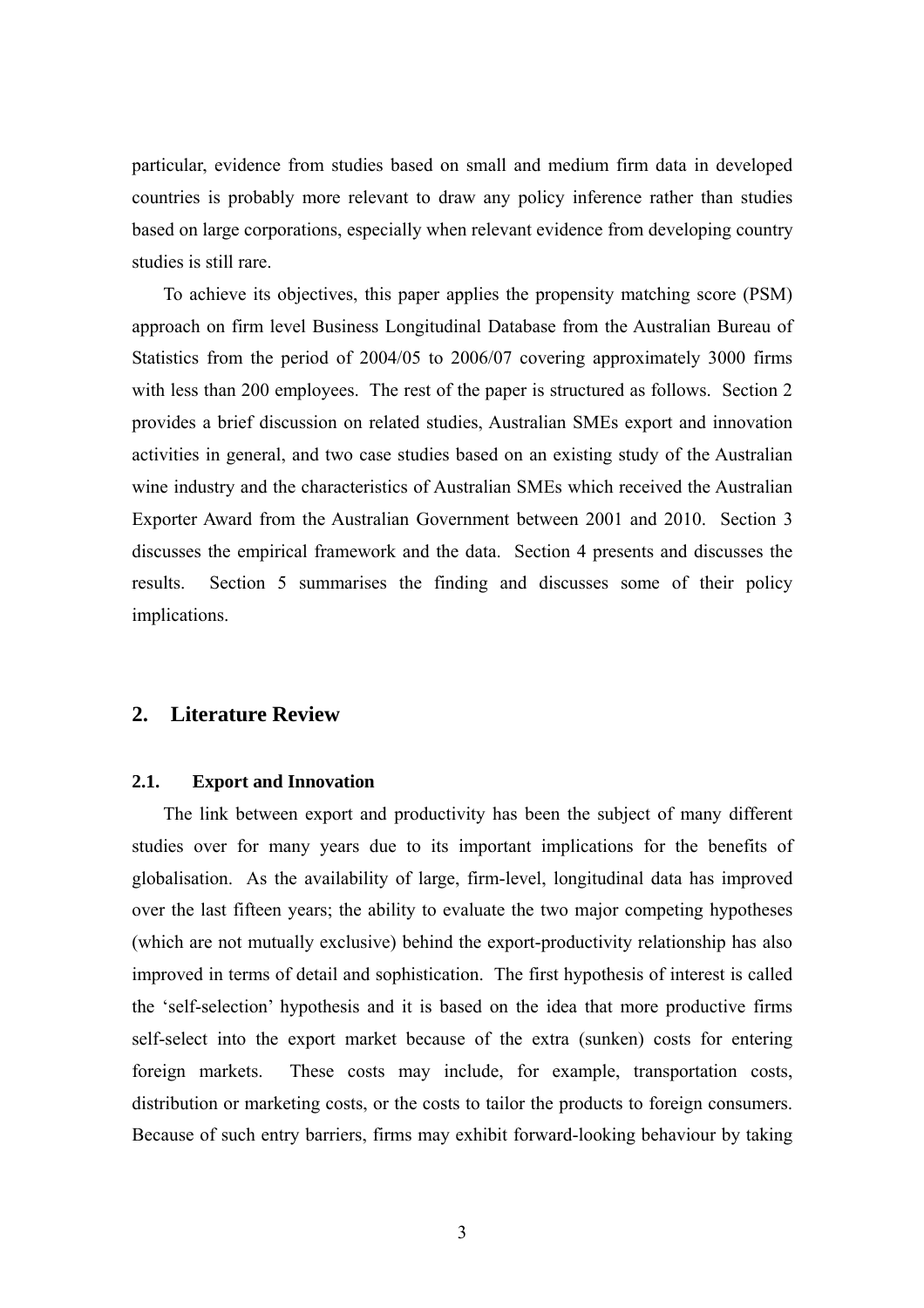action to improve their productivity before entering any foreign market. As a result, any cross-sectional performance difference between exporters and non-exporters can be explained by the ex ante differences between the two types of firms.

The competing hypothesis, the learning-by-exporting hypothesis, argues that export market participation provides an opportunity for exporters to improve their performance due to a higher level of market competition and the potential for knowledge flows from international consumers. Wagner (2007), for example, surveys more than 40 studies based on firm level data from more than 30 countries and finds that a majority of the studies support the self-selection hypothesis while participation in the export market does not appear to lead to improved productivity.

More recent empirical studies, such as Aw *et al*. (2008), look at the relationship in more detail by incorporating R&D investment or innovation decision and also find evidence for the self-selection hypothesis. The lack of support for the learning-byexporting hypothesis is further shown by a number of theoretical models which emphasise the role of firm heterogeneity. Other recent studies which also support selfselection include Kirbach and Schmiedeberg (2008) and Chada (2009). The latter is interesting because it finds that innovation can act as a strategic tool to gain market share in the world markets and thus it is important for firms to innovate to enter the export market. Similarly, a recent theoretical study Constantini and Melitz (2008) which, unlike its predecessors, endogenize firm's the decision by firms to export and innovate and show that the export-productivity link can be explained by the decision to innovate before export market entry, consistent with the self-selection hypothesis. Finally, Long *et al*. (2009) explores the effects of trade liberalization on the incentives for firms to innovate and on productivity. They find that trade liberalization's impact is dominated by the selection effect and while the effects on innovation or the incentive to spend in R&D depends in the costs of trade.

Nevertheless, other studies such as Crespi *et al*. (2008), Damijan *et al*. (2010), Girma *et al*. (2008), MacGarvie (2006) and Fernandes and Paunov (2010) provide evidence that globalization may feedback into improved domestic performance through the learning effects on innovation. The last two studies mentioned above show the learning effects through imports while the other studies show the effects through export market participation. What is needed now are further studies employing a similar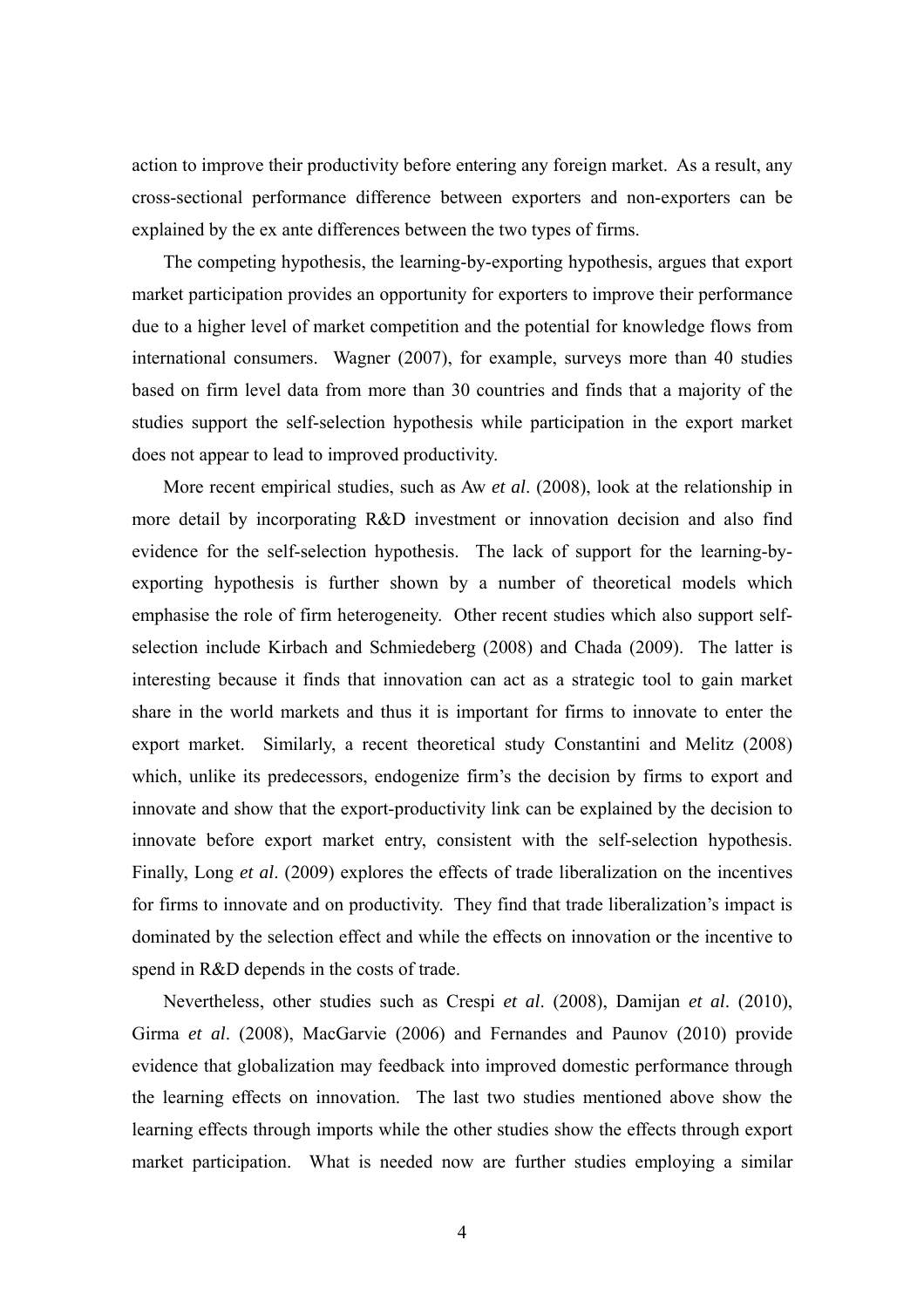methodology and similarly rich data from different countries in order to see if the evidence is robust and can be generalized to other settings.

Given the reliance of most of the studies cited above on data from medium and large enterprises and, particularly, from the manufacturing sector, there is a need for a complementary set of evidence drawn from SMEs across different industries (agriculture and resources, manufacturing, and services). For reasons such as the cost of acquiring legal protection on innovation and its enforcement, it has been argued that SMEs may have a lower propensity to innovate than larger firms.<sup>1</sup> Thus, according to Jensen and Webster (2006), such potential for underinvestment in innovation activity by SMEs and the relatively significant share of SMEs in the economy means that a better understanding of the innovative patterns of SMEs is crucial for an effective innovation policy.

In addition, an analysis of industrial sectors other than manufacturing is also important. First, the extent of market failure in innovation activities varies by industrial sectors and the effectiveness of instruments to combat such market failure including the provision of intellectual property rights (IPRs) protection also varies by sector.<sup>i</sup> Second, the type of innovation activities also varies across industrial sectors because of the multifaceted nature of innovation. Schumpeter (1934), for example, discussed innovation in terms of product innovation, process innovation, organisation innovation and market innovation. Thus, depending on their product or market characteristics, different industries focus more on product innovation while others focus on process innovation. Furthermore, IPRs protection such as patents or trademarks may be more effective for product innovation than process innovation, leading to varying patterns of innovative activity across industrial sectors and dependent upon the size of the firms.

### **2.2. Australian SMEs' Export And Innovative Activities**

Australian SMEs are an interesting case to study the determinants of firm level innovative activities and the link between export and innovation because of the reasons discussed above. In addition, SMEs are important for the Australian economy, accounting for slightly more than 60% of total employment and 50% of value added

 $\overline{a}$ 

<sup>&</sup>lt;sup>1</sup> See, for examples, Acs and Audretsch (1988) and Arundel and Kabla (1998).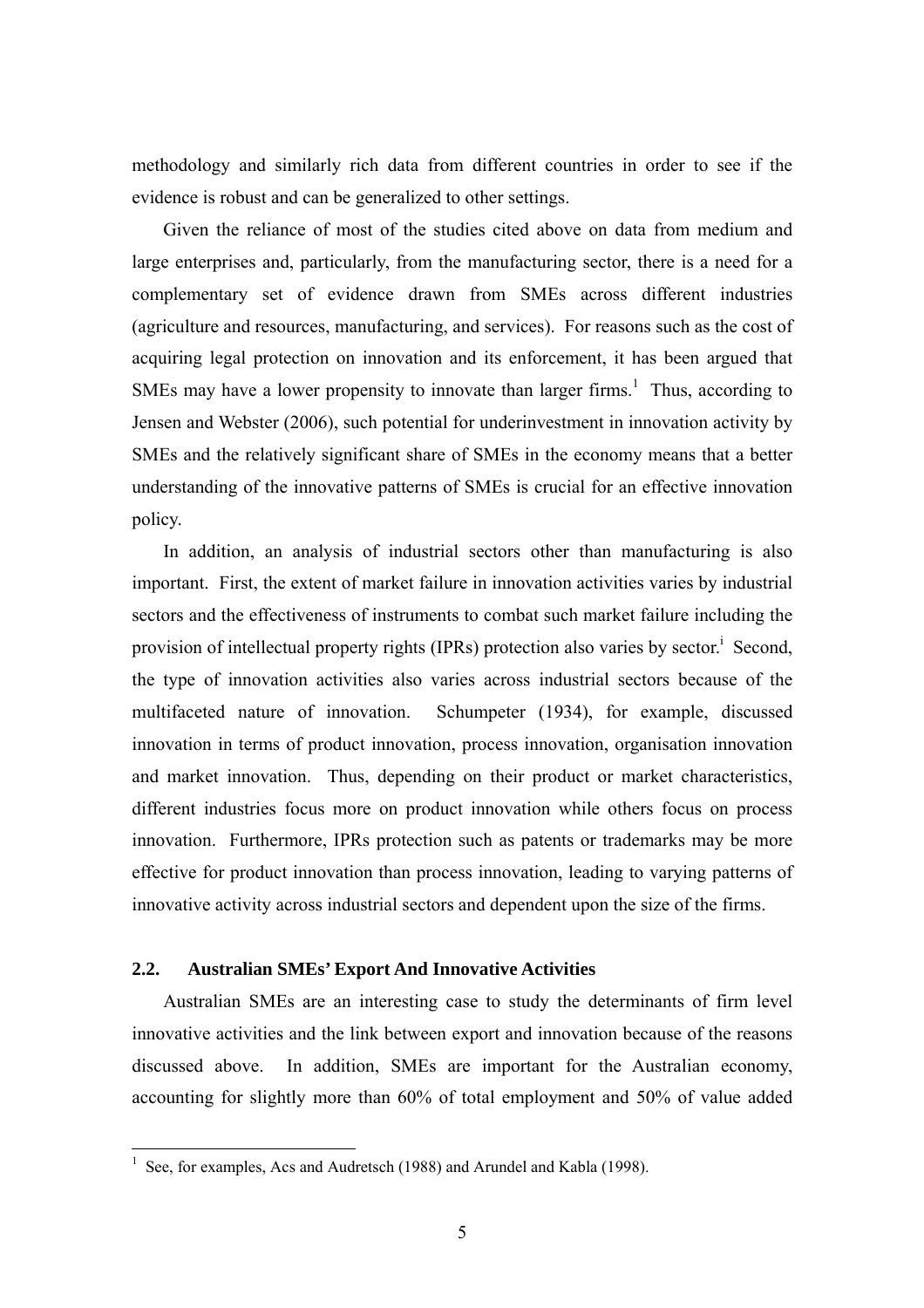(ABS, 2001); and, because of these, the SMEs have received specific attention from the Australian government in terms of various policies and incentives directed at them in order to help improve their productive and innovative performance. Naturally, the importance of Australian SMEs varies across industries ranging from, for example, a contribution of as much as 97% of the industry value added in 2006/07 in Agriculture, Forestry and Fishing, to 90% in Rental, Hiring and Real Estate Services, to 75% in Accommodation, Cafes and Restaurant, to 56% in Retail Trade, to 45% in Manufacturing and down to 17% in Information Media and Telecommunication (ABS, 2008).

In terms of export market participation, in 2005-06 SMEs made up approximately 90% of Australia's exporters of goods, but they accounted for less than 10% of the total value of goods exports (ABS, 2006). In terms of export propensity, ABS (2001) indicates that around 15% of SMEs with an employment size 20-199 are exporters whilst less than 5% of SMEs with an employment size 5-19 are exporters. Based on the value of goods export, by 2008-09, Australian SMEs contributed the most in the Construction sector (37%), Transport, postal and warehousing (23%) and Wholesale trade (16%) (ABS, 2010).

For innovative activities, the latest ABS Innovation Survey conducted in December 2005 (ABS, 2007) shows that there were approximately  $141,300$  businesses<sup>2</sup> operating in Australia and, of this number, around 34% of them undertook innovation in terms of new products, new operational processes and/or new organisational processes.<sup>3</sup> As expected, the extent of innovativeness varies by business size with around 58% of very large businesses (250+ employees), 46-48% of medium businesses (20-99 employees), and 25-34% of small businesses (5-19 employees) reported as innovators. It also varies by industry with industries such as Electricity, gas and water supply (49% of businesses are innovators), Wholesale trade (43%) and Manufacturing (42%) leading the way.

Furthermore, between 2003 and 2005, Accommodation, cafes & restaurants, Mining, and Wholesale trade showed the highest increases in the proportion of innovating businesses. The high growth in innovation incidence among businesses in

 $\overline{a}$ 

<sup>2</sup> See Mansfield *et al*. (1981) as cited in Jensen and Webster (2006).

<sup>&</sup>lt;sup>3</sup> Here, 'new' may refer to 'new to businesses' (74% of product innovation), 'new to the industry'  $(10\%)$ , 'new to Australia'  $(10\%)$ , or 'new to the world'  $(6\%)$ .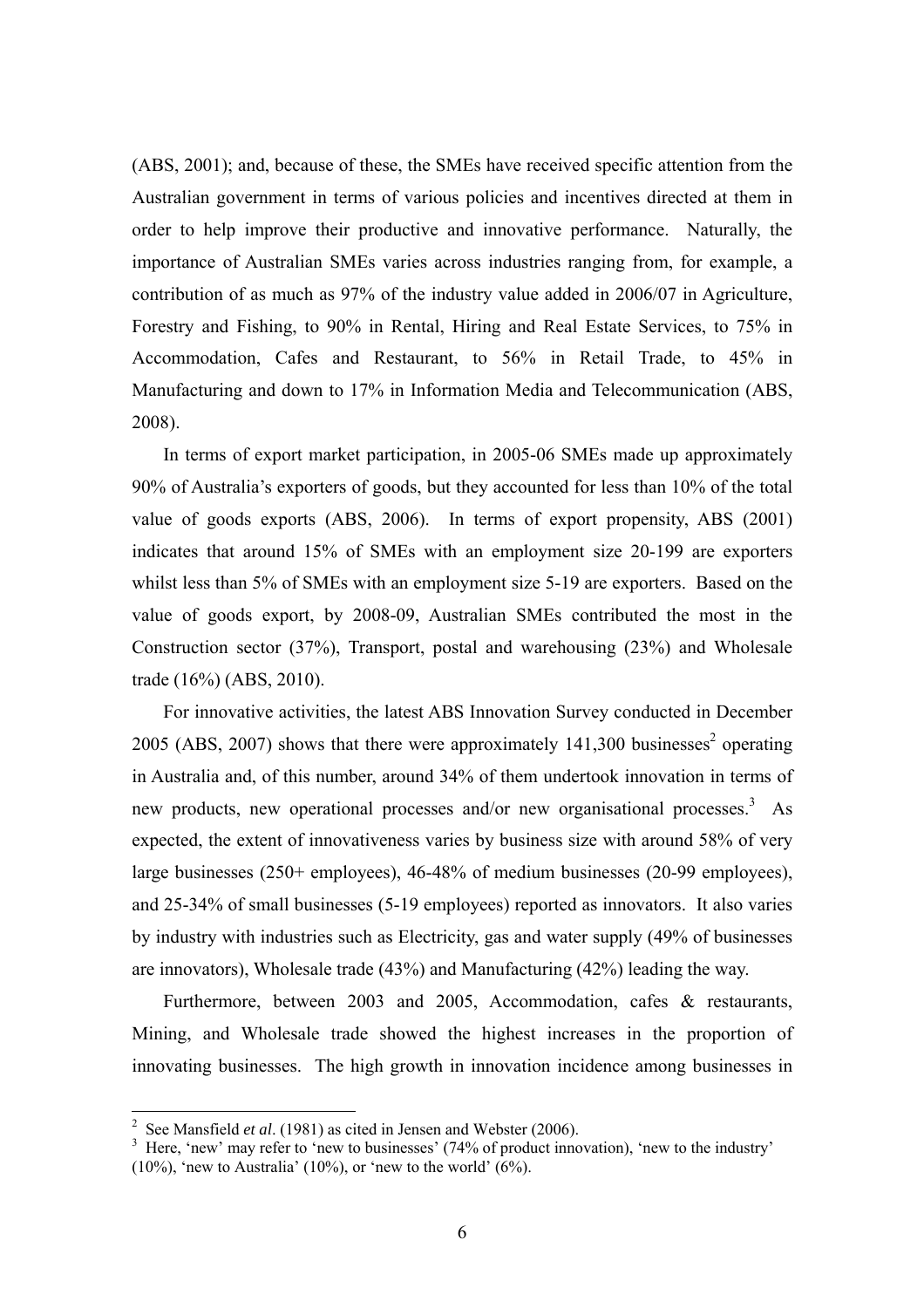the Wholesale trade industry, for example, reflects increased incidence of innovation in operational and organisational processes. On the other hand, the growth of innovation activities in Accommodation, cafes & restaurants is due to significant increases in all types of innovation. Finally, some industries appeared to become less innovative between the two periods including Communications services and Finance and insurance.

In terms of the type of innovation, ABS reports that the proportion of Australian businesses with product innovation in 2005 is the lowest at around 19%, followed by operational process and organisational process innovation at around 22 and 25% respectively (ABS, 2007). It is worth noting that in 2003 the proportion of businesses with product innovation is only around 13%. For SMEs, operational process innovation is the most important type of innovation compared to the other two.

Finally, in terms of the contribution to the degree of sales turnover, 65% of innovating businesses reported that less than 10% of their turnover could be attributed to product innovation. This also varies across industries with businesses in most services industry reporting less than 10% attribution while those in Mining and Manufacturing were more likely to attribute between 10% and 50% of their turnover to product innovation. In terms of business size, it is interesting to note that none of the large businesses (100+ employees) reported that their product innovation contributed more than 50% of their turnover. In contrast, 12% of small businesses (5-19 employees) reported that 12% of their turnover could be attributed to product innovation.

#### **2.3. Case Studies**

 $\overline{a}$ 

Given the anonymity of firms and the minimal level of details provided by the panel data used in this study, it is probably a good idea to look at a number of case studies on how Australian SMEs conduct their export and innovation activities in practice. This section briefly discusses the case of the Australian wine industry and small and medium businesses in the services sector which have received one form or another of the Australian Exporter Award.<sup>4</sup> The discussion of the wine industry illustrates the

<sup>4</sup> The Australian Export Awards has run for 48 years and provided recognition and honors to exceptional Australian exporters based on the criterion of sustainable export growth achieved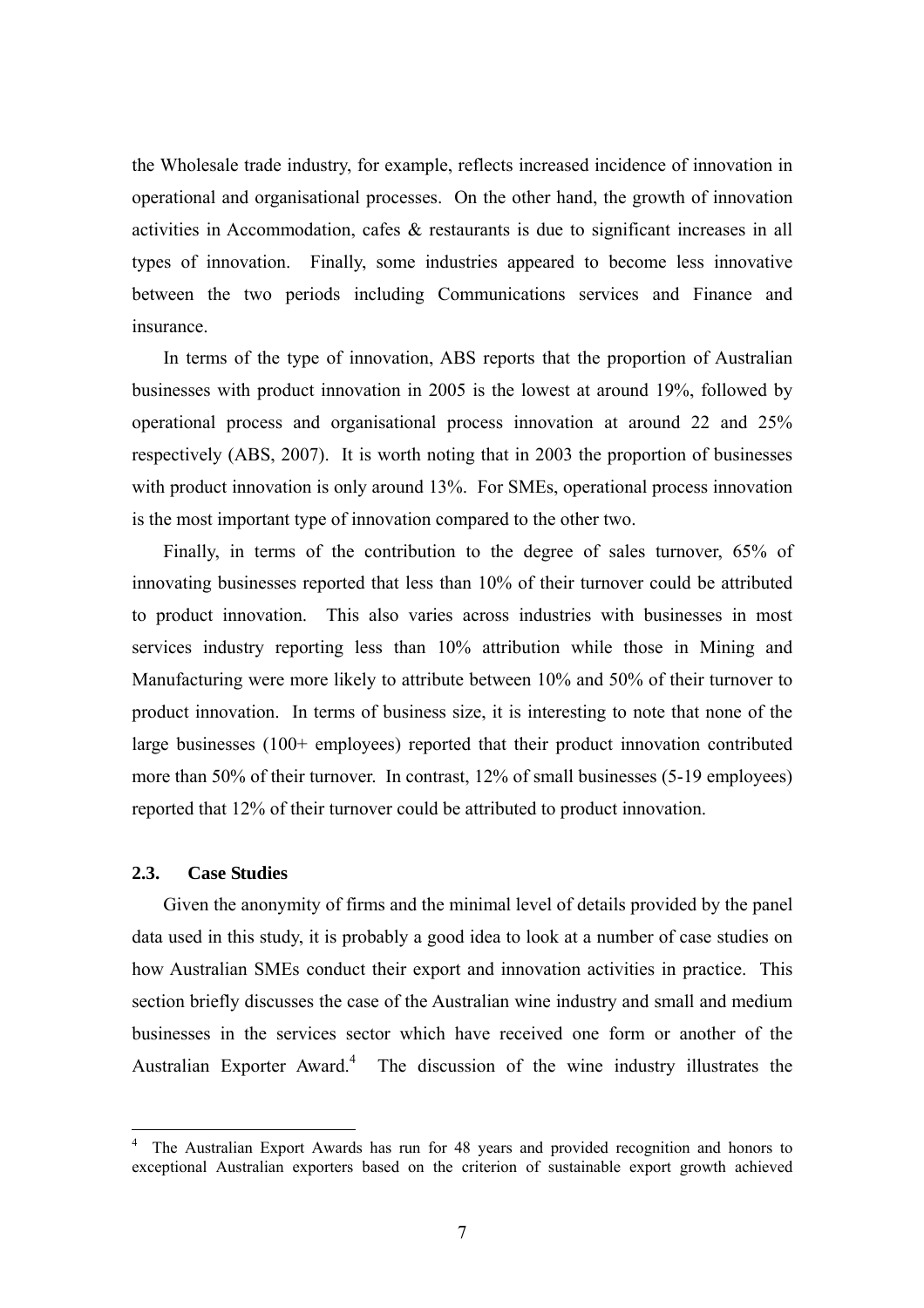relationship between innovation and export in that industry and is based on the in depth study of Aylward (2004; 2006). Unfortunately, due to a lack of other similarly detailed studies, the services sector discussion can only highlight certain characteristics of select Australian Exporter Award winners between 2001 and 2010.

#### *2.3.1. Australian Wine Industry Australian Exporter Award Winners In Services Sector*

According to Aylward (2004; 2006), in 2004 Australia is the  $4<sup>th</sup>$  largest exporter of wine in terms of value, with 40% exported into the United States. In terms of production, Aylward's study finds that the Australian wine industry consists of two major clusters (South Australia and New South Wales / Victoria). Furthermore, he points out that while the South Australian cluster accounts for only around 25% of wineries, its shares of production and export reach 50% and 60% respectively.

From the interviews that he conducted in his study, Aylward links the South Australian wine cluster's higher productivity and propensity to export to the differences between the two clusters in terms of innovation-related factors. For example, 66% of the firms in South Australia responding to Aylward's interview believed that there was a strong link between innovation and their export performance. In contrast, only 42% of the respondents from the New South Wales / Victoria cluster believed so. Aylward also finds that they differ in how they defined innovation, the extent of collaboration and the use of the wine industry's research and analytical services. Finally, an interesting finding to note from the study is that while there is a negligible difference in how the firms in both clusters define product innovation, they differ rather significantly in how they define process innovation. This last finding points to the possibility that process innovation is probably more important than product innovation in explaining the link between export and innovation.

### *2.3.2. Australian Exporter Award Winners In Services Sector*

1

In the last 48 years, the Australian government has given awards to businesses deemed as having exceptional performance in the export market every year. The awards are given to businesses belonging to various categories such as agribusiness, arts and

through innovation and commitment. See http://www.exportawards.gov.au/default.aspx (accessed March 11, 2011) for more details.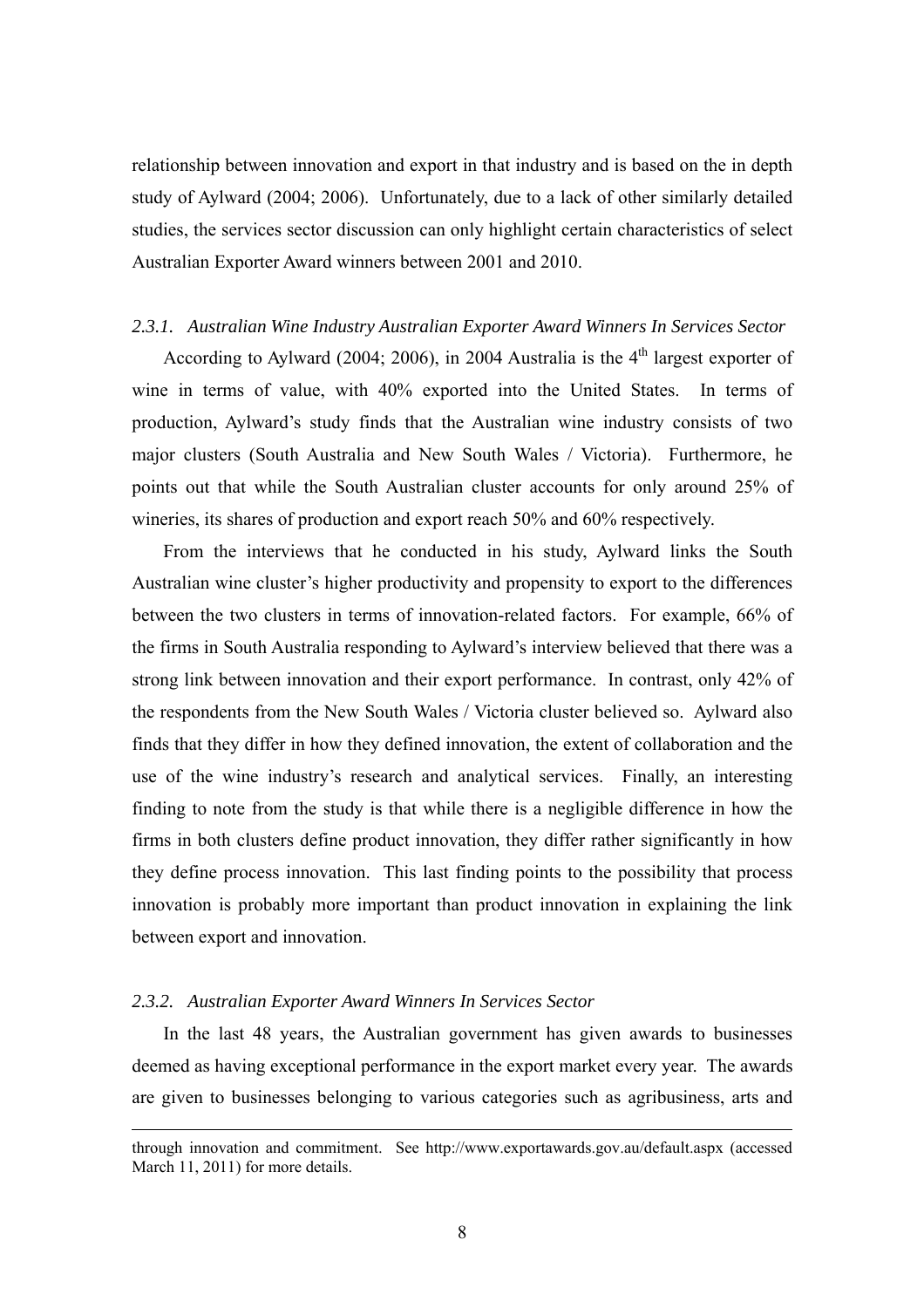entertainment, emerging exporters, and large and advanced manufacturers. For the purpose of this study, two categories of particular interest are the emerging exporter and small and medium-sized businesses in services categories. Between 2001 and 2010, there were 24 businesses which received emerging exporter awards (10 are from the services sector) and 16 businesses which received the small and medium exporter in services awards. In terms of their product characteristics, a majority of these highperforming Australian exporters in the services sector operate in the information technology-related field (10 businesses), highly specialized engineering design and prototype manufacturing operations (8 businesses), or specialized manufacturing and industrial consultancy services for the mining industry (4 businesses). For example, one business in IT related services which employs around 50 consultants is the largest specialist provider of independent information security consulting services in the region, with consumers coming from over 20 countries such as Singapore, Malaysia, South Korea, Japan, the United States, and France. Another business provides maritime simulation, training and consultancy services to the international maritime and defense industries. Perhaps, the most important lesson for this study that can be taken from these award winning exporters, while noting that they may not be representative of the whole services sector, is that most of them rely on being able to continuously come up with better processing technology via skills and technology updating to deliver their services.<sup>5</sup> In other words, it appears that their export performance depends more on process innovation than on product innovation.

# **3. Empirical Model And Data**

### **3.1. Empirical model**

 $\overline{a}$ 

In order to answer the two research questions which require the ability of making causal inference as opposed to simply establishing the (in)existence of correlation, it is necessary to adopt a methodology which allows for an unbiased estimation of the relevant treatment effects (in this case, being an exporter or being an innovator). This

<sup>5</sup> See the case studies for the award winners provided by the Australian Export Awards website mentioned in the previous end note.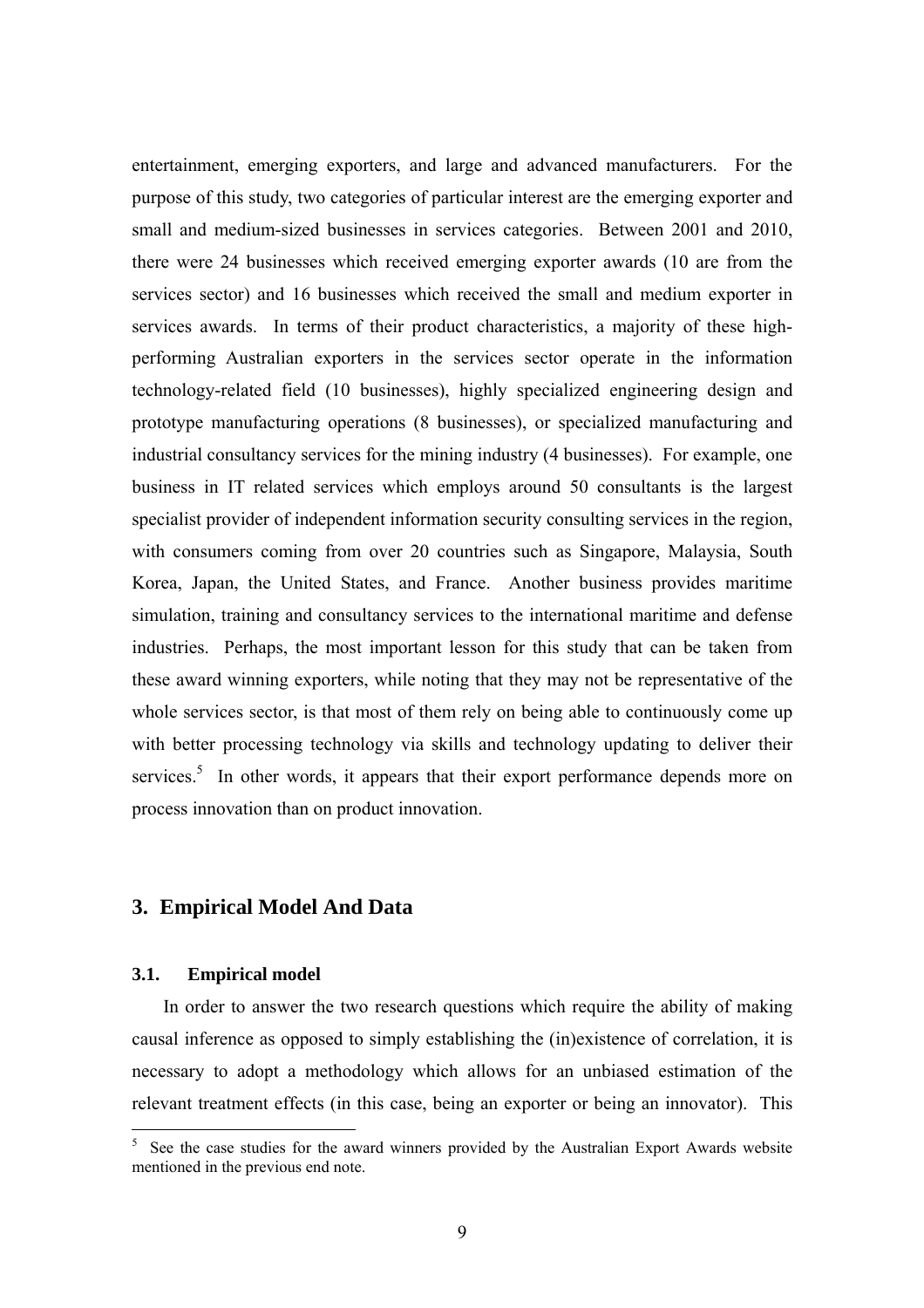study follows Becker and Egger (2010) and Damijan *et al*. (2010) in adopting the propensity score matching methods to arrive at unbiased, robust estimates of the causal effects. As argued by, for example, Deheia and Wahba (2002), the estimation of causal effect through a comparison of a treatment group with a 'nonexperimental' comparison group could suffer from the problem of self-selection or other systematic bias relating to the sample selection. The propensity score-matching methods correct the sample selection bias by pairing treatment and comparison units in terms of their observed characteristics and thus providing a natural weighting scheme that ensures the unbiasedness of the estimated treatment effects.

For the study, there are two treatment effects of interest: innovation effects and exporting effects. Thus, two propensity matching score specifications are specified as follows:

$$
\Pr[I_{ii} = 1] = f(X_{ii-1}) + \varepsilon_{ii} \tag{1}
$$

and

$$
Pr[E_{it} = 1] = f(Z_{it-1}) + \eta_{it}
$$
 (2)

where, at each period *t*, firm *i*'s propensities to innovate ( $Pr[I_{it} = 1]$ ) and to export  $(\Pr[E_{it} = 1])$  are expressed as a function of observed (exogenous) previous period characteristics such as productivity, size of employment, capital intensity and import status. Based on the estimated propensity to innovate (equation (1)) 'matched' innovators and non-innovators at period *t* are obtained. Similarly, based on the estimated propensity to export we obtain matched exporters and non-exporters.

Based on the resulting matched innovators in period *t*, using a similar approach used by Becker and Egger (2010) and Damijan (2010), we estimate the average treatment effects of innovation on export market participation by comparing their probabilities to become exporters in period *t* and in period *t+1* separately. The latter provides some indication of the direction of causality. We also do the reverse case; that is based on the resulting matched exporters in period *t*, we estimate the average treatment effects of export market participation on innovation by comparing their probabilities to become innovators (product and/or process) in period *t* and in period *t+1* separately. Finally, we repeat the analysis on a restricted sample where we only consider exporters (innovators) at period *t* which were not exporters (innovators) in period *t-1*.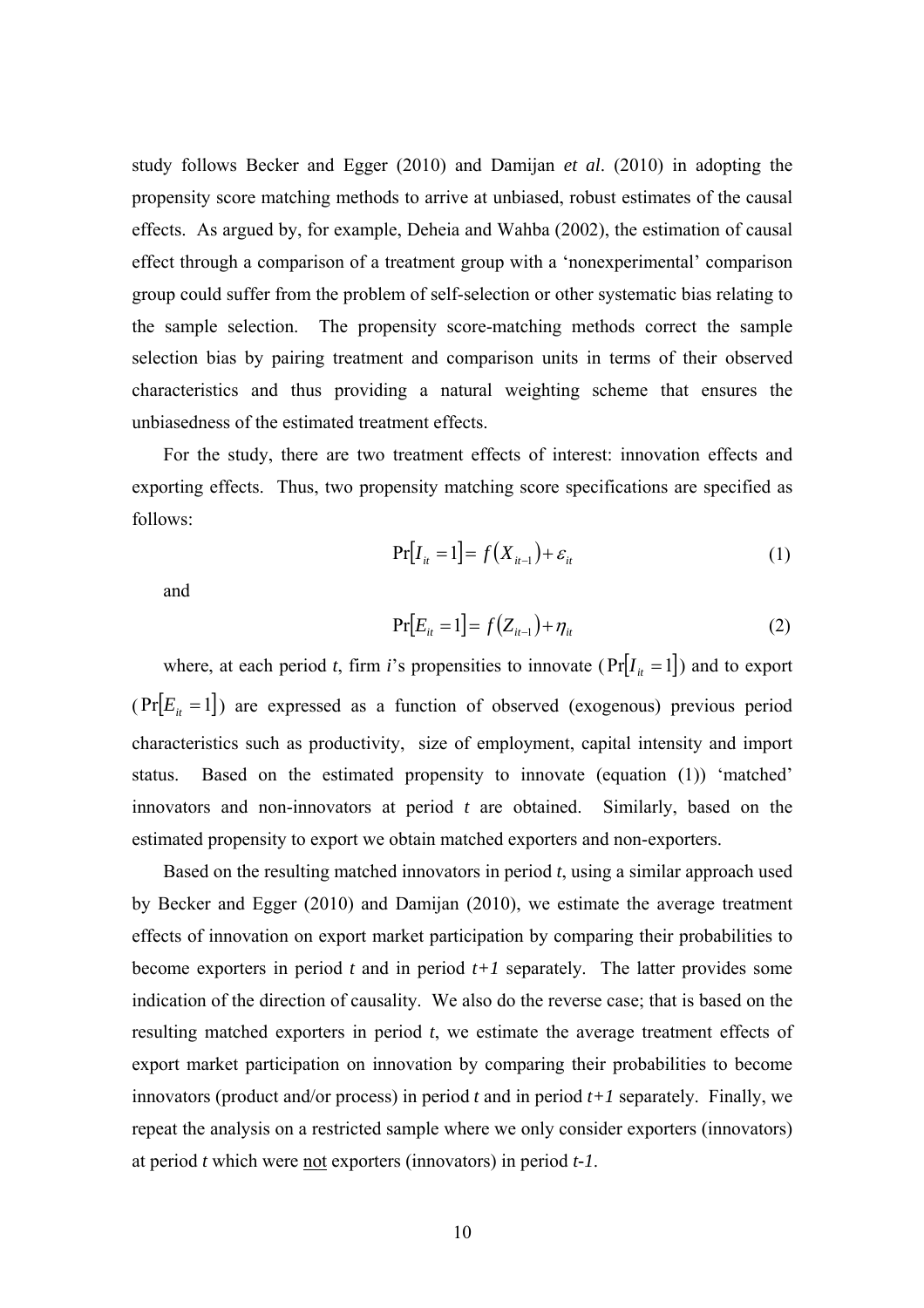### **3.2. Data**

 $\overline{a}$ 

To estimate the model described above, we use firm level data from the recently released confidentialised unit record file (CURF) Business Longitudinal Database (BLD) from the Australian Bureau of Statistics.<sup>6</sup> This first edition of the BLD CURF includes data for two panels, with 3,000 Australian small and medium businesses with less than 200 employees in each panel – Panel One (2004-05, 2005-06 and 2006-07) and Panel Two (2005-06 and 2006-07). The database contains a rich set of information including firm characteristics (e.g. business structure, markets and competition, financing arrangements; innovation, barriers to business activity, IT use) and financial information (sourced from the Business Activity Statements and Business Income Tax reported to the Australian Tax Office). Finally, in terms of industries, the database covers all of the three broad sectors (primary, manufacturing and services), except for government administration, education, health, and utilities.

The number of businesses covered by the BLD data with useable observations is 1,826 (2004-05), 3,486 (2005-06) and 3,314 (2006-07), for a total of 8,626 firms across years and sectors. The broad sectoral distribution of these firms by type of innovation and the firms' export status is provided in Table 1. From the table, the services sector has the highest number of sampled firms with 4,972. However, this reflects more of the sample design of the BLD database rather than the actual distribution of Australian businesses. Of the 8,626 businesses in the sample, 15% are exporters; and, the proportion of exporters in the sample varies by sector with the manufacturing sector having the highest proportion at around 29%, or double the rate of each of the other sectors.

In terms of innovation, Table 1 shows that overall 30% of the sampled businesses have either product or process innovation (7.8% product innovation only, 10.9% process innovation only, and 11.3% both product and process innovation). Similar to export, the proportion of innovating businesses also varies across sectors. For example, as implied in Table 1, businesses in the manufacturing sector have the highest proportion in terms of innovation with around 40% of them having either product or process innovation. Most importantly, from Table 1, we can see that non-innovators are less

 $6$  Note that the CURF BLD was supposed to be released in July 2009, but the expected release date has now been postponed to an undetermined date.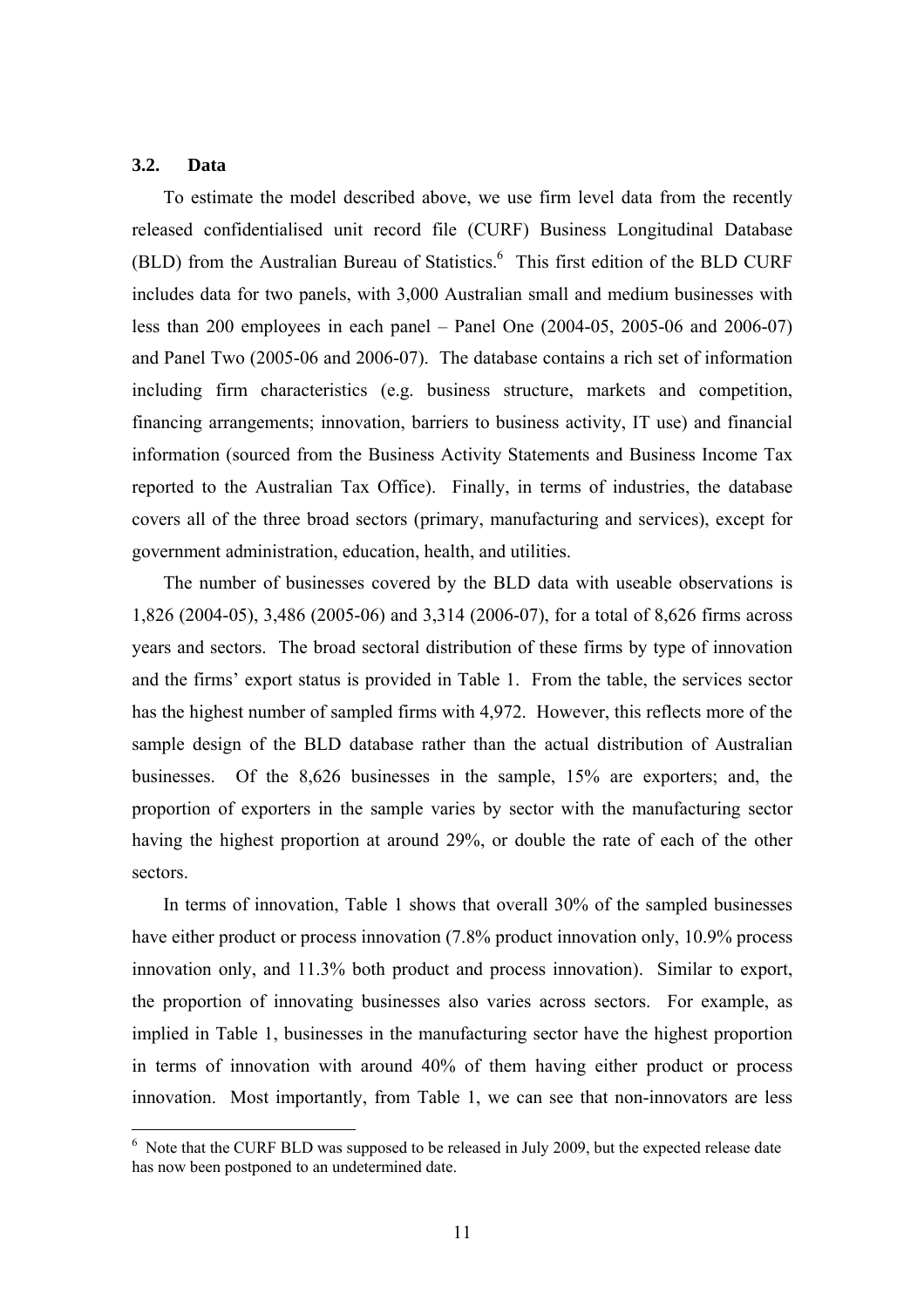likely to be exporters. This is in sharp contrast to what Wakelin (1998) found with UK manufacturing firms, for example, where innovating firms are the ones who are less likely to be exporters. Finally, Table 1 shows that businesses with both product and process innovation are the most likely to be exporters, indicating possible complementary effects between product and process innovation such as the one identified by Van Beveren and Vandenbussche  $(2010).$ <sup>7</sup>

|                                          |                      |                               | <b>Sector</b>                       |                                |                             |
|------------------------------------------|----------------------|-------------------------------|-------------------------------------|--------------------------------|-----------------------------|
| <b>Type of Innovation</b>                | <b>Export Status</b> | <b>Primary</b><br>$(n=2,330)$ | <b>Manufacturing</b><br>$(n=1,324)$ | <b>Services</b><br>$(n=4,972)$ | <b>Total</b><br>$n=(8,626)$ |
|                                          | Non-exporter         | 82.7                          | 66.9                                | 78.7                           | 77.3                        |
| Product innovation only                  | Exporter             | 17.3                          | 33.1                                | 21.3                           | 22.7                        |
| (7.8)                                    | Subtotal             | 100                           | 100                                 | 100                            |                             |
|                                          | Non-exporter         | 83.8                          | 66.1                                | 84.1                           | 80.7                        |
| Process innovation only<br>(10.9)        | Exporter             | 16.2                          | 33.9                                | 15.9                           | 19.3                        |
|                                          | Subtotal             | 100                           | 100                                 | 100                            |                             |
|                                          | Non-exporter         | 76.2                          | 54.5                                | 76.7                           | 71.4                        |
| Product and process innovation<br>(11.3) | Exporter             | 23.8                          | 45.5                                | 23.3                           | 28.6                        |
|                                          | Subtotal             | 100                           | 100                                 | 100                            |                             |
|                                          | Non-exporter         | 88.1                          | 77.7                                | 91.7                           | 88.8                        |
| No innovation<br>(70.0)                  | Exporter             | 11.9                          | 22.3                                | 8.3                            | 11.2                        |
|                                          | Subtotal             | 100                           | 100                                 | 100                            |                             |
|                                          | Non-exporter         | 86.7                          | 71.1                                | 88.0                           | 85.0                        |
| Total                                    | Exporter             | 13.3                          | 28.9                                | 12.0                           | 15.0                        |
| (100)                                    | Subtotal             | 100                           | 100                                 | 100                            |                             |

#### **Table 1: Distribution of Firms by Sector, Innovation and Export Status (%)**

*Note:* Primary sector includes agriculture, fishing & forestry and mining. Services sector includes construction, wholesale trade, retail trade, accommodation, cafes & restaurants, transport & storage, communication services, property  $\&$  business services, cultural  $\&$  recreational services, and personal & other services.

*Source:* Processed from pooled panel data 2004/05, 2005/06 and 2006/07 of the CURF Business Longitudinal Database (ABS, 2009) by the author.

After some further data-cleaning steps to ensure that each observation has nonmissing values in the relevant variables to estimate the empirical model, the useable sample size is around 1,800 firms for each sample year. A descriptive summary of the clean sample is provided in Table 2. From Table 2, in 2005/06, approximately 20% of

 $\overline{a}$ 

<sup>7</sup> The issue of complementarities between product and process innovation and their link to export participation is not addressed in this paper and is left for future research.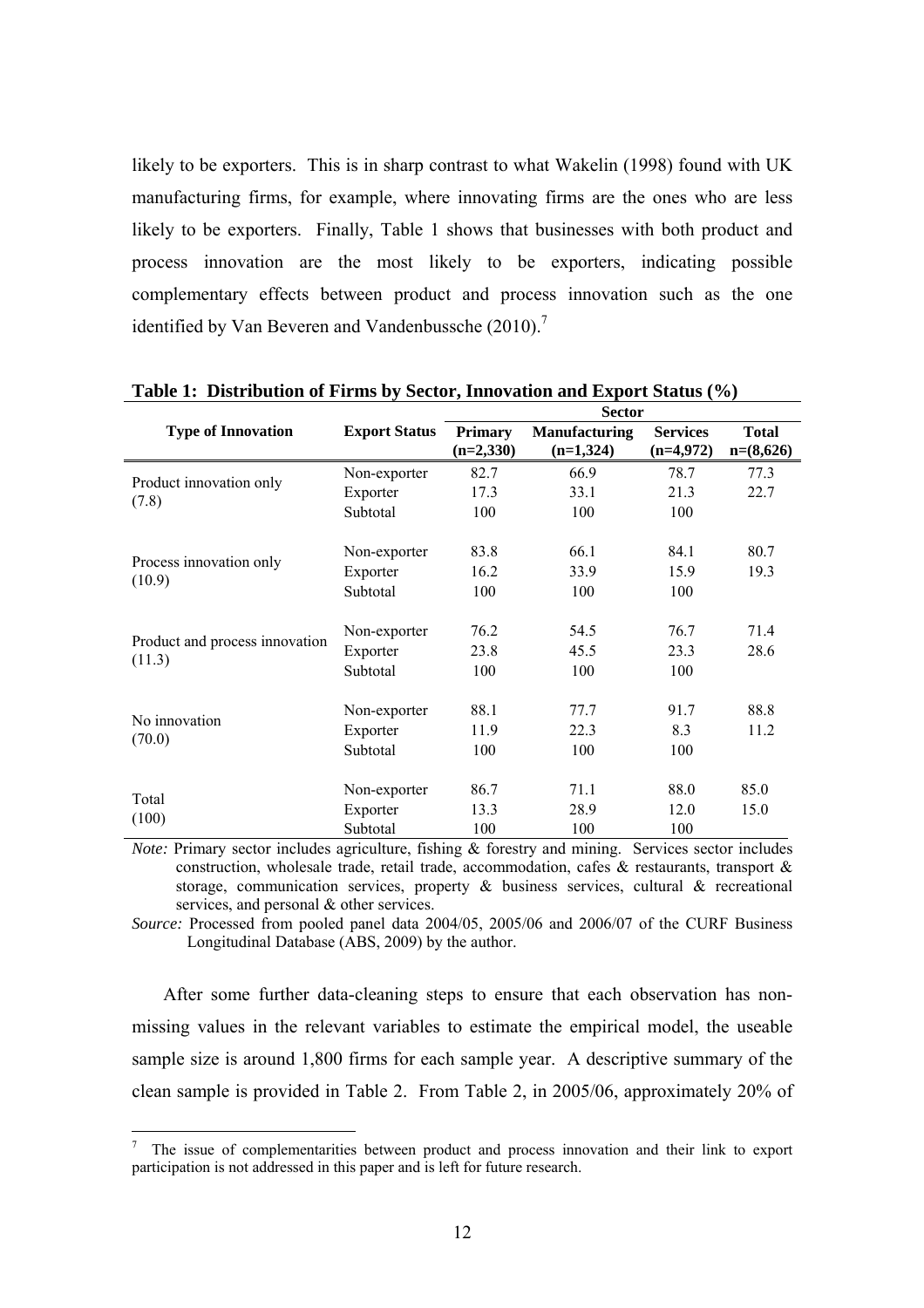the sampled SMEs are product innovators and 26% are process innovators. The proportion of those with either type of innovation is approximately 34%. Noting that these figures *exclude* innovation in organizational processes, the implied extent of innovativeness among the SMEs in the data sample used in this paper is relatively comparable to that based on the Australian Innovation Survey data discussed in the earlier section. Furthermore, from the same table, the proportion of manufacturing SMEs is approximately 15%, which is about double the proportion of manufacturing SMEs according to the overall figure for Australian SMEs (ABS, 2001). Finally, in terms of the propensity to export, approximately 15% of the SMEs in the clean data reported positive export income. This is similar to the proportion based on the raw BLD data explained above and the overall data of firms with employment size between 20 and 199 as discussed in Section 2.

|                                                                                 |                                  |                                      | $t = 2005/06$                             |                                           |                      | $t = 2006/07$           |                         |
|---------------------------------------------------------------------------------|----------------------------------|--------------------------------------|-------------------------------------------|-------------------------------------------|----------------------|-------------------------|-------------------------|
| Variable                                                                        | Description                      | N                                    | Mean                                      | Std.                                      | N                    | Mean                    | Std.                    |
|                                                                                 |                                  |                                      |                                           | Dev.                                      |                      |                         | Dev.                    |
| <b>PRODINNOV</b><br>$t+1$                                                       | $=1$ if had goods/service        | 3405                                 | 0.189                                     | 0.391                                     |                      |                         |                         |
|                                                                                 | innovation at period t+1         |                                      |                                           |                                           |                      |                         |                         |
| PRODINNOV <sub>t</sub>                                                          | $=1$ if had goods/service        |                                      |                                           | 0.402                                     | 3365                 |                         | 0.391                   |
|                                                                                 | innovation at period t           | 0.203<br>3670                        |                                           |                                           |                      | 0.188                   |                         |
| <b>PRODINNOV</b><br>$t-1$                                                       | $=1$ if had goods/service        |                                      |                                           |                                           | 3719                 |                         |                         |
|                                                                                 | innovation at period t-1         | 1826<br>0.166                        |                                           | 0.373                                     |                      | 0.204                   | 0.403                   |
| <b>PROCINNOV</b><br>$t+1$                                                       | $=1$ if had operational process  |                                      |                                           |                                           |                      |                         |                         |
|                                                                                 | innovation at period t+1         | 3417                                 | 0.207                                     | 0.406                                     |                      |                         |                         |
| $PROCINNOV$ <sub>t</sub>                                                        | $=1$ if had operational process  |                                      |                                           |                                           |                      |                         |                         |
|                                                                                 | innovation at period t           | 3688                                 | 0.263                                     | 0.440                                     | 3376                 | 0.209                   | 0.407                   |
| <b>PROCINNOV</b>                                                                | $=1$ if had operational process  |                                      |                                           |                                           |                      |                         |                         |
|                                                                                 | innovation at period t-1         |                                      |                                           |                                           |                      |                         |                         |
|                                                                                 | $=1$ if had product/process      |                                      |                                           |                                           |                      |                         |                         |
|                                                                                 | innovation at period t+1         |                                      |                                           |                                           |                      |                         |                         |
|                                                                                 | $=1$ if had product/process      |                                      |                                           |                                           |                      |                         |                         |
|                                                                                 | innovation at period t           |                                      |                                           |                                           |                      |                         |                         |
| <i><b>INNOV</b></i>                                                             | $=1$ if had product/process      |                                      |                                           |                                           |                      |                         |                         |
|                                                                                 | innovation at period t-1         |                                      |                                           |                                           |                      |                         |                         |
| <b>EXPORT</b>                                                                   | $=1$ if had any export income at |                                      |                                           |                                           |                      |                         |                         |
|                                                                                 | period t                         |                                      |                                           |                                           |                      |                         |                         |
| $t-1$<br>$\textit{INNOV}_{t+1} \label{eq:INNOV}$<br>$INNOV_t$<br>$t-1$<br>$t+1$ |                                  | 1826<br>3405<br>3668<br>1826<br>3267 | 0.150<br>0.289<br>0.341<br>0.227<br>0.146 | 0.357<br>0.453<br>0.474<br>0.419<br>0.353 | 3737<br>3365<br>3717 | 0.264<br>0.290<br>0.341 | 0.441<br>0.454<br>0.474 |

### **Table 2: Descriptive Statistics**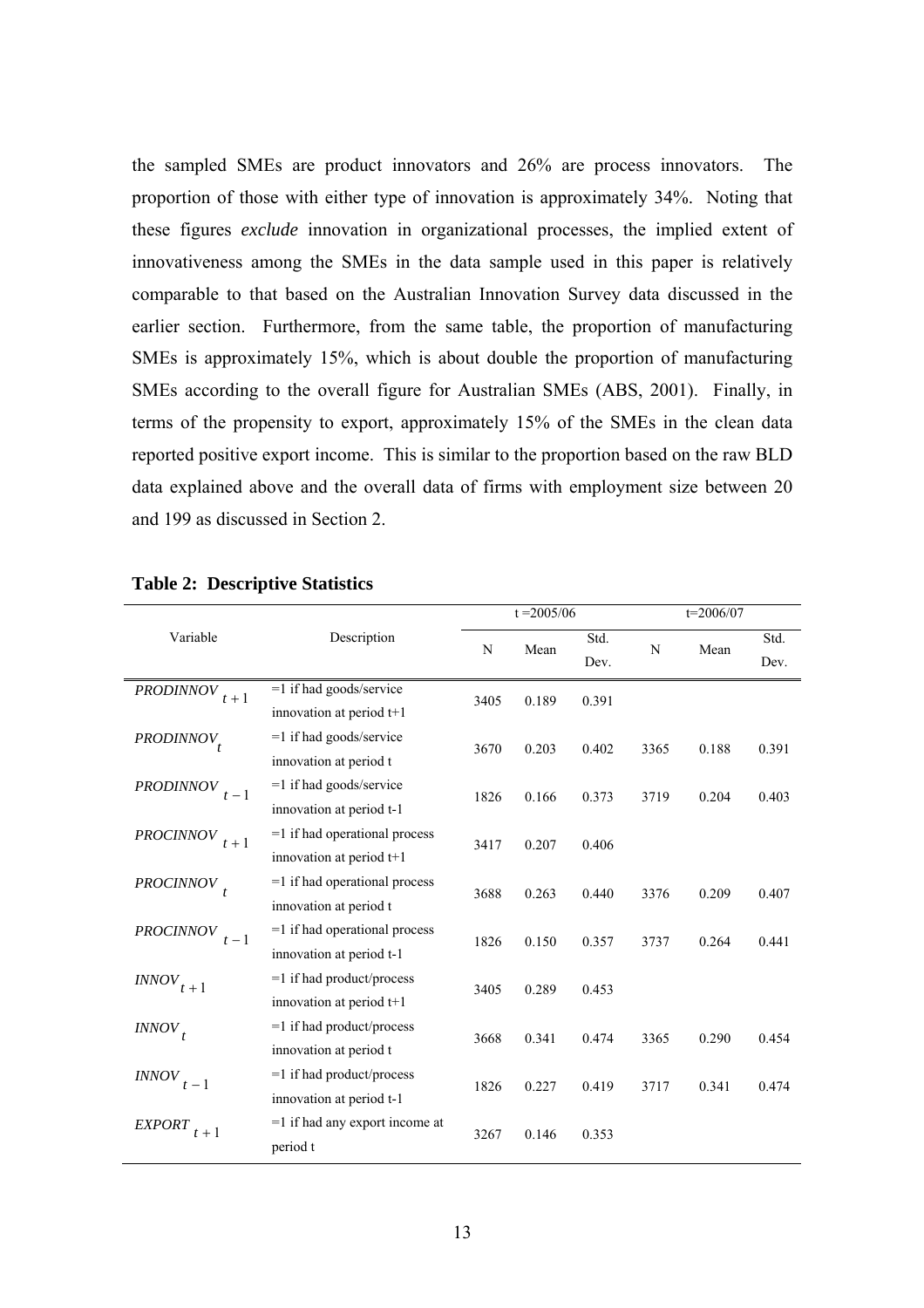|                            |                                                                                          |      | $t = 2005/06$ |              |      | $t = 2006/07$ |              |
|----------------------------|------------------------------------------------------------------------------------------|------|---------------|--------------|------|---------------|--------------|
| Variable                   | Description                                                                              | N    | Mean          | Std.<br>Dev. | N    | Mean          | Std.<br>Dev. |
| EXPORT                     | $=1$ if had any export income at<br>period t                                             | 3440 | 0.156         | 0.363        | 3229 | 0.147         | 0.354        |
| <b>EXPORT</b><br>$t-1$     | $=1$ if had any export income at<br>period t-1                                           | 1826 |               |              |      |               |              |
| <b>EMPSIZE</b><br>$t-1$    | =number of employees at<br>period t                                                      | 1826 | 30.10         | 43.57        | 3764 | 31.49         | 44.74        |
| <b>LLABPRODVA</b><br>$t-1$ | $=$ log of value added (sales less<br>non-capital purchases) per<br>employee at period t | 1594 | 10.25         | 1.354        | 3252 | 10.36         | 1.343        |
| <b>LINVINT</b><br>$t-1$    | $=$ log of capital purchase per<br>employee in period t-1                                | 1110 | 7.872         | 2.141        | 1559 | 10.70         | 1.534        |
| <b>IMPORT</b><br>$t-1$     | $= 1$ if had any import purchase                                                         | 1826 | 0.128         | 0.334        | 3476 | 0.169         | 0.374        |
| <b>MFG</b>                 | $=1$ if industry division is<br>manufacturing                                            | 4123 | 0.152         | 0.359        | 3764 | 0.152         | 0.359        |
| <b>SERVICE</b>             | $=1$ if industry division is<br>services                                                 | 4123 | 0.584         | 0.493        | 3764 | 0.579         | 0.494        |

### **Table 2: (continued) Descriptive Statistics**

*Source*: Author.

# **4. Results**

 $\overline{a}$ 

#### **4.1. Propensity to Innovate and to Export**

Tables 3 and 4 present the estimated coefficients of the propensity to innovate and to export based on the specified equations 1 and 2 respectively.<sup>8</sup> The estimates are based on pooled sample across years and industrial sectors. In addition, each equation is also estimated with data from each of three major industrial divisions only. These broad sectors are: primary, manufacturing, and services. <sup>9,10</sup>

<sup>&</sup>lt;sup>8</sup> Unfortunately, due to data access restrictions put in place by the Australian Bureau of Statistic on RADL users, we were not provided with the estimated marginal effects.<br><sup>9</sup> Following ANZSIC Version 1993, Primary is A (Agriculture, Forestry & Fishing) and B (Mining),

Manufacturing is C (Manufacturing), and Services is E (Construction), F (Wholesale Trade), G (Retail Trade), H (Accommodation, Cafes and Restaurants), I (Transport and Storage), J (Communication Services), L (Property and Business Services), P (Cultural and Recreational Services), and Q = Personal and Other Services.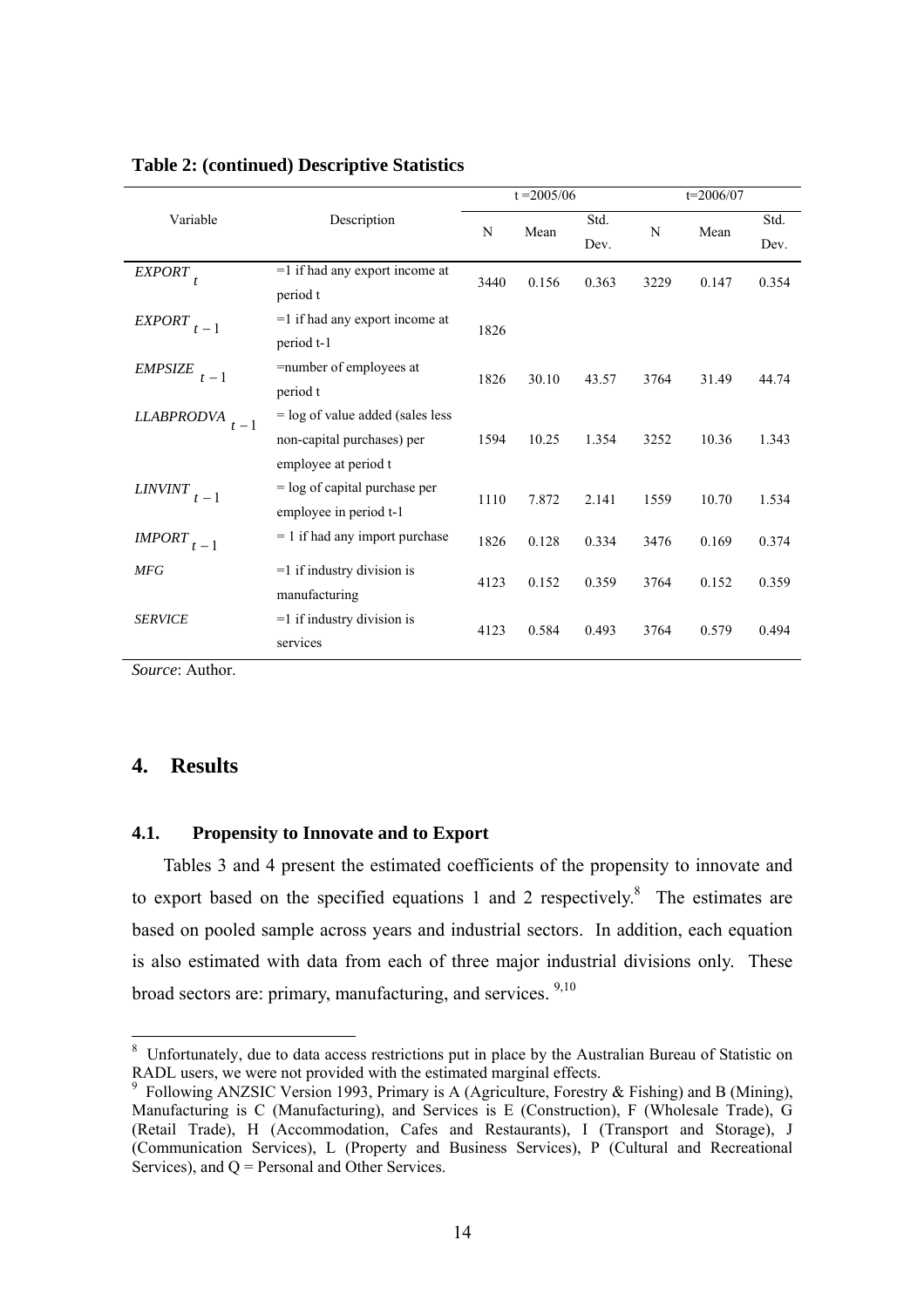Overall, the estimated coefficients are statistically significant and of the expected sign; and in all cases they are jointly statistically significant. From Table 3, the propensity to innovate in the current period is positively correlated with the previous period's levels of employment, labour productivity, capital intensity, and whether or not the businesses had any exposure to the import market. Furthermore, the positive relationships with size of employment and labour productivity appear to be non-linear, with diminishing effects. From Tables A.1-A.3 in the Appendix, the estimated coefficients at the sectoral level have similar signs to those based on pooled data across sectors, except for those for primary and manufacturing sectors which are mostly not statistically significant. The only variable that is consistently significant across different specifications is import engagement. One most likely reason for the insignificant coefficient estimates for primary and manufacturing sectors is the drop in the sample size. This needs to be kept in mind when interpreting the results of propensity score matching exercise which will be discussed later.

|                                      | Product or process<br>innovation or both<br>$Pr[INNOV_t = 1]$ |            | Product innovation<br>$Pr[PRODINNOV] = 1]$ |            | Process Innovation<br>$Pr[PROCINNOV_{+} = 1]$ |            |
|--------------------------------------|---------------------------------------------------------------|------------|--------------------------------------------|------------|-----------------------------------------------|------------|
|                                      | Coeff.                                                        | Std. Error | Coeff.                                     | Std. Error | Coeff.                                        | Std. Error |
| <b>EMPSIZE</b><br>$t-1$              | $0.030***$                                                    | 0.009      | $0.043***$                                 | 0.010      | $0.027***$                                    | 0.001      |
| $\left(\frac{EMPSIZE}{t-1}\right)^2$ | $-0.000***$                                                   | 0.000      | $-0.000***$                                | 0.000      | $-0.000***$                                   | 0.000      |
| <b>LLABPRODVA</b>                    | $0.357*$                                                      | 0.195      | $0.564**$                                  | 0.276      | 0.300                                         | 0.226      |
| LLABPRODVA <sub>t</sub>              | $-0.019$                                                      | 0.010      | $-0.029**$                                 | 0.014      | $-0.018$                                      | 0.011      |
| <b>LINVINT</b><br>$-1$               | $0.064***$                                                    | 0.019      | $0.072***$                                 | 0.022      | $0.055*$                                      | 0.029      |
| <i><b>IMPORT</b></i><br>$t-1$        | $0.432***$                                                    | 0.087      | $0.410***$                                 | 0.104      | $0.625***$                                    | 0.106      |
| $\emph{YEAR}_{2006$ / 07             | $-0.478***$                                                   | 0.087      | $-0.567***$                                | 0.097      | $-0.396***$                                   | 0.105      |
| <b>CONST</b>                         | $-3.089***$                                                   | 0.997      | $-4.391***$                                | 0.339      | $-2.363***$                                   | 1.144      |
| N. Obs.                              | 1996                                                          |            | 1591                                       |            | 1501                                          |            |
| Log pseudo likelihood                | $-1175.4$                                                     |            | $-801.4$                                   |            | $-720.6$                                      |            |
| Pseudo $R^2$                         | 0.071                                                         |            | 0.1067                                     |            | 0.097                                         |            |

**Table 3: Propensity to Innovate – All Sectors** 

*Note:* The probit regressions are estimated with 1-digit ANZSIC industry dummy variables when applicable and with robust standard error. \*\*\*,\*\*,\* indicates statistically significant at the 1, 5, and 10% level of significance.

*Source:* Author.

 $10$  The coefficient estimates of the propensity to innovate equation estimated at the sector level are provided in Tables A.1-A.3 in the Appendix.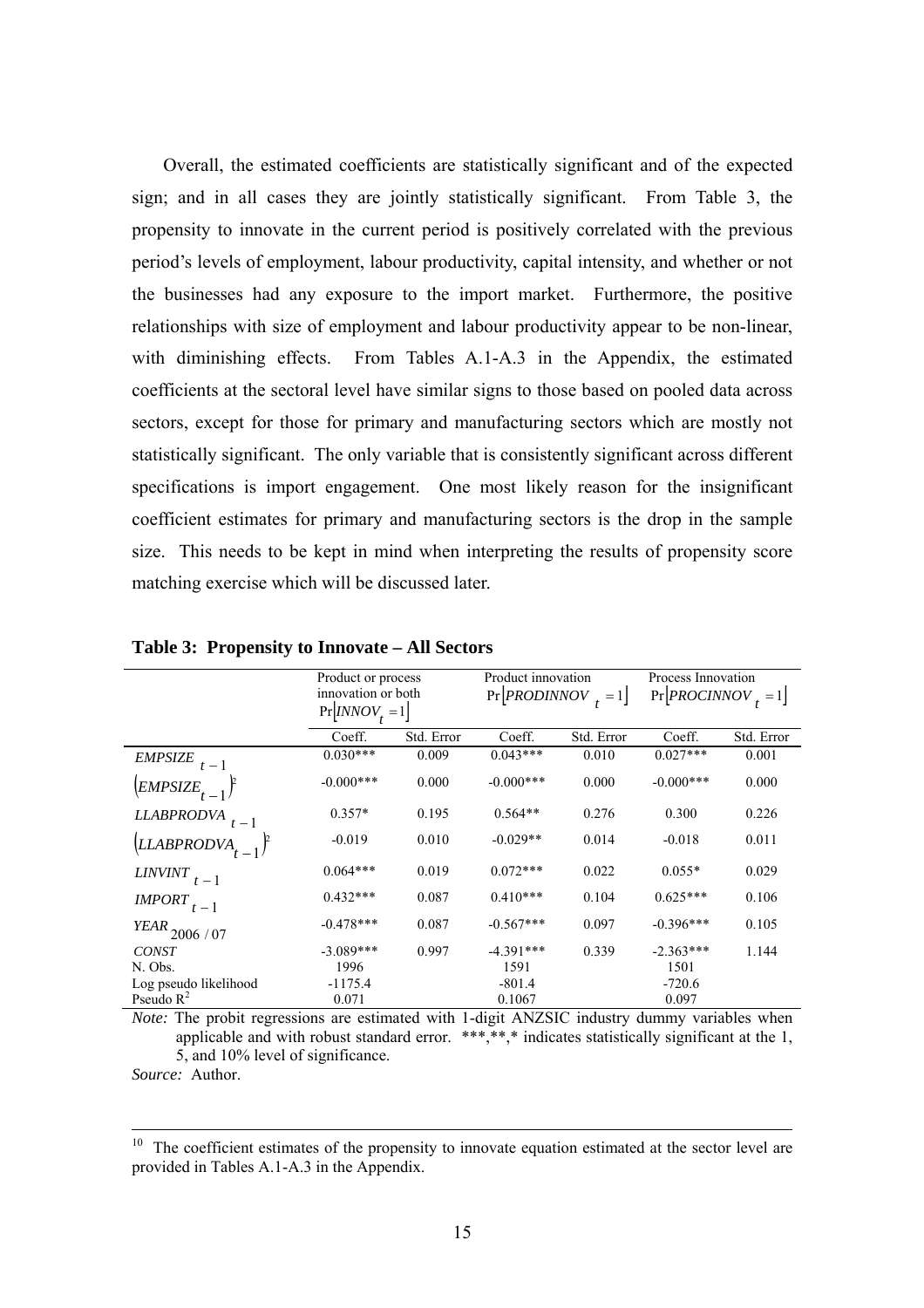For export propensity, the estimates in Table 4 show that only employment and import variables are statistically significant.<sup>11</sup> It should be noted however that any variable constructed using employment size, such as labor productivity and capital intensity with respect to labor, is limited in the sense that the employment size figure is only provided at three discrete intervals: 1-5, 5-19, and 20-99. This might lead to a larger standard error of the estimates than in the case when a more precise measure of employment is available.

| $Pr[Expert_{t} = 1]$       |            | All sectors | Primary       |               |            |               | Manufacturing |               | Services |  |
|----------------------------|------------|-------------|---------------|---------------|------------|---------------|---------------|---------------|----------|--|
|                            | Coeff.     | Coeff.      | Std.<br>Error | Std.<br>Error | Coeff.     | Std.<br>Error | Coeff.        | Std.<br>Error |          |  |
| <b>EMPSIZE</b><br>$t-1$    | $0.004***$ | 0.002       | 0.002         | 0.001         | 0.006      | 0.017         | $0.004***$    | 0.001         |          |  |
| <b>LLABPRODVA</b><br>$t-1$ | 0.029      | 0.002       | 0.052         | 0.035         | 0.071      | 0.078         | 0.041         | 0.056         |          |  |
| <b>LINVINT</b><br>$t-1$    | 0.016      | $-0.036$    | 0.045         | 0.024         | 0.054      | 0.055         | 0.027         | 0.033         |          |  |
| <b>IMPORT</b><br>$t-1$     | $1.114***$ | $0.886***$  | $0.214**$     | 0.092         | $1.091***$ | 0.173         | $1.178***$    | 0.129         |          |  |
| $\emph{YEAR}_{2006$ / 07   | $-0.121$   | $-0.040$    | 0.178         | 0.105         | $-0.106$   | 0.246         | $-0.206$      | 0.152         |          |  |
| <b>CONST</b>               | $1.857***$ | $-0.994$    | 0.510         | 0.425         | $2.336***$ | 0.820         | $2.112***$    | 0.619         |          |  |
| N. Obs.                    | 1993       |             | 502           |               | 324        |               | 1167          |               |          |  |
| Log pseudo likelihood      | $-667.2$   |             | $-174.6$      |               | $-166.8$   |               | $-321.9$      |               |          |  |
| Pseudo $R^2$               | 0.2178     |             | 0.0596        |               | 0.1799     |               | 0.2480        |               |          |  |

**Table 4: Propensity to Export** 

*Note:* The probit regressions are estimated with 1-digit ANZSIC industry dummy variables when applicable and with robust standard error. \*\*\*,\*\*,\* indicates statistically significant at the 1, 5, and 10% level of significance.

*Source:* Author.

 $\overline{a}$ 

### **4.2. The Effects of Innovative Activities on Export Market Participation**

Based on the estimated coefficients summarized in Tables 3-4 (and Tables A.1–A.3) and the resulting innovation propensity score, each SME which innovated in period *t* (the treated firm) is matched to one or more of the non-innovating firms (the untreated firms) using the nearest neighbor and the radius propensity score matching methodologies.<sup>12</sup> To ensure a satisfactory balancing property, the matching is restricted to those observations with common support and to those within the same 1-digit ANZSIC classification and year. The resulting matching estimators for average

<sup>&</sup>lt;sup>11</sup> Unlike the innovation equation, we did not find any non-linearity in the effects of labour productivity and employment size.

 $12$  We refer to Imbens (2004) and the cited references therein for an excellent survey of the matching methodologies.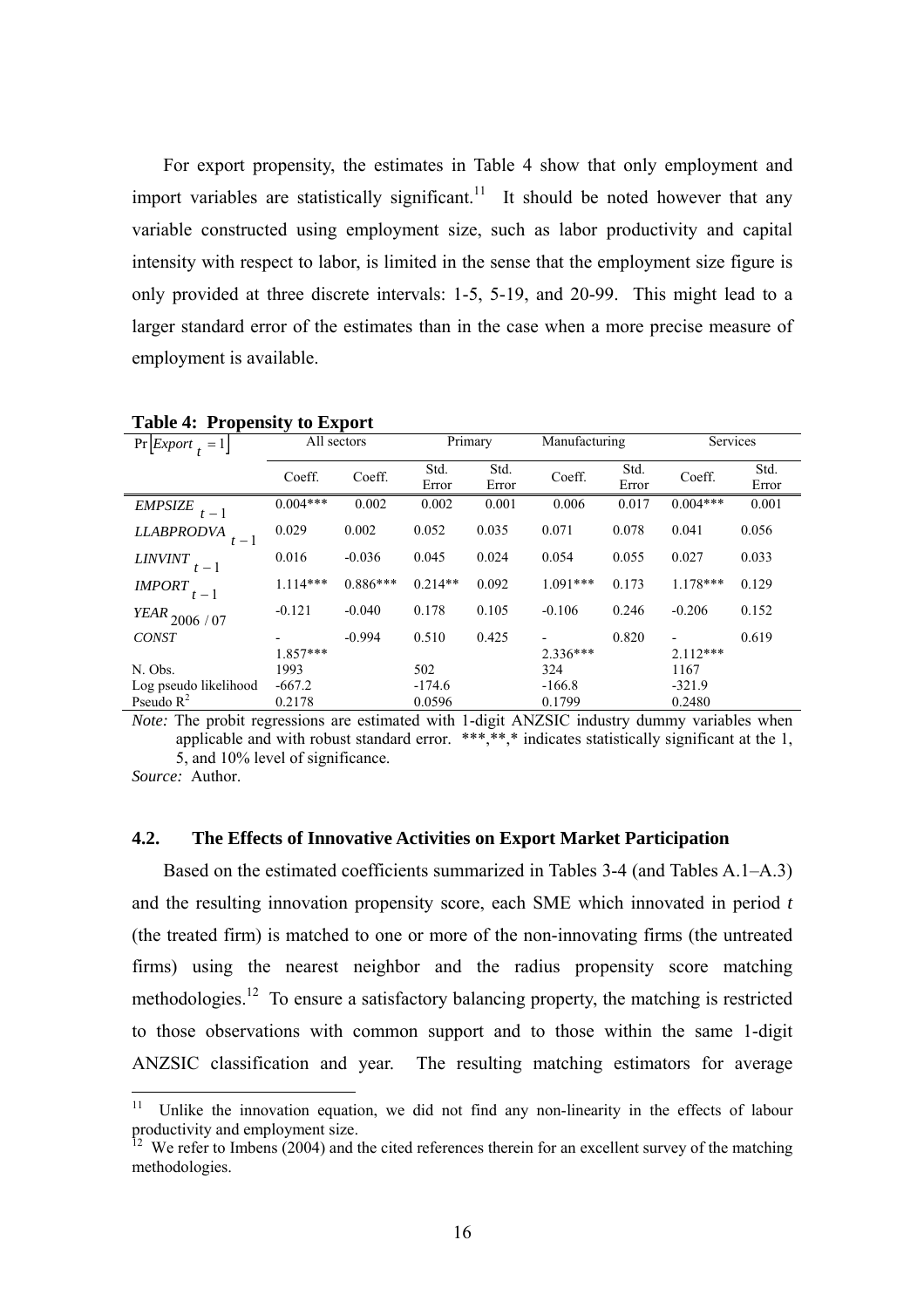treatments of the treated of the effects of innovation on export market participation are summarized in Tables 5 and  $6<sup>13</sup>$ 

In Table 5, the estimated effects of *current innovation on current export market participation* are presented. While the estimated rate differentials in export market participation are based on matched innovators–non-innovators using previous period conditions, because of their contemporaneous nature these estimates do not indicate any specific direction of causality. Instead, they should be interpreted as unbiased estimates of the nature and strength of the relationship between innovation and export market activities for Australian SMEs as a whole and in each of three major industries.

From the nearest neighbor estimates for all sectors in Table 5, for example, current innovating firms have a 9 - 17 percentage point higher propensity to be in the export market. This effect is also significant in magnitude given that, as discussed earlier, the overall proportion of exporting SMEs in our sample is only around 15%. Also in Table 5, in the last two columns, are estimates based on the radius-matching method. In that case, for each matching analysis, the largest value of radius to ensure that the balancing property test is satisfied. While the overall sector estimates based on the nearest neighbor method have the same sign as those of the radius method, there are dissimilarities in their magnitude. Furthermore, at the sectoral level, the differences between the estimates appear to be more pronounced. However, if we look at the balancing property test results summarized in Table A.4-A7, the balancing property of nearest neighbor matching results seem to be much better. Because of that we focus our discussion of the results on those based on the nearest neighbor method, keeping in mind that the results may not be robust compared to the matching method and should be interpreted with caution.<sup>14</sup>

 $\overline{a}$ 

 $13$  Tables A.4-A.7 in the Appendix show that the balancing property tests are satisfied for the entire nearest neighbor matching exercises. As can be seen, despite the relatively weak estimates of the propensity models, the results of the matching process appear quite reasonable in identifying valid matched control observations. Furthermore, it appears that the balancing property of the results based on radius matching method is weaker compared to that of the nearest neighbor results.

 $14$  As indicated earlier, limited sample size may play a role here.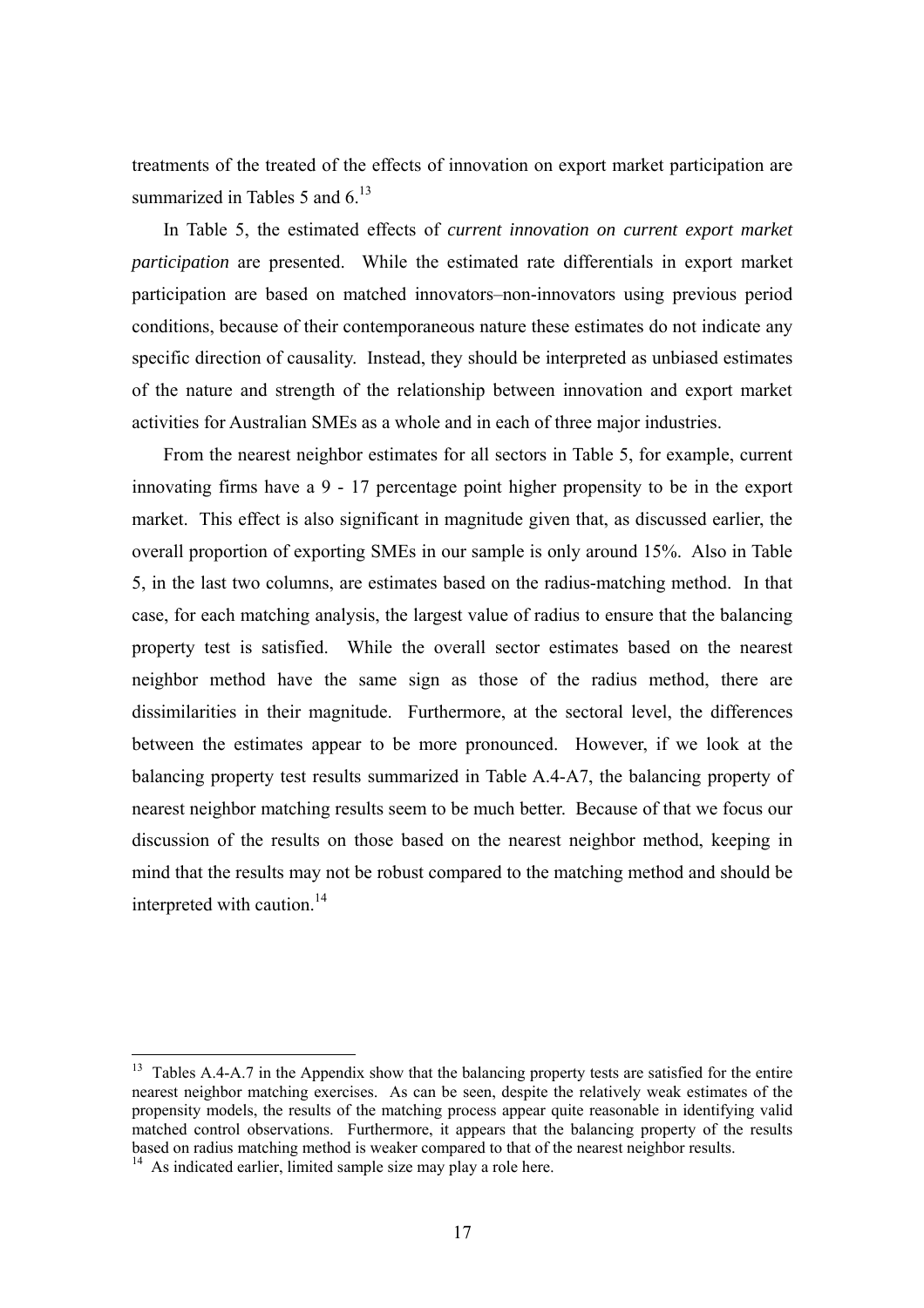| <b>Treatment: Innovation</b><br><b>Nearest Neighbor</b><br><b>Radius</b><br><b>ATT</b><br>$\rm SE$<br><b>ALL SECTORS</b><br><b>ATT</b><br>$\rm SE$<br>Innovation type<br>$0.168***$<br>0.035<br>$0.071**$<br>0.032<br>Product<br>(334/334)<br>(200/451)<br>$0.090***$<br>$0.090**$<br>0.034<br>0.041<br>Process<br>(399/399)<br>(162/226)<br>$0.104***$<br>0.026<br>$0.067*$<br>Product/process<br>0.035<br>(655/655)<br>(210/321)<br>SE<br>$\rm SE$<br><b>PRIMARY</b><br>ATT<br>ATT<br>Innovation type<br>$0.222***$<br>Product<br>0.071<br>0.035<br>0.062<br>(45/45)<br>(34/316)<br>0.055<br>0.059<br>$-0.073*$<br>0.042<br>Process<br>(73/73)<br>(52/276)<br>0.027<br>Product/process<br>0.061<br>$-0.046$<br>0.038 | <b>Outcome: Export</b> | <b>Average Treatment Effects on the Treated by Matching Method</b> |  |          |  |  |
|------------------------------------------------------------------------------------------------------------------------------------------------------------------------------------------------------------------------------------------------------------------------------------------------------------------------------------------------------------------------------------------------------------------------------------------------------------------------------------------------------------------------------------------------------------------------------------------------------------------------------------------------------------------------------------------------------------------------|------------------------|--------------------------------------------------------------------|--|----------|--|--|
|                                                                                                                                                                                                                                                                                                                                                                                                                                                                                                                                                                                                                                                                                                                        |                        |                                                                    |  |          |  |  |
|                                                                                                                                                                                                                                                                                                                                                                                                                                                                                                                                                                                                                                                                                                                        |                        |                                                                    |  |          |  |  |
|                                                                                                                                                                                                                                                                                                                                                                                                                                                                                                                                                                                                                                                                                                                        |                        |                                                                    |  |          |  |  |
|                                                                                                                                                                                                                                                                                                                                                                                                                                                                                                                                                                                                                                                                                                                        |                        |                                                                    |  |          |  |  |
|                                                                                                                                                                                                                                                                                                                                                                                                                                                                                                                                                                                                                                                                                                                        |                        |                                                                    |  |          |  |  |
|                                                                                                                                                                                                                                                                                                                                                                                                                                                                                                                                                                                                                                                                                                                        |                        |                                                                    |  |          |  |  |
|                                                                                                                                                                                                                                                                                                                                                                                                                                                                                                                                                                                                                                                                                                                        |                        |                                                                    |  |          |  |  |
|                                                                                                                                                                                                                                                                                                                                                                                                                                                                                                                                                                                                                                                                                                                        |                        |                                                                    |  |          |  |  |
|                                                                                                                                                                                                                                                                                                                                                                                                                                                                                                                                                                                                                                                                                                                        |                        |                                                                    |  |          |  |  |
|                                                                                                                                                                                                                                                                                                                                                                                                                                                                                                                                                                                                                                                                                                                        |                        |                                                                    |  |          |  |  |
|                                                                                                                                                                                                                                                                                                                                                                                                                                                                                                                                                                                                                                                                                                                        |                        |                                                                    |  |          |  |  |
|                                                                                                                                                                                                                                                                                                                                                                                                                                                                                                                                                                                                                                                                                                                        |                        |                                                                    |  |          |  |  |
|                                                                                                                                                                                                                                                                                                                                                                                                                                                                                                                                                                                                                                                                                                                        |                        |                                                                    |  |          |  |  |
|                                                                                                                                                                                                                                                                                                                                                                                                                                                                                                                                                                                                                                                                                                                        |                        |                                                                    |  |          |  |  |
|                                                                                                                                                                                                                                                                                                                                                                                                                                                                                                                                                                                                                                                                                                                        |                        |                                                                    |  |          |  |  |
|                                                                                                                                                                                                                                                                                                                                                                                                                                                                                                                                                                                                                                                                                                                        |                        |                                                                    |  |          |  |  |
|                                                                                                                                                                                                                                                                                                                                                                                                                                                                                                                                                                                                                                                                                                                        |                        | (110/110)                                                          |  | (66/186) |  |  |
| <b>SE</b><br>$\rm SE$<br><b>MANUFACTURING</b><br>ATT<br><b>ATT</b>                                                                                                                                                                                                                                                                                                                                                                                                                                                                                                                                                                                                                                                     |                        |                                                                    |  |          |  |  |
| Innovation type                                                                                                                                                                                                                                                                                                                                                                                                                                                                                                                                                                                                                                                                                                        |                        |                                                                    |  |          |  |  |
| 0.123<br>0.098<br>Product<br>0.021<br>0.156                                                                                                                                                                                                                                                                                                                                                                                                                                                                                                                                                                                                                                                                            |                        |                                                                    |  |          |  |  |
| (73/73)<br>(21/25)                                                                                                                                                                                                                                                                                                                                                                                                                                                                                                                                                                                                                                                                                                     |                        |                                                                    |  |          |  |  |
| $0.226***$<br>0.120<br>0.091<br>0.072<br>Process                                                                                                                                                                                                                                                                                                                                                                                                                                                                                                                                                                                                                                                                       |                        |                                                                    |  |          |  |  |
| (100/100)<br>(82/211)                                                                                                                                                                                                                                                                                                                                                                                                                                                                                                                                                                                                                                                                                                  |                        |                                                                    |  |          |  |  |
| $0.140**$<br>0.069<br>0.084<br>0.092<br>Product/process                                                                                                                                                                                                                                                                                                                                                                                                                                                                                                                                                                                                                                                                |                        |                                                                    |  |          |  |  |
| (143/143)<br>(52/70)                                                                                                                                                                                                                                                                                                                                                                                                                                                                                                                                                                                                                                                                                                   |                        |                                                                    |  |          |  |  |
| <b>SERVICES</b><br><b>SE</b><br>$\rm SE$<br>ATT<br>ATT                                                                                                                                                                                                                                                                                                                                                                                                                                                                                                                                                                                                                                                                 |                        |                                                                    |  |          |  |  |
| Innovation type                                                                                                                                                                                                                                                                                                                                                                                                                                                                                                                                                                                                                                                                                                        |                        |                                                                    |  |          |  |  |
| 0.070<br>0.048<br>$0.088**$<br>0.043<br>Product                                                                                                                                                                                                                                                                                                                                                                                                                                                                                                                                                                                                                                                                        |                        |                                                                    |  |          |  |  |
| (214/214)<br>(110/234)                                                                                                                                                                                                                                                                                                                                                                                                                                                                                                                                                                                                                                                                                                 |                        |                                                                    |  |          |  |  |
| $0.098**$<br>0.040<br>0.077<br>0.058<br>Process                                                                                                                                                                                                                                                                                                                                                                                                                                                                                                                                                                                                                                                                        |                        |                                                                    |  |          |  |  |
| (225/225)<br>(70/92)                                                                                                                                                                                                                                                                                                                                                                                                                                                                                                                                                                                                                                                                                                   |                        |                                                                    |  |          |  |  |
| $0.108***$<br>0.030<br>$0.052*$<br>0.030<br>Product/process                                                                                                                                                                                                                                                                                                                                                                                                                                                                                                                                                                                                                                                            |                        |                                                                    |  |          |  |  |
| (397/397)<br>(192/300)                                                                                                                                                                                                                                                                                                                                                                                                                                                                                                                                                                                                                                                                                                 |                        |                                                                    |  |          |  |  |

# **Table 5: Average Treatment Effects of**  $Innovation<sub>t</sub>$  **on**  $Pr[Export<sub>t</sub>]$

*Note*: \*,\*\*,\*\*\* denote statistically significant at 10%, 5%, and 1% respectively. The standard errors are computed based on Lechner (2001) approximation. In the parentheses are the numbers of treated and matched control (possibly not unique) observations.

*Source*: Author.

If we look at the sector level and the type of innovation, the estimated co-temporal relationships between innovation and export based on the nearest neighbor matching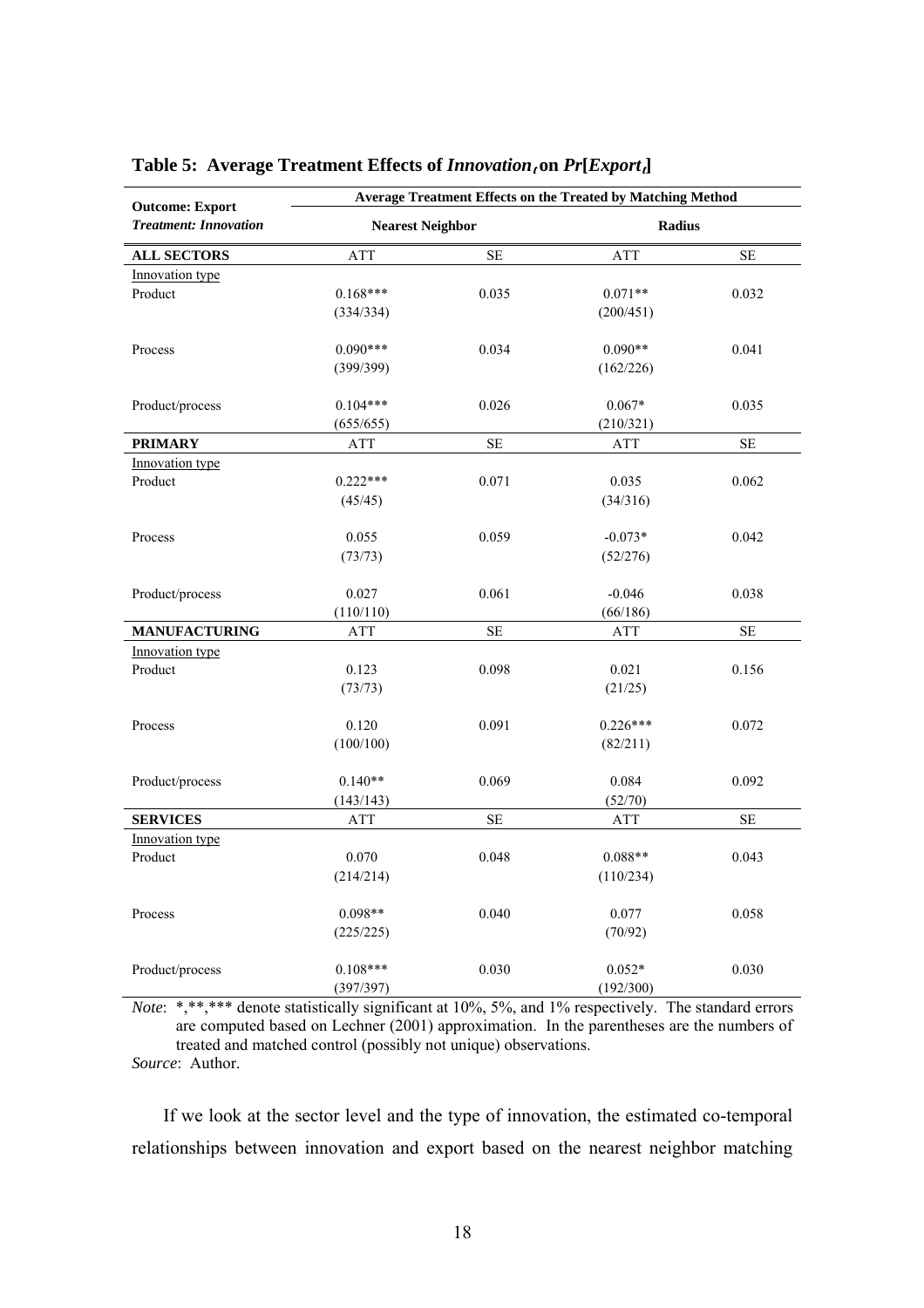method summarized in Table 5 seem to support our intuition that the relationship between innovation and export vary across industrial sectors as well as across the different types of innovation. For example, for the primary sector, the relationship between product innovation and export market activities is the strongest, especially if we look only at the nearest neighbor estimators. On the other hand, the relationship between current innovation and export is slightly stronger in terms of process innovation than product innovation. What this means is that the findings of studies which look at the export-innovation link based on data from a certain sector may not generalize to other sectors. It also means that if the sectoral distribution of industrial activities varies across countries, then any study based on data from a certain country may not be generalized to other countries with a different industrial structure.

As mentioned earlier, Table 5's results do not indicate any clear direction causality because of potentially unobserved contemporaneous shocks. In order to investigate the direction of causality in the relationship between innovation and export, we estimate the average treatment effects on the treated in the current period of innovation on the propensity to have any export income in *the next period*. The results of the estimation are provided in Table 6. From the table, most of the estimates are not statistically significant, indicating a lack of evidence that innovation causes export. While most of the estimates have positive signs, they are not statistically significant; possibly due to an increased variance from the smaller sample size. The only exception is process innovation; particularly for firms in the services sector of which current process innovation appears to lead to higher export market participation in the next period. From the table, SMEs in the services sector which have process innovation in the current period have around a 15 percentage point higher probability to have positive export income in the following period. It is interesting to note that the result is also supported by the radius matching method.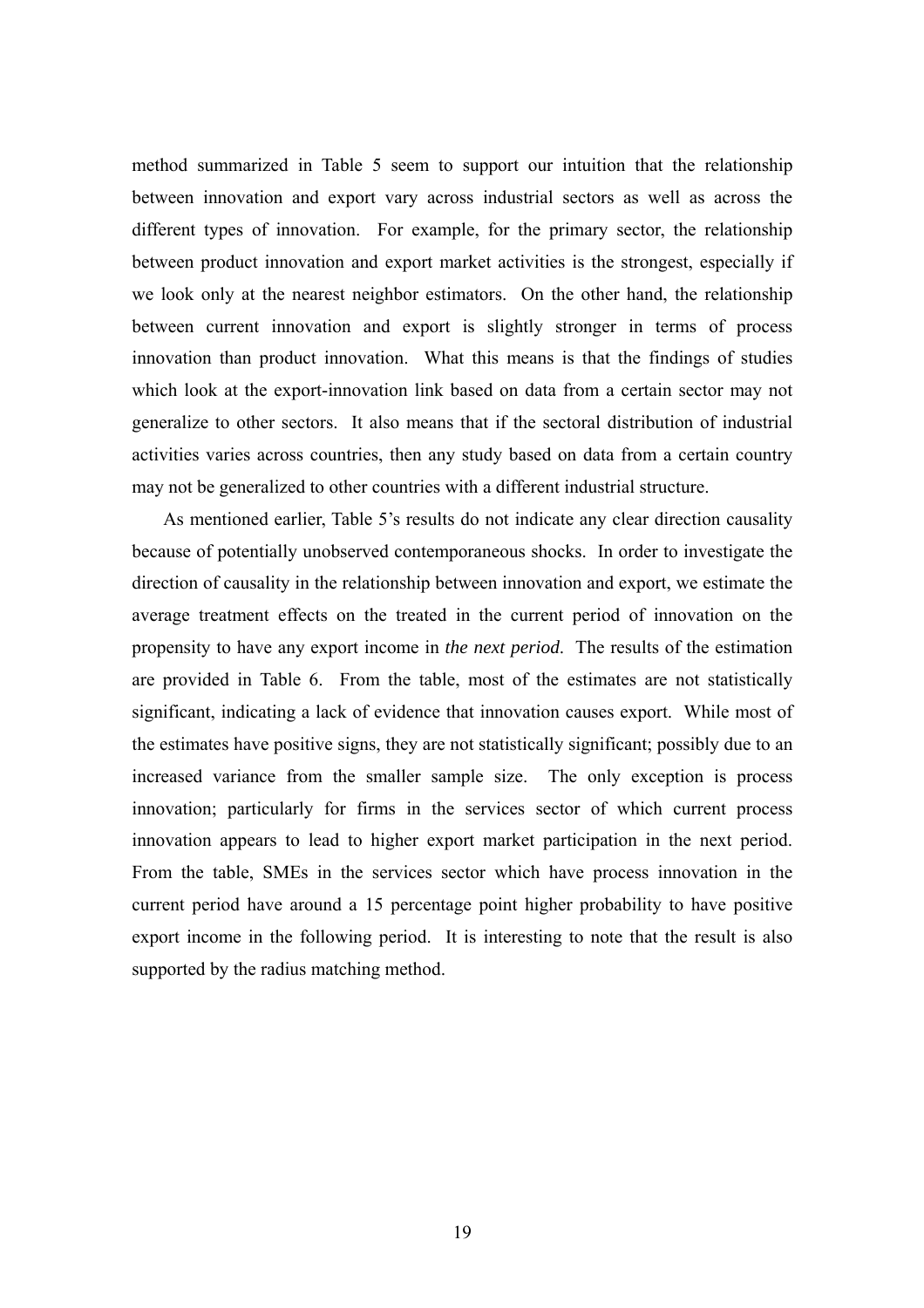| <b>Outcome: Export</b>       | <b>Average Treatment Effects on the Treated by Matching Method</b> |           |                      |          |  |
|------------------------------|--------------------------------------------------------------------|-----------|----------------------|----------|--|
| <b>Treatment: Innovation</b> | <b>Nearest Neighbor</b>                                            |           | <b>Radius</b>        |          |  |
| <b>ALL SECTORS</b>           | ATT                                                                | <b>SE</b> | ATT                  | $\rm SE$ |  |
| Innovation type<br>Product   | $0.131**$<br>(153/143)                                             | 0.061     | 0.051<br>(79/159)    | 0.057    |  |
| Process                      | $0.114**$<br>(201/200)                                             | 0.056     | 0.085<br>(58/82)     | 0.089    |  |
| Product/process              | $0.116***$<br>(313/305)                                            | 0.043     | 0.090<br>(83/120)    | 0.061    |  |
| <b>PRIMARY</b>               | ATT                                                                | <b>SE</b> | ATT                  | $\rm SE$ |  |
| Innovation type<br>Product   | $0.174**$<br>(23/24)                                               | 0.810     | $-0.024$<br>(16/115) | 0.095    |  |
| Process                      | $0.144*$<br>(42/43)                                                | 0.079     | 0.054<br>(28/112)    | 0.074    |  |
| Product/process              | 0.083<br>(60/60)                                                   | 0.092     | 0.088<br>(30/83)     | 0.061    |  |
| <b>MANUFACTURING</b>         | ATT                                                                | <b>SE</b> | <b>ATT</b>           | $\rm SE$ |  |
| Innovation type<br>Product   | 0.156<br>(28/22)                                                   | 0.273     | 0.143<br>(7/7)       | 0.361    |  |
| Process                      | 0.137<br>(46/37)                                                   | 0.208     | 0.180<br>(38/54)     | 0.201    |  |
| Product/process              | 0.118<br>(61/54)                                                   | 0.160     | 0.108<br>(23/21)     | 0.239    |  |
| <b>SERVICES</b>              | ATT                                                                | <b>SE</b> | <b>ATT</b>           | $\rm SE$ |  |
| Innovation type<br>Product   | 0.022<br>(104/106)                                                 | 0.081     | 0.029<br>(47/75)     | 0.094    |  |
| Process                      | $0.133*$<br>(112/111)                                              | 0.062     | $0.234**$<br>(27/32) | 0.119    |  |
| Product/process              | 0.066<br>(190/186)                                                 | 0.056     | $-0.013$<br>(62/75)  | 0.090    |  |

# Table 6: Average Treatment Effects of  $Innovation<sub>t</sub>$  on  $Pr[Export<sub>t+1</sub>]$

*Note*: \*,\*\*,\*\*\* denote statistically significant at 10%, 5%, and 1% respectively. The standard errors are computed based on Lechner (2001) approximation. In the parentheses are the numbers of treated and matched control (possibly not unique) observations.

*Source*: Author.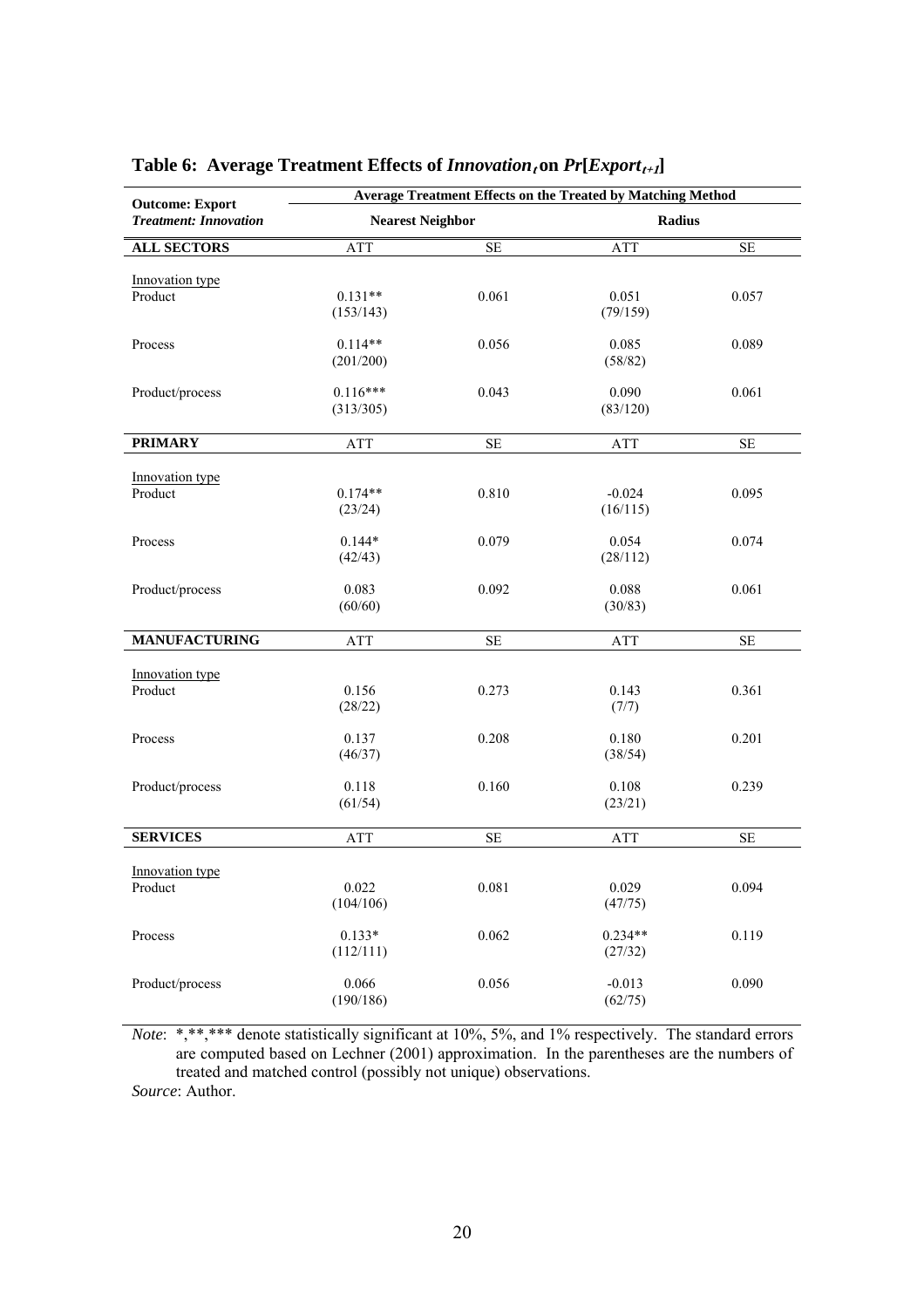### **4.3. The Effects of Export Market Participation on Innovative Activities**

Table 7 and, especially, Table 8 provide matching estimators to investigate the possibility of reversed direction of causality running from export market participation to innovative activities. Using identical matching methodologies based on the estimated propensity to export, we match current exporters (the treated) to current non-exporters (untreated) and estimate the average treatment effects on the treated with regard to their propensity to have product innovation, process innovation, or either type of innovation or both. As before, the estimated effects vary by industry and by type of innovation with process innovation (current and next period), especially for those SMEs in the services sector, appearing to have the strongest and most robust positive relationship with current export market participation.<sup>15</sup> From Table 8, there appears to be evidence that export market participation leads to a higher probability to have process innovation in the services sector.

| <b>Outcome: Innovation</b> | Average Treatment Effects on the Treated by Matching Method |           |               |           |  |  |
|----------------------------|-------------------------------------------------------------|-----------|---------------|-----------|--|--|
| <b>Treatment: Export</b>   | <b>Nearest Neighbor</b>                                     |           | <b>Radius</b> |           |  |  |
| <b>ALL SECTORS</b>         | <b>ATT</b>                                                  | <b>SE</b> | <b>ATT</b>    | <b>SE</b> |  |  |
| Innovation type            |                                                             |           |               |           |  |  |
| Product                    | $0.122**$                                                   | 0.058     | $0.187**$     | 0.077     |  |  |
|                            | (219/221)                                                   |           | (49/109)      |           |  |  |
| Process                    | $0.166***$                                                  | 0.054     | $0.115*$      | 0.070     |  |  |
|                            | (242/246)                                                   |           | (53/100)      |           |  |  |
| Product/process            | $0.129**$                                                   | 0.053     | $0.245***$    | 0.082     |  |  |
|                            | (299/303)                                                   |           | (49/77)       |           |  |  |
| <b>PRIMARY</b>             | <b>ATT</b>                                                  | $SE*$     | <b>ATT</b>    | <b>SE</b> |  |  |
| Innovation type            |                                                             |           |               |           |  |  |
| Product                    | 0.043                                                       | 0.101     | 0.085         | 0.063     |  |  |
|                            | (46/46)                                                     |           | (38/669)      |           |  |  |
| Process                    | 0.055                                                       | 0.091     | $-0.074$      | 0.068     |  |  |
|                            | (47/50)                                                     |           | (31/111)      |           |  |  |
| Product/process            | $0.251***$                                                  | 0.085     | 0.096         | 0.078     |  |  |
|                            | (54/58)                                                     |           | (38/381)      |           |  |  |

**Table 7:** Average Treatment Effects of  $Export_t$  on  $Pr[Innovation_t = 1]$ 

 $15$  This is may also be due to services having a much larger sample size.

 $\overline{a}$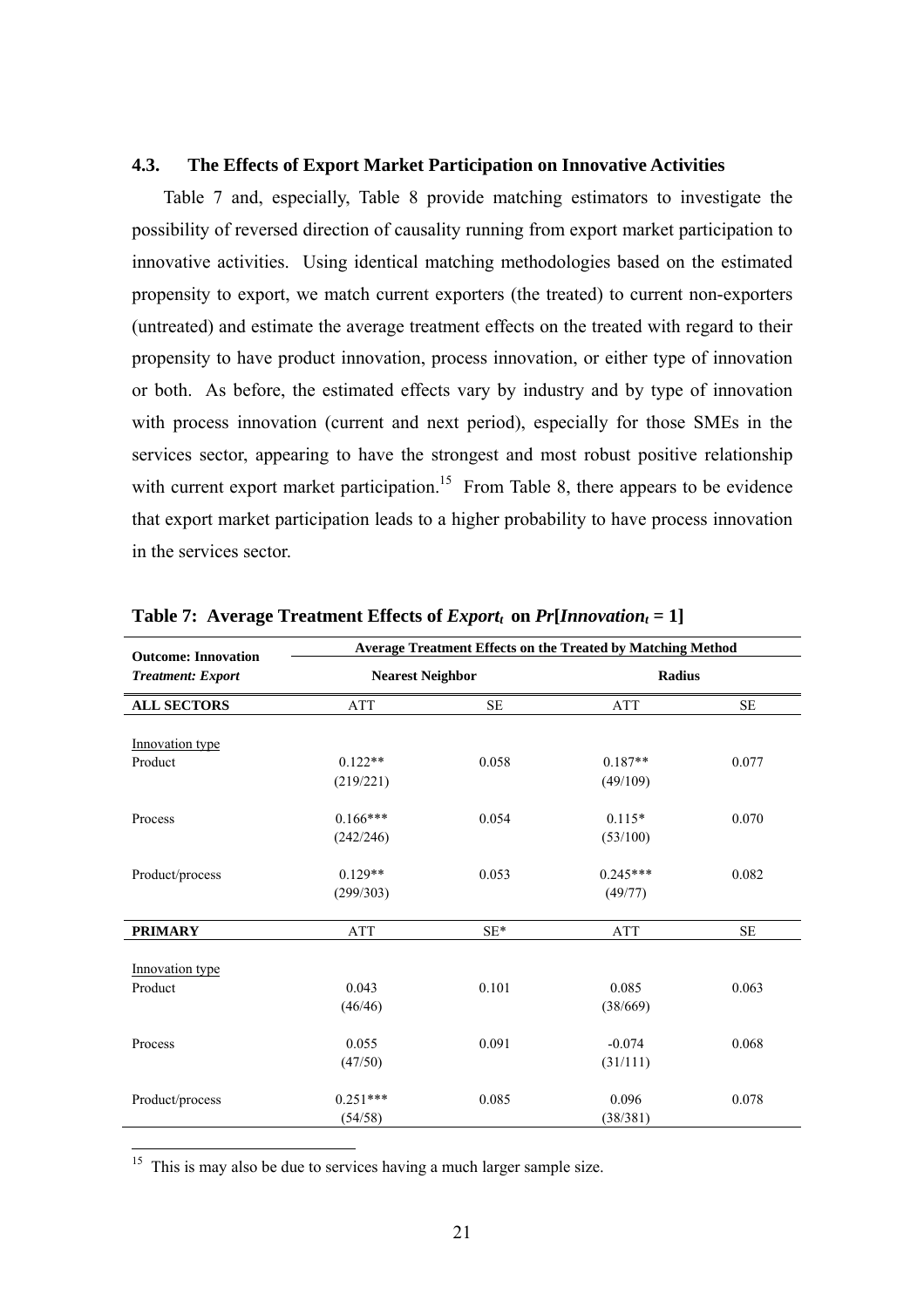| <b>Outcome: Innovation</b> |                         | <b>Average Treatment Effects on the Treated by Matching Method</b> |                       |           |
|----------------------------|-------------------------|--------------------------------------------------------------------|-----------------------|-----------|
| <b>Treatment: Export</b>   | <b>Nearest Neighbor</b> |                                                                    | <b>Radius</b>         |           |
| <b>MANUFACTURING</b>       | <b>ATT</b>              | <b>SE</b>                                                          | <b>ATT</b>            | SE        |
| Innovation type            |                         |                                                                    |                       |           |
| Product                    | 0.065<br>(70/69)        | 0.119                                                              | 0.139<br>(32/57)      | 0.112     |
| Process                    | $0.264***$<br>(91/91)   | 0.094                                                              | $0.280***$<br>(34/63) | 0.109     |
| Product/process            | 0.062<br>(104/103)      | 0.102                                                              | $0.190*$<br>(43/92)   | 0.097     |
| <b>SERVICES</b>            | ATT                     | <b>SE</b>                                                          | <b>ATT</b>            | <b>SE</b> |
| Innovation type<br>Product | $0.225***$<br>(102/102) | 0.080                                                              | $0.334***$<br>(34/80) | 0.099     |
| Process                    | $0.279***$<br>(104/104) | 0.078                                                              | $0.198*$<br>(30/104)  | 0.102     |
| Product/process            | $0.194**$<br>(139/139)  | 0.077                                                              | 0.144<br>(29/65)      | 0.114     |

# Table 7: (continued) Average Treatment Effects of  $Expert<sub>t</sub>$  on  $Pr[Innovation<sub>t</sub> = 1]$

*Note*: \*,\*\*,\*\*\* denote statistically significant at 10%, 5%, and 1% respectively. The standard errors are computed based on Lechner (2001) approximation. In the parentheses are the numbers of treated and matched control (possibly not unique) observations.

*Source*: Author.

| <b>Outcome: Innovation</b> | <b>Table 6, Average Treatment Ellects of Export</b> on Trumovation $t_{i,j}$ = 1<br>Average Treatment Effects on the Treated by Matching Method |           |                  |       |  |  |
|----------------------------|-------------------------------------------------------------------------------------------------------------------------------------------------|-----------|------------------|-------|--|--|
| <b>Treatment: Export</b>   | <b>Nearest Neighbor</b>                                                                                                                         |           | Radius           |       |  |  |
| <b>ALL SECTORS</b>         | ATT                                                                                                                                             | <b>SE</b> | ATT              | SE.   |  |  |
| Innovation type            |                                                                                                                                                 |           |                  |       |  |  |
| Product                    | 0.077<br>(26/24)                                                                                                                                | 0.317     | 0.000<br>(15/30) | 0.174 |  |  |
| Process                    | $0.178*$<br>(104/106)                                                                                                                           | 0.105     | 0.152<br>(22/42) | 0.190 |  |  |
| Product/process            | 0.153<br>(131/128)                                                                                                                              | 0.110     | 0.222<br>(21/27) | 0.151 |  |  |

| Table 8; Average Treatment Effects of $Expertt$ on $Pr[Innovationt+1 = 1]$ |  |  |  |  |  |
|----------------------------------------------------------------------------|--|--|--|--|--|
|----------------------------------------------------------------------------|--|--|--|--|--|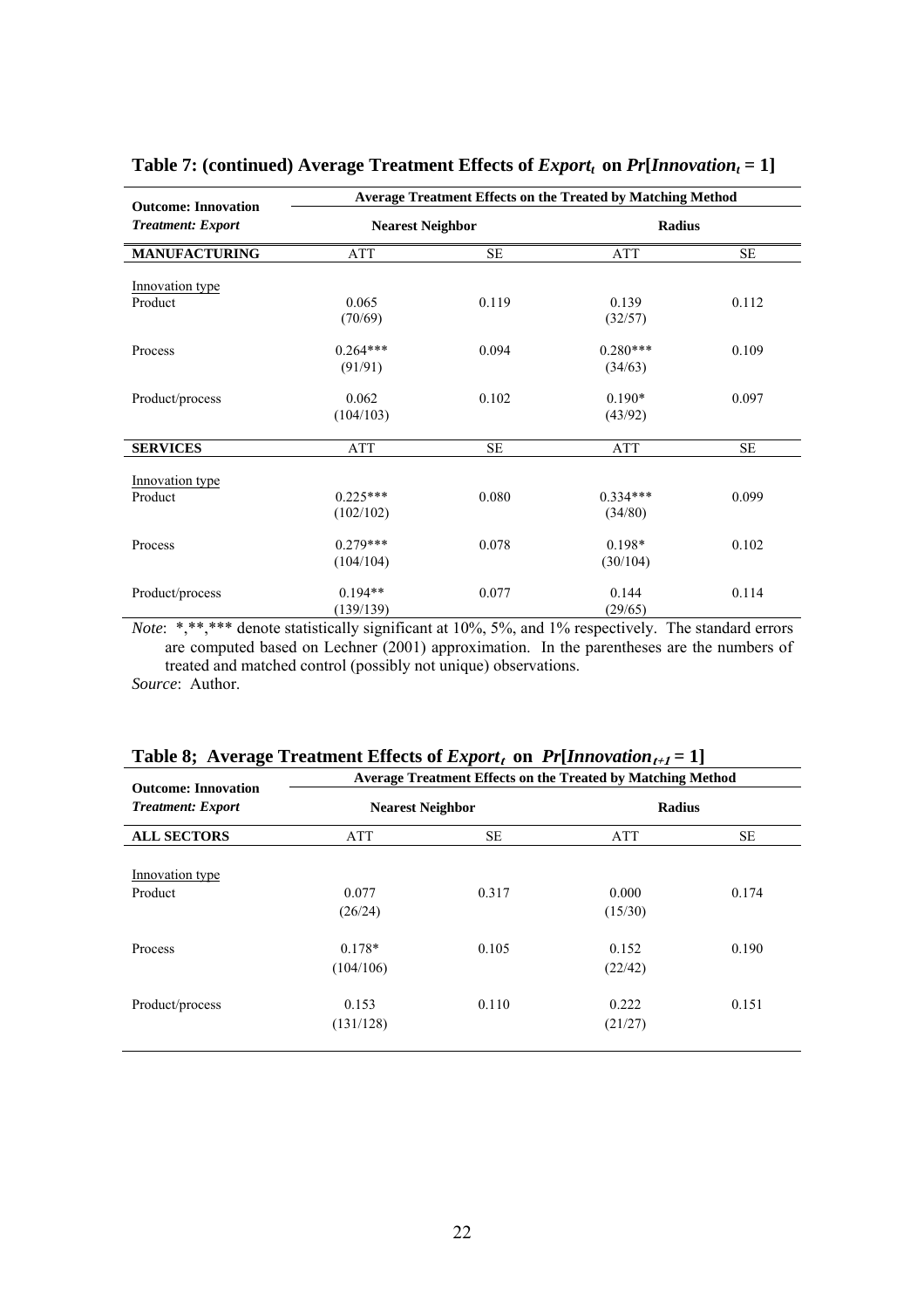| <b>Outcome: Innovation</b> | Average Treatment Effects on the Treated by Matching Method |          |                     |          |  |  |
|----------------------------|-------------------------------------------------------------|----------|---------------------|----------|--|--|
| <b>Treatment: Export</b>   | <b>Nearest Neighbor</b>                                     |          | <b>Radius</b>       |          |  |  |
| <b>PRIMARY</b>             | <b>ATT</b>                                                  | $\rm SE$ | ATT                 | $\rm SE$ |  |  |
| Innovation type            |                                                             |          |                     |          |  |  |
| Product                    | 0.158<br>(25/24)                                            | 0.109    | 0.044<br>(19/212)   | 0.091    |  |  |
| Process                    | $-0.073$<br>(25/24)                                         | 0.159    | $-0.009$<br>(13/35) | 0.125    |  |  |
| Product/process            | 0.179<br>(28/28)                                            | 0.131    | 0.038<br>(18/124)   | 0.123    |  |  |
| <b>MANUFACTURING</b>       | ATT                                                         | $\rm SE$ | ATT                 | $\rm SE$ |  |  |
| Innovation type<br>Product | 0.132<br>(39/36)                                            | 0.245    | 0.212<br>(11/15)    | 0.319    |  |  |
| Process                    | 0.036<br>(39/36)                                            | 0.271    | 0.414<br>(11/18)    | 0.289    |  |  |
| Product/process            | $-0.026$<br>(39/36)                                         | 0.256    | 0.123<br>(14/25)    | 0.268    |  |  |
| <b>SERVICES</b>            | ATT                                                         | $\rm SE$ | ATT                 | $\rm SE$ |  |  |
| Innovation type<br>Product | 0.201<br>(46/47)                                            | 0.145    | $-0.081$<br>(8/17)  | 0.317    |  |  |
| Process                    | $0.303**$<br>(47/49)                                        | 0.123    | $-0.073$<br>(10/22) | 0.278    |  |  |
| Product/process            | 0.167<br>(62/66)                                            | 0.147    | $-0.021$<br>(11/17) | 0.278    |  |  |

| Table 8: (continued) Average Treatment Effects of $Expertt$ on $Pr[Innovationt+1 = 1]$ |  |  |
|----------------------------------------------------------------------------------------|--|--|
|----------------------------------------------------------------------------------------|--|--|

*Note*: \*,\*\*,\*\*\* denote statistically significant at 10%, 5%, and 1% respectively. The standard errors are computed based on Lechner (2001) approximation. In the parentheses are the numbers of treated and matched control (possibly not unique) observations.

*Source*: Author.

### **4.4. New Exporters and New Innovators**

In order to investigate further the direction of causality between export and innovation, we also conduct the propensity matching analysis by limiting the sample to 'new' exporters and 'new' innovators. We define 'new' exporters as firms with no export income in period *t-1*. Similarly, we define 'new' innovators as firms without any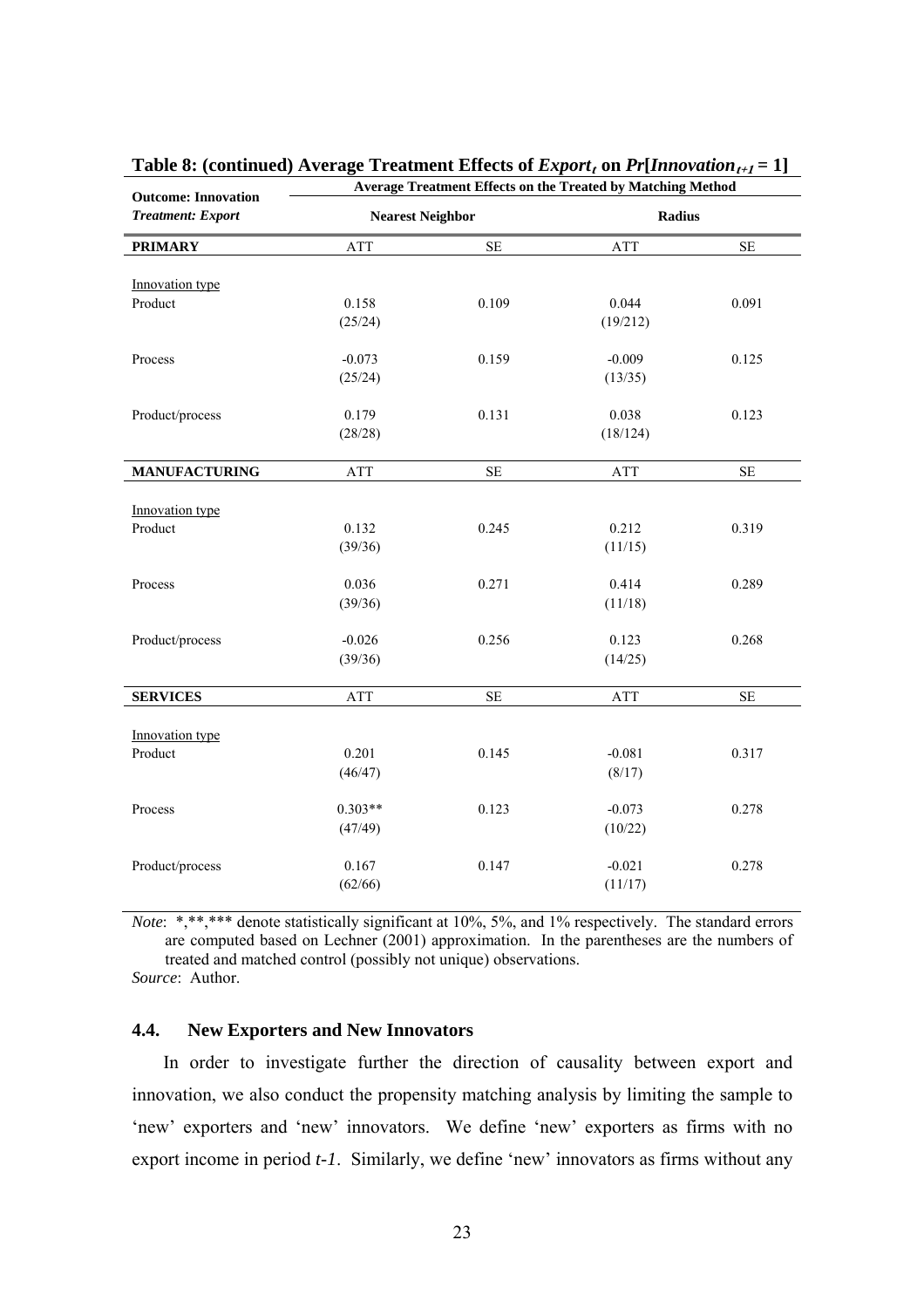innovation in the previous period. However, due to the limitation of the sample size, we only conduct the analysis at the overall industry level. The resulting matching estimators of the average treatment effects on the treated are summarized in Tables 9 and 10.

Based on the results in Table 9, we attempt to determine if current innovative activities are correlated with the probability of becoming a 'new' exporter in the current period or in the next period. From the table, it appears that current innovators, especially product innovators, which are non-exporters in the previous period, are more likely to 'become' an exporter in the current period compared to current non-innovators. On the other hand, if we look at the probability of becoming a new exporter in period  $t+1$ , the relationship is strongest for the process innovators.<sup>16</sup>

| Average Treatment Effects on the Treated by Matching Method<br><b>Outcome: Export</b> |                         |           |                       |           |  |  |  |  |  |
|---------------------------------------------------------------------------------------|-------------------------|-----------|-----------------------|-----------|--|--|--|--|--|
| <b>Treatment: Innovation</b>                                                          | Nearest Neighbor        |           | Radius                |           |  |  |  |  |  |
| Innovation type                                                                       | ATT on period t         | <b>SE</b> | ATT on period t       | <b>SE</b> |  |  |  |  |  |
| Product                                                                               | $0.054***$<br>(242/242) | 0.020     | 0.030<br>(61/106)     | 0.032     |  |  |  |  |  |
| Process                                                                               | 0.021<br>(288/288)      | 0.020     | $-0.002$<br>(100/191) | 0.029     |  |  |  |  |  |
| Product/process                                                                       | $0.027*$<br>(490/490)   | 0.014     |                       | 0.026     |  |  |  |  |  |
|                                                                                       | ATT on period $t+1$     | <b>SE</b> | ATT on period $t+1$   | <b>SE</b> |  |  |  |  |  |
| Product                                                                               | 0.007<br>(114/110)      | 0.039     | 0.018<br>(22/36)      | 0.070     |  |  |  |  |  |
| Process                                                                               | $0.074***$<br>(148/147) | 0.025     | $0.116**$<br>(43/70)  | 0.049     |  |  |  |  |  |
| Product/process                                                                       | 0.027<br>(239/225)      | 0.027     | 0.033<br>(30/41)      | 0.033     |  |  |  |  |  |

# Table 9: Average Treatment Effects of *Innovation*<sub>t</sub> on

### $Pr[EXPORT_t = 1| EXPORT_{t-1} = 0]$  and  $Pr[EXPORT_{t+1} = 1| EXPORT_{t-1} = 0]$

*Note*: \*,\*\*,\*\*\* denote statistically significant at 10%, 5%, and 1% respectively. The standard errors are computed based on Lechner (2001) approximation. In the parentheses are the numbers of treated and matched control (possibly not unique) observations. *Source*: Author.

 $\overline{a}$ 

Similarly, looking at the results presented in Table 10, we ask if current export participation is associated with a higher probability of becoming a 'new' innovator in

 $16$  It should be noted again that this study and other studies employing a similar methodology such as Damijan *et al*. (2010) are also sensitive to the matching methods.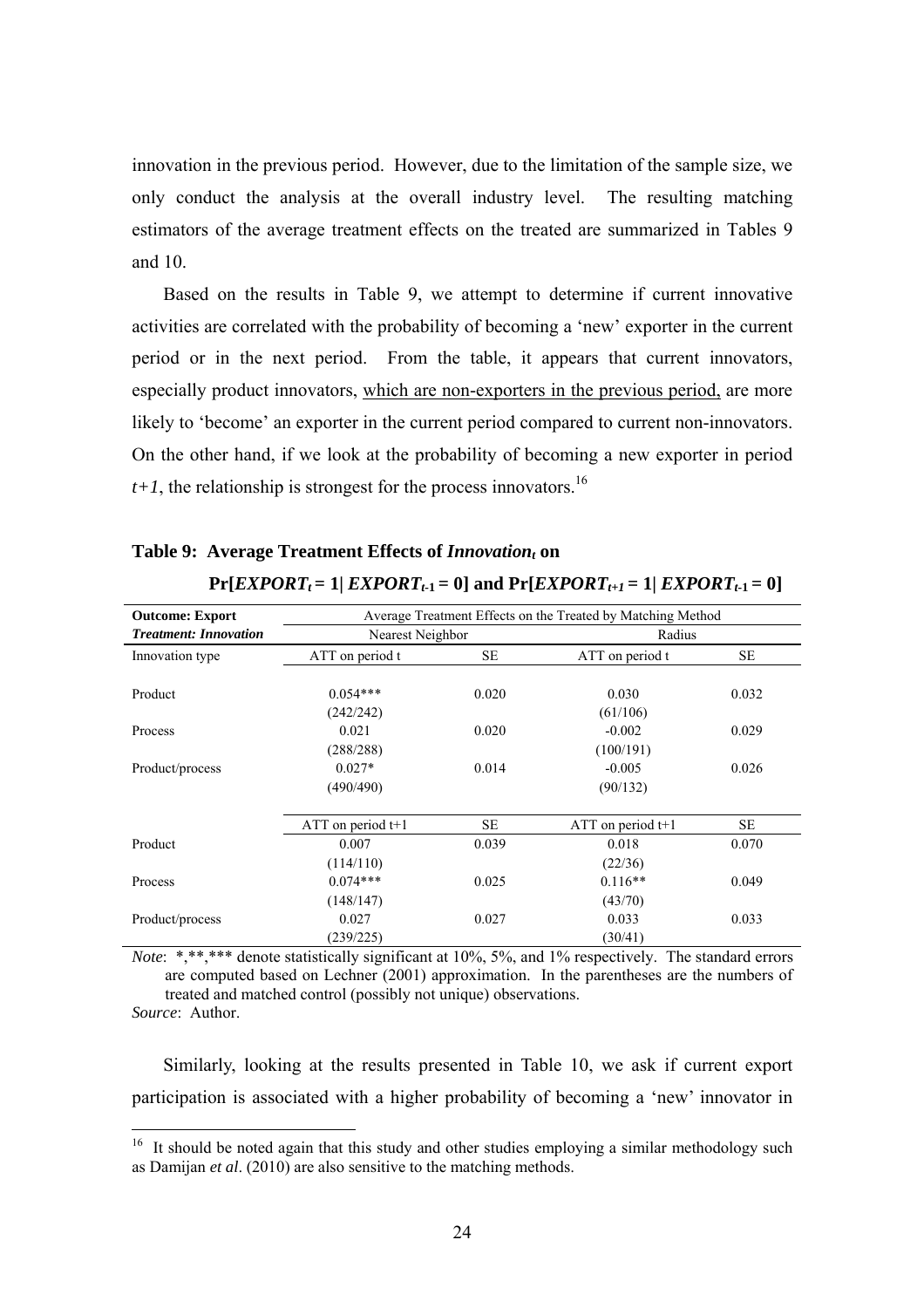the current or the next period. Again, the results appear to be sensitive to the matching method and if we only look at the nearest neighbor estimates, it appears that current exporters are more likely to become new process innovators in the current period. However, when we look at export market participation as the treatment, none of the estimated relationship with the propensity to become a new innovator in period  $t+1$  is statistically significant.

#### **Table 10. Average Treatment Effects on**  $\text{Export}_t$  **on**

**Pr**[*Innovation<sub>t</sub>* = 1 | *Innovation*<sub>t-1</sub> = 0] and Pr[*Innovation*<sub>t+1</sub> = 1 |

| <b>Outcome: Innovation</b> |                                 | Average Treatment Effects on the Treated by Matching Method |                        |       |  |  |  |  |
|----------------------------|---------------------------------|-------------------------------------------------------------|------------------------|-------|--|--|--|--|
| <b>Treatment: Export</b>   | Nearest Neighbor                |                                                             | Radius                 |       |  |  |  |  |
| Innovation type            | ATT on period t                 | $SE*$                                                       | ATT on period t        | $SE*$ |  |  |  |  |
| Product                    | 0.052<br>(129/132)              | 0.061                                                       | $0.151***$<br>(65/374) | 0.056 |  |  |  |  |
| Process                    | $0.176***$<br>(143/144)         | 0.058                                                       | 0.017<br>(45/96)       | 0.058 |  |  |  |  |
| Product/process            | $0.155**$<br>0.063<br>(157/162) |                                                             | 0.075                  |       |  |  |  |  |
|                            | ATT on period t+1               | $SE*$                                                       | ATT on period t+1      | $SE*$ |  |  |  |  |
| Product                    | 0.009<br>(57/59)                | 0.120                                                       | 0.153<br>(26/116)      | 0.105 |  |  |  |  |
| Process                    | 0.156<br>(68/71)                | 0.111                                                       | 0.076<br>(18/33)       | 0.131 |  |  |  |  |
| Product/process            | 0.174<br>(76/77)                | 0.114                                                       | $-0.005$<br>(19/49)    | 0.129 |  |  |  |  |

*Innovation*<sub>t-1</sub> = 0]

*Note*: \*,\*\*,\*\*\* denote statistically significant at 10%, 5%, and 1% respectively. The standard errors are computed based on Lechner (2001) approximation. In the parentheses are the numbers of treated and matched control (possibly not unique) observations. *Source*: Author.

Altogether, the estimated average treatment on the treated effects show a different characterization of the relationship between innovation and export for SMEs from the one for large firms or firms in the manufacturing sector, as reported by most existing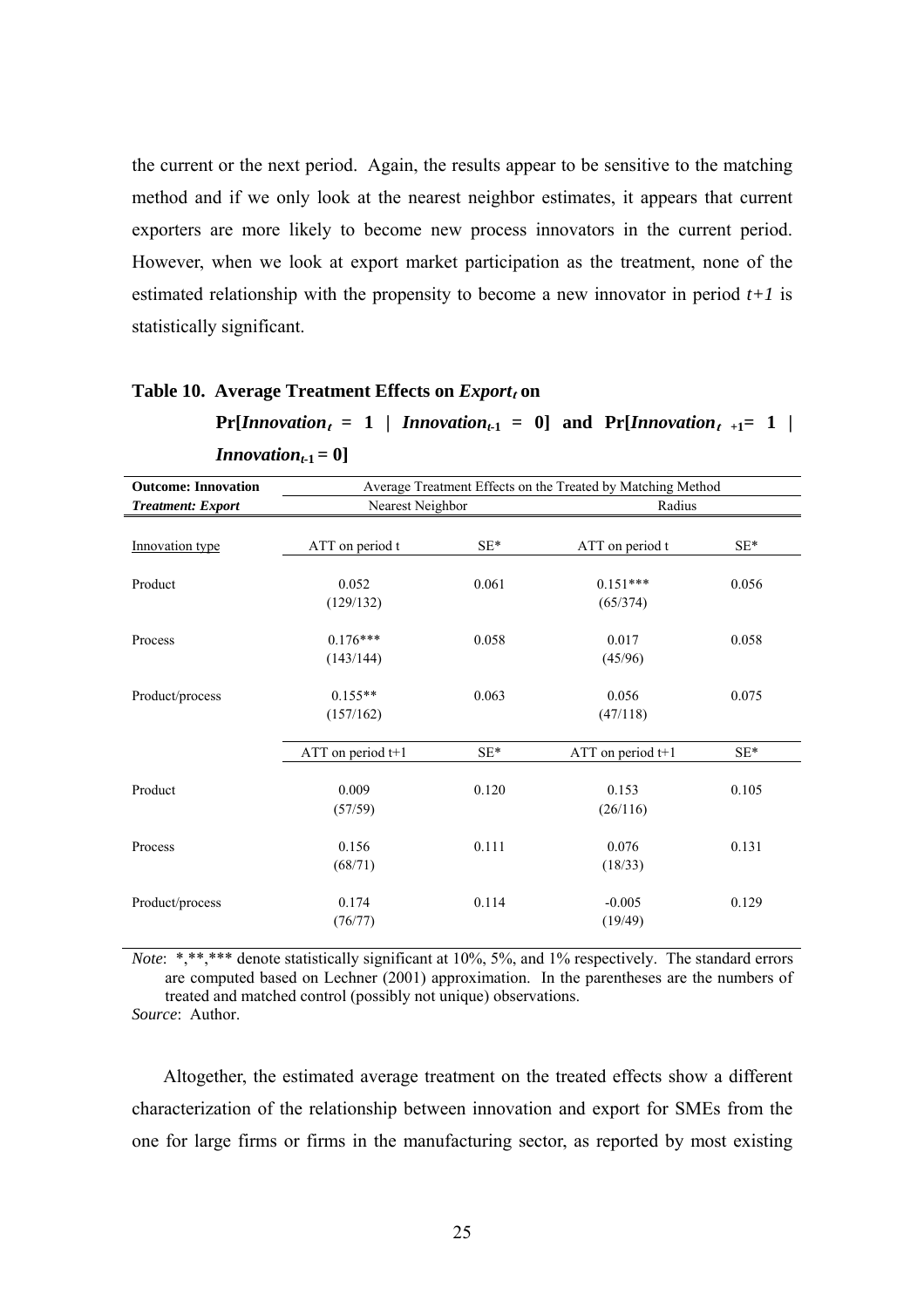studies. For example, it appears that for small firms like Australian SMEs for whom most product innovation involves products which are not new to the world and where most of them are more likely to be financially constrained relative to large firms, the type of innovative activities which appears to matter the most with regards to export market participation is process innovation.

Nevertheless, following the argument in Damijan *et al*. (2010), our results also indicate that the positive effects of current product innovation on the probability of becoming an exporter in the current period shown in Table 11 appear to be consistent with the conclusion of studies such as Cassiman and Golovko (2007), Cassiman and Martinez-Ros (2007) and Becker and Egger (2010) that product innovation is crucial for entering the international market successfully. While the strong positive relationship between current export market activity and the probability of becoming a 'new' process innovator in the current period in Table 12 also appears to be consistent with their conclusion that once in the export market, a firms need to conduct process innovation to stay competitive.

# **5. Conclusions and Policy Implications**

This paper began by asking if exporting firms learned from their participation in the export markets and thus became more innovative than those which focused only on the domestic markets (learning-by-exporting hypothesis) and if firms had invested in innovative activities before they entered foreign markets (self-selection hypothesis). The paper aimed to provide empirical evidence based on firm level data of Australian small and medium enterprises (SMEs) in order to assess if the existing evidence based on medium and large firms and firms in the manufacturing sector can be generalised into smaller firms or firms from the resources and services sector.

The paper attempted to answer the questions by following recent studies in utilizing the propensity score matching methodology to obtain unbiased estimates of the effects of innovation on export market participation and vice versa and in identifying the direction of causality. Despite the various data limitations in terms of the way the data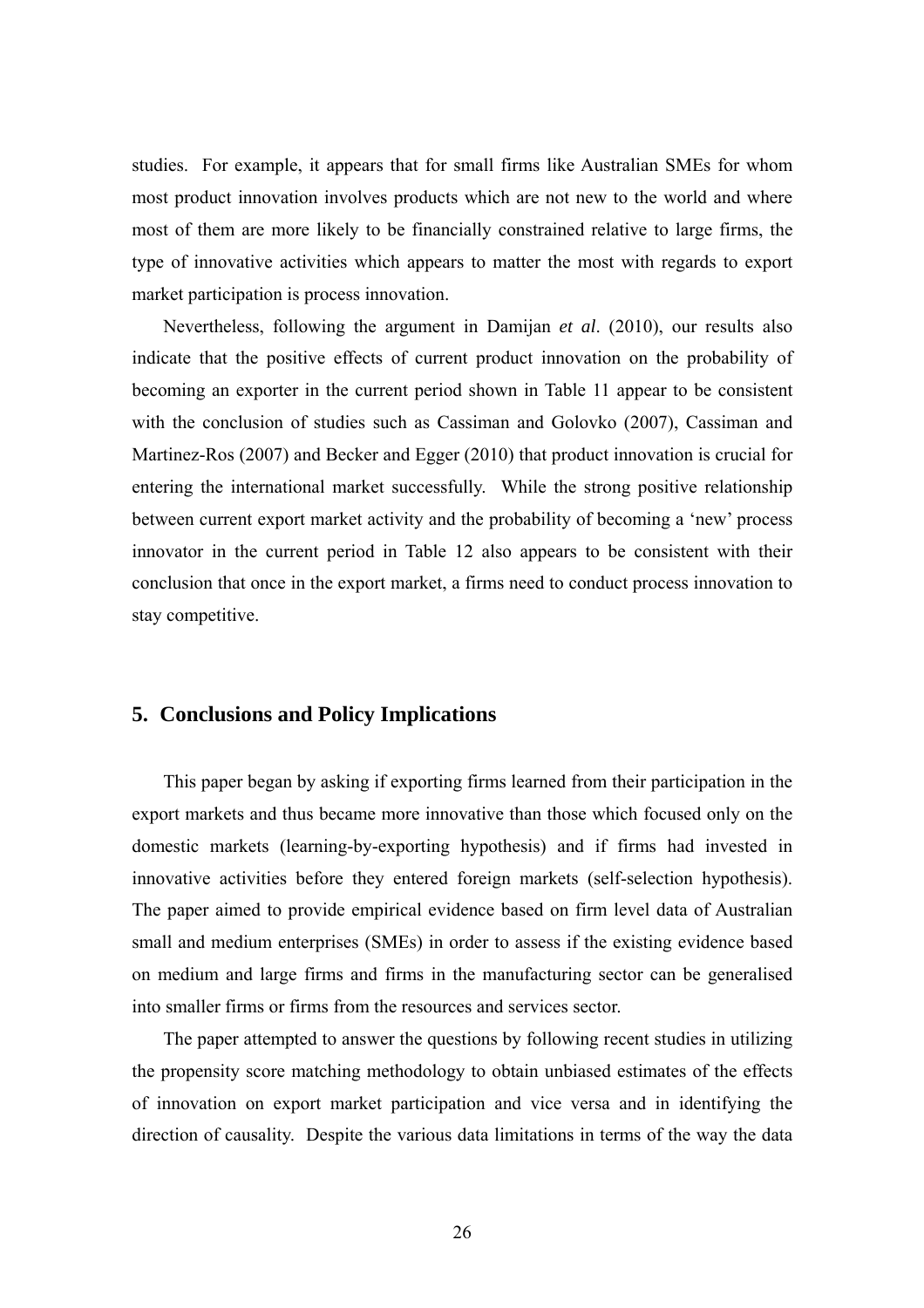need to be accessed remotely exacerbated by computer programming restrictions that ruled out the use of certain matching estimators and the lack of detailed information such as the provision of information on industrial division at only one digit level or the amount of employment at three grouped intervals, the paper was able to provide some new insights with regard to the relationship between export and innovation. In particular, with regards to the direction of causality, there is evidence that it runs both ways for process innovation, especially for the services sector.<sup>17</sup> That is, the evidence is consistent with the idea that process innovation lead to export market activities which then leads to further process innovation.<sup>18</sup> For product innovation, there is weaker evidence that current product innovation may lead to a higher probability of becoming a 'new' exporter in the current period.

While these findings appear to be sensitive to the matching methodology used and perhaps are not as robust as those of existing studies,  $\frac{19}{12}$  they still provide a strong indication that the relationship between innovation and export depends on the size of the firms and the nature of the industry in which the firms operate. For small firms like Australian SMEs for whom most product innovation involves products which are not new to the world and where most of them are more likely to be financially constrained relative to large firms, the type of innovative activity which appears to matter the most with regards to export market participation is process innovation.<sup>20</sup> Not surprisingly, given the importance of the services industry to the Australian economy, the relationship between export market participation and process innovation appears to be the strongest in that industry.

 $\overline{a}$ 

 $17$  This conclusion may need to be revisited when more data are available to make sure that the insignificant results for non-services sector are not due to sample size. Table A.8 shows the estimates similar to those in table 5 and 6 except for non-services sectors combined and indicates that sample size is possibly the limiting factor.

<sup>&</sup>lt;sup>18</sup> Or, since it is not clear which comes first, export market participation leads to process innovation which leads to further export market participation.

<sup>&</sup>lt;sup>19</sup> These are probably due to the limitations of the data as outlined above more than anything else.

 $20$  Aylward (2004) provides an interesting finding from his case study of the Australian Wine Industry that firms in the more innovative wine clusters in South Australia are more likely to be exporters than firms in Victoria or New South Wales. He finds that the differences between the two groups of firms are negligible in terms of 'new product development but are significant in terms of how they interpret 'production process improvements' and how they implement in-house training and the contraction of skilled labor.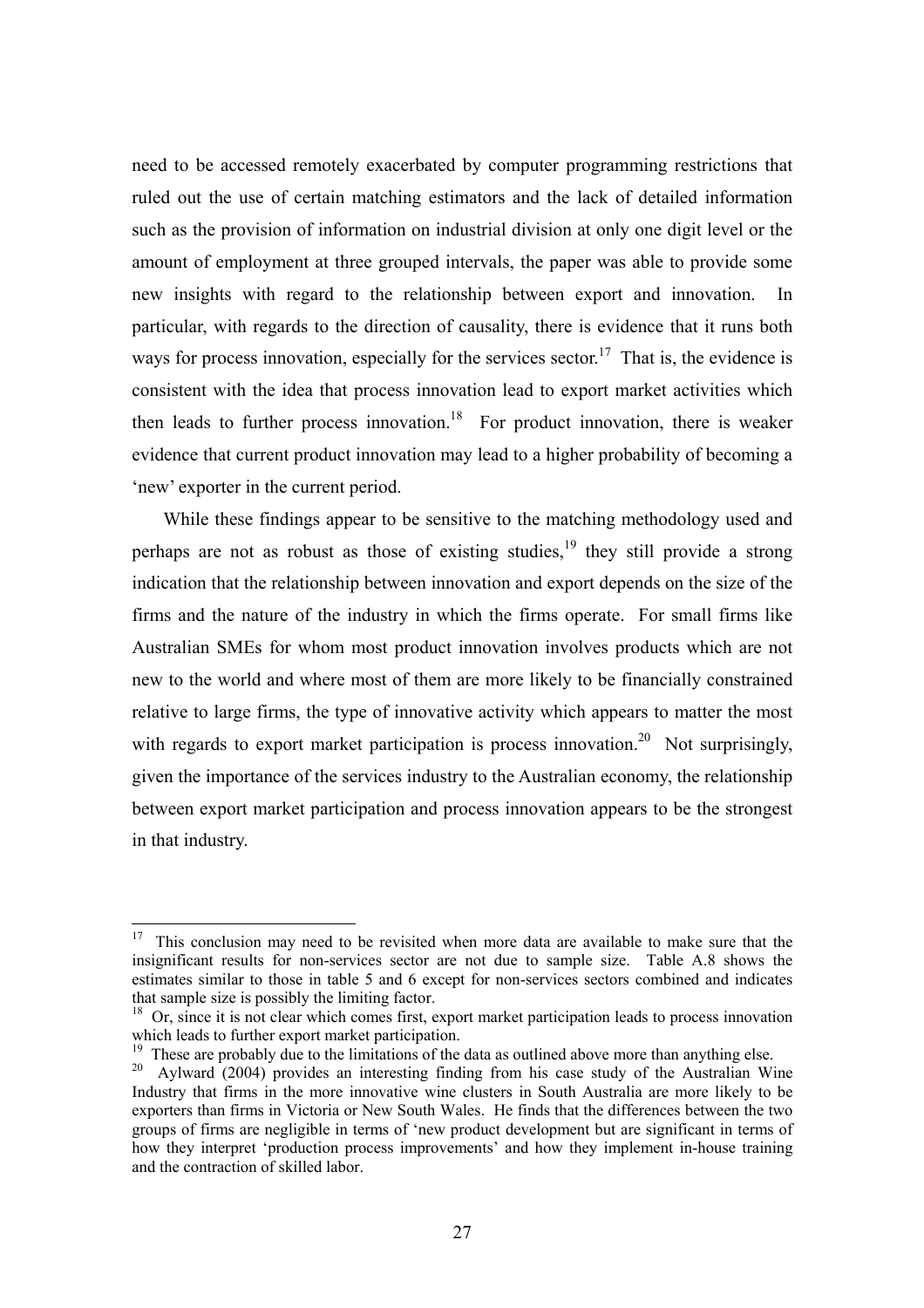In terms of policy relevance, the findings seem to suggest that government policies aimed at providing SMEs with better access to 'new' and improved operational processes or information that could lead to their development by SMEs may be the most effective in leading to higher innovative and export market activities at the same time compared to policies aimed at stimulating the development of new products. This is probably because it is easier for smaller firms in net technology-importing countries such as Australia to enter the international market by becoming a 'better' producer instead of a producer of a 'new' product and, at the same time, it is also easier for them to access new production technologies by becoming more actively involved in the global market in which most of these technologies are developed. In other words, a better export promotion policy would be one that is integrated with policies designed to increase innovation activities. As of now, at least in Australia, innovation policy still appears separate from international trade policy.

Furthermore, the findings also indicate the importance of paying attention to the nature of the industrial sector in which firms operate. In other words, different policies may need to be designed in order to best take advantage of the relationship between product innovation and export market activities among SMEs in the manufacturing sector compared to the policies aimed at SMEs in the services sector which tend to rely more on process innovation. That is, in addition to the need for trade policy and innovation to be more integrated, they also need to be industry specific in order to be the most effective. Finally, while we found indication that there may be complementarities between product and process innovation, we left this issue as well as further analysis with a larger sample of data for future research.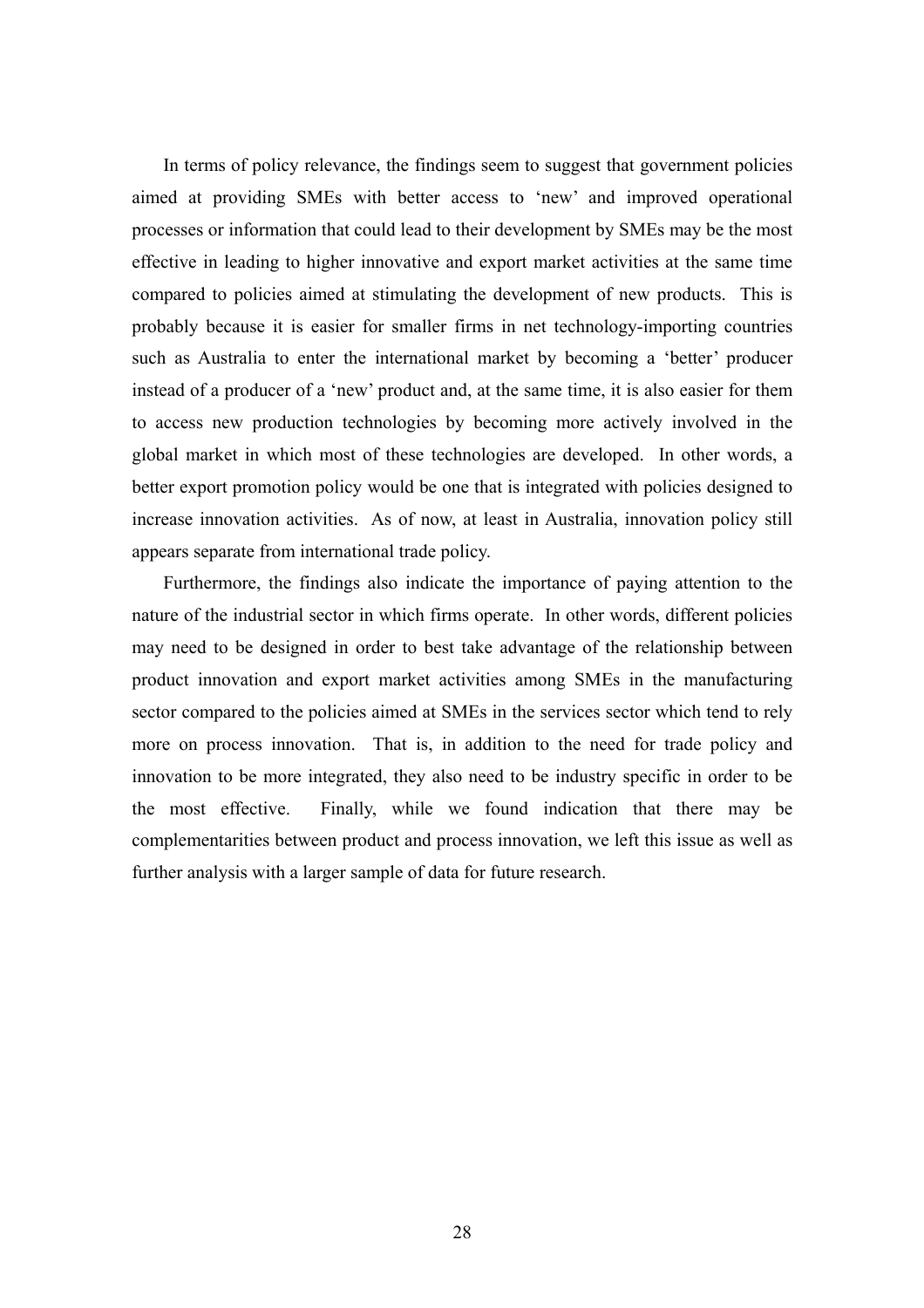# **References**

- ABS (Australian Bureau of Statistics) (2001), 'Small Business in Australia', *ABS Catalogue,* No. 1321.0
- ABS (Australian Bureau of Statistics) (2006), 'Number and Characteristics of Australian Exporters', *ABS Catalogue*, No. 5368.0.55.006.
- ABS (Australian Bureau of Statistics) (2007), 'Patterns in Innovation in Australian Businesses 2005', *ABS Catalogue*, No. 8163.0.
- ABS (Australian Bureau of Statistics) (2008), 'Australian Industry, 2006-07', *ABS Catalogue,* No. 8155.0.
- ABS (Australian Bureau of Statistics) (2009), 'Business Longitudinal Database, Expanded CURF, Australia 2004-05, 2005-06 and 2006-07', *Technical Manual Catalogue*, No. 8168.055.002.
- ABS (Australian Bureau of Statistics) (2010), 'Characteristics of Australian Exporters 2008-09', *ABS Catalogue*, No. 5368.0.55.006.
- Acs, Zoltan J., and David B. Audretsch (1988), 'Innovation in Large and Small Firms: An Empirical Analysis', *American Economic Review*, 78: 678-90.
- Arundel, Anthony, and Isabelle Kabla (1998), 'What Percentage of Innovations are Patented? Empirical Estimates for European Firms', *Research Policy* 27(2), pp.127-41.
- Aw, Bee-Yan, Mark J. Roberts, and Daniel Y. Xu (2008), 'R&D Investments, Exporting and the Evolution of Firm Productivity', *American Economic Review: Papers & Proceedings* 98(2), pp.451-56.
- Aylward, David K. (2004), 'Innovation-export Linkages within Different Cluster Models: A Case Study from the Australian Wine Industry', *Prometheus* 22(4), pp.423-37.
- Aylward, David K. (2006), 'Global Pipelines: Profiling Successful SME Exporters within the Australian Wine Industry', *International Journal of Technology, Policy and Management* 6(1), pp.49-65.
- Becker, Sascha O., and Peter Egger (2010), 'Endogenous Product versus Process Innovation and a Firm's Propensity to Export', *Empirical Economics,*  forthcoming.
- Cassiman, Bruno, and Elena Golovko (2007), 'Innovation and the Export-Productivity Link', *CEPR Discussion Papers*, no. 6411, London: CEPR.
- Cassiman, Bruno, and Ester Martinez-Ros (2007), 'Product Innovation and Exports. Evidence from Spanish Manufacturing', mimeo, Madrid: IESE Business School.
- Chadha, Alka (2009), 'Product Cycles, Innovation, and Exports: A Study of Indian Pharmaceuticals', *World Development* 37(9) pp.1478-83.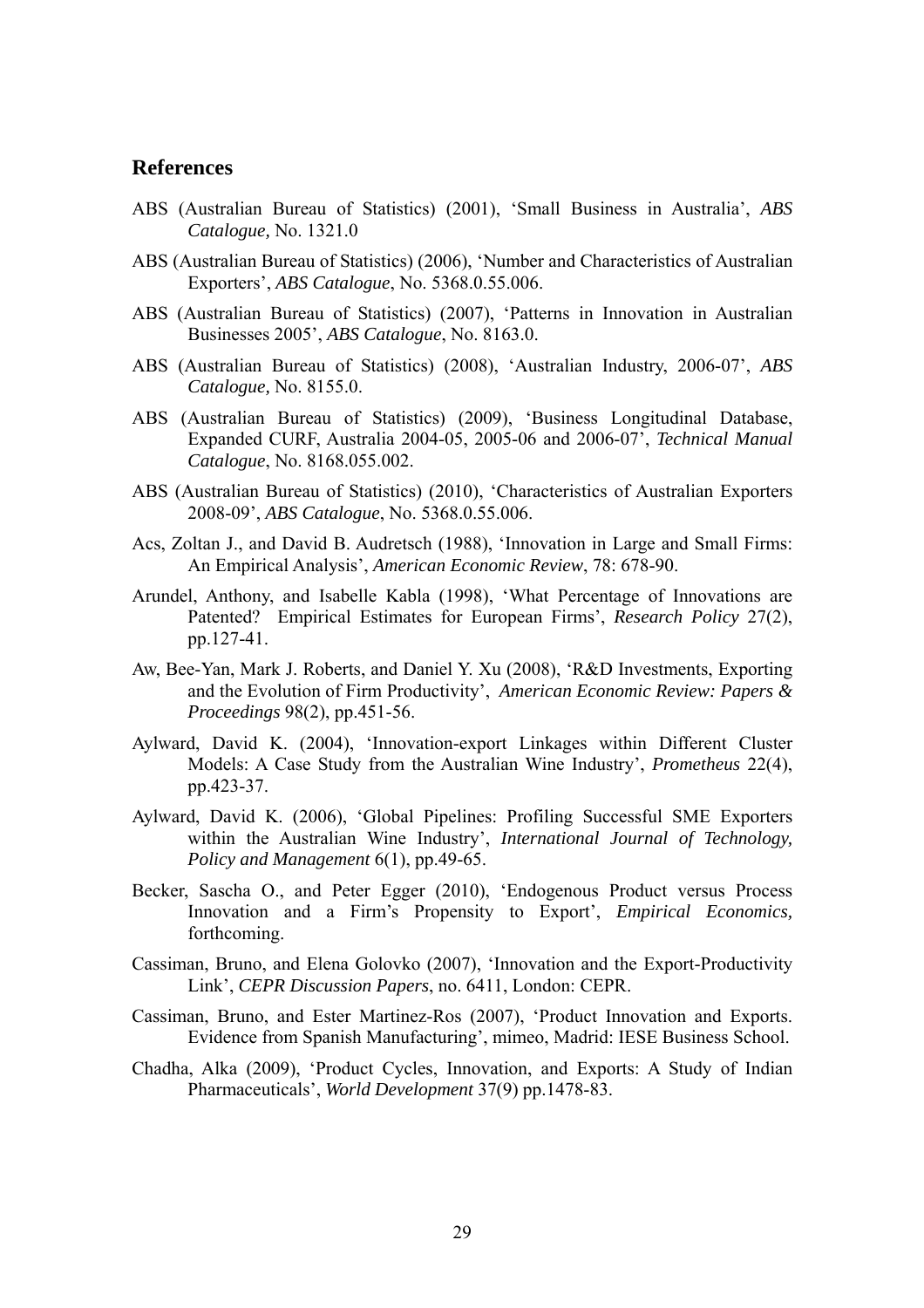- Constantini, James A., and Marc J. Melitz (2008), 'The Dynamics of Firm-Level Adjustment to Trade Liberalization', In Elhanan Helpman, Dalia Marin, and Thierry Verdier (eds.) *The Organization of Firms in a Global Economy*, Cambridge, MA: Harvard University Press.
- Crespi, Gustavo, Chiara Criscuolo, and Jonathan Haskel (2008), 'Productivity, Exporting, and the Learning-by-Exporting Hypothesis: Direct Evidence from UK Firms', *Canadian Journal of Economics* 41(2), pp.619-37.
- Damijan, Jozê. P., Crt Kostevc, and Saso Polanec (2010), 'From Innovation, to Exporting or Vice Versa', *The World Economy* 33(3), pp.374-98.
- Dehejia, Rajeev J., and Sadek Wahba (2002), 'Propensity Score-Matching Methods for Nonexperimental Causal Studies', *The Review of Economics and Statistics* 84(1), pp.151-61.
- Fernandes, Ana M. and Caroline Paunov (2010), 'Does Trade Stimulate Innovation? Evidence from Firm-Product Data', *OECD Working Paper*, No. 286. Paris: OECD.
- Girma, Sourafel, Holger Görg, and Aoife Hanley (2008), 'R&D and Exporting: A Comparison of British and Irish Firms', *Review of World Economics* 144(4), pp.751-73.
- Imbens, Guido (2004), 'Nonparametric Estimation of Average Treatment Effects under Exogeneity: A Review', *Review of Economics and Statistics* 86(1), pp.4-29.
- Jensen, P. H., and Webster, E. (2006), 'Firm Size and the Use of Intellectual Property Rights', *The Economic Record*, 82(256), pp.44-55.
- Kirbach, Mathias, and Claudia Schmiedeberg (2008), 'Innovation and Export Performance: Adjustment and Remaining Differences in East and West German Manufacturing', *Economics of Innovation and New Technology* 17(5), pp.435- 57.
- Long, Ngo Van, Horst Raff, and Frank Stähler (2009), 'Innovation and Trade with Heterogeneous Firms', *CESifo Working Paper*, No. 2796. Munich: Ifo Institute for Economic Research.
- MacGarvie, Megan J. (2006), 'Do Firms Learn From International Trade', *The Review of Economics and Statistics* 88(1), pp.46-60.
- Mansfield, Edwin, Mark Schwartz, and Samuel Wagner (1981), 'Imitation Costs and Patents: An Empirical Study', In Edwin Mansfield (ed.) *Innovation, Technology and the Economy. Selected Essays of Edwin Mansfield,* Aldershot, UK: Edward Elgar.
- Palangkaraya, Alfons and Jongsay Yong (2007), 'Exporter and Non-Exporter Productivity Differentials: Evidence from Australian Manufacturing Establishments', *Melbourne Institute Working Paper* 4/07. Melbourne, Australia: The University of Melbourne.
- Palangkaraya, Alfons and Jongsay Yong (2011), 'Trade Liberalisation, Exit, and Output and Employment Adjustments of Australian Manufacturing Establishments', *The World Economy* 34(1), pp.1-22.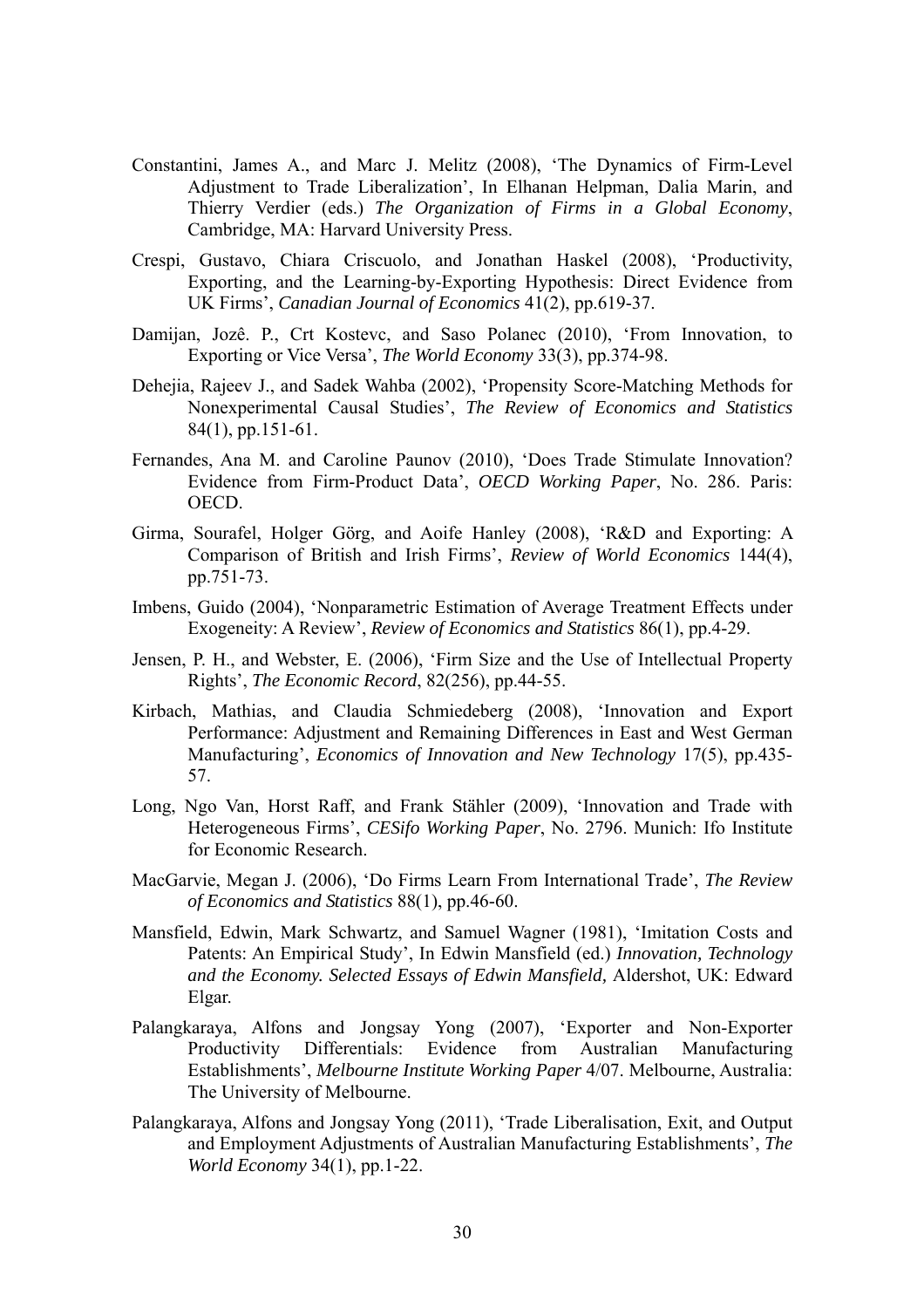- Schumpeter, Joseph A. (1934), *The Theory of Economic Development: An Inquiry into Profits, Capital Credit, Interests, and the Business Cycles*. Cambridge, MA: Harvard University Press.
- Van Beveren, Ilke, and Hylke Vandenbussche (2010), 'Product and Process Innovation and Firms' Decision to Export', *Journal of Economic Policy Reform* 13(1), pp.3- 24.
- Wagner, Joachim (2007), 'Exports and Productivity: A Survey of the Evidence from Firm-level Data', *The World Economy* 30(1), pp.60–82.
- Wakelin, Katharine (1998), 'Innovation and Export Behaviour at the Firm Level', *Research Policy* 26(7-8), pp.829-41.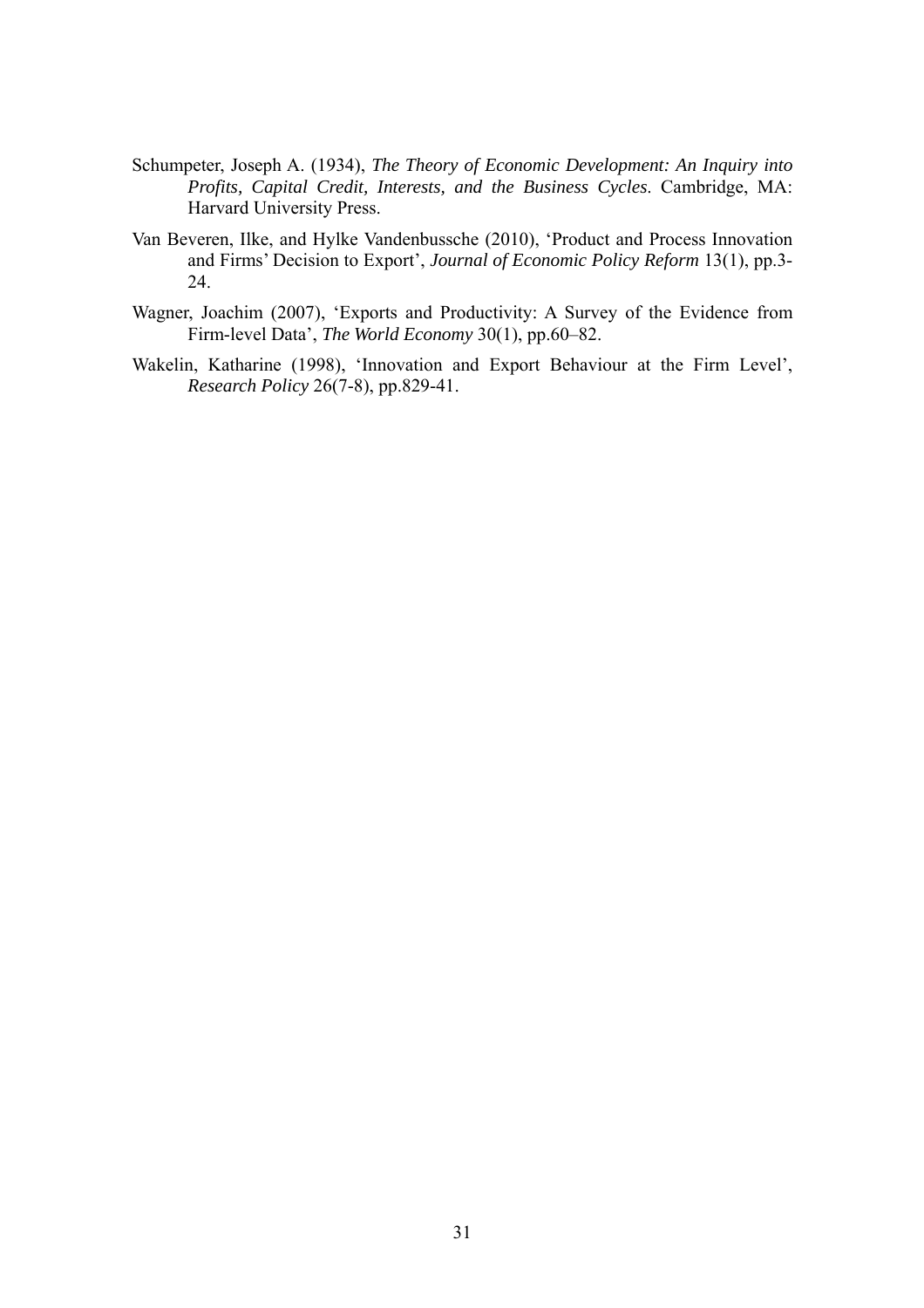# **Appendix**

|                                   | Product or process<br>innovation or both<br>$Pr[INNOV_t = 1]$ |               |            | Product innovation<br>$Pr[PRODINNOV] = 1]$ |             | Process Innovation<br>$Pr[PROCINNOV_{+} = 1]$ |
|-----------------------------------|---------------------------------------------------------------|---------------|------------|--------------------------------------------|-------------|-----------------------------------------------|
|                                   | Coeff.                                                        | Std.<br>Error | Coeff.     | Std.<br>Error                              | Coeff.      | Std.<br>Error                                 |
| EMPSIZE<br>$t-1$                  | 0.023                                                         | 0.017         | 0.012      | 0.023                                      | 0.027       | 0.019                                         |
| $\left[EMPSIZE_{t-1}\right]^{2}$  | $-0.000$                                                      | 0.000         | $-0.000$   | 0.000                                      | $-0.000$    | 0.000                                         |
| <b>LLABPRODVA</b>                 | 0.353                                                         | 0.339         | 0.582      | 0.483                                      | 0.123       | 0.361                                         |
| $\left(LLABPRODVA_{t-1}\right)^p$ | $-0.017$                                                      | 0.018         | $-0.033$   | 0.025                                      | $-0.002$    | 0.019                                         |
| $LINVINT$ <sub>t-1</sub>          | 0.036                                                         | 0.039         | 0.008      | 0.050                                      | 0.058       | 0.044                                         |
| $IMPORT_{t-1}$                    | $0.740***$                                                    | 0.211         | $0.951***$ | 0.274                                      | $0.479*$    | 0.254                                         |
| $\textit{YEAR}_{2006$ / 07        | $-0.534***$                                                   | 0.154         | $-0.263$   | 0.202                                      | $-0.654***$ | 0.177                                         |
| <b>CONST</b>                      | $-2.900*$                                                     | 1.662         | $-0.832$   | 0.692                                      | $-2.539$    | 1.828                                         |
| N. Obs.                           | 493                                                           |               | 386        |                                            | 436         |                                               |
| Log pseudo likelihood             | $-246.3$                                                      |               | $-129.6$   |                                            | $-184.2$    |                                               |
| Pseudo $R^2$                      | 0.068                                                         |               | 0.067      |                                            | 0.072       |                                               |

### **Table A.1: Propensity to Innovate – Primary Sector**

*Note:* The probit regressions are estimated with 1-digit ANZSIC industry dummy variables when applicable and with robust standard error. \*\*\*,\*\*,\* indicates statistically significant at the 1, 5, and 10% level of significance.

*Source:* Author.

### **Table A.2: Propensity to Innovate – Manufacturing Sector**

|                          | Product or process<br>innovation or both<br>$Pr[INNOV_t = 1]$ |               | Product innovation<br>Pr PRODINNOV <br>$=1$ |               | Process Innovation<br>$Pr[PROCINNOV] = 1]$ |               |
|--------------------------|---------------------------------------------------------------|---------------|---------------------------------------------|---------------|--------------------------------------------|---------------|
|                          | Coeff.                                                        | Std.<br>Error | Coeff.                                      | Std.<br>Error | Coeff.                                     | Std.<br>Error |
| <b>EMPSIZE</b><br>$-1$   | 0.025                                                         | 0.022         | 0.045                                       | 0.028         | $0.054**$                                  | 0.027         |
| $EMPSIZE_{t-1}$          | $-0.000$                                                      | 0.000         | $-0.000$                                    | 0.000         | $-0.000*$                                  | 0.000         |
| <b>LLABPRODVA</b>        | 0.656                                                         | 0.688         | 0.150                                       | 0.741         | 0.654                                      | 0.743         |
| LLABPRODVA               | $-0.037$                                                      | 0.034         | $-0.010$                                    | 0.037         | $-0.035$                                   | 0.037         |
| <b>LINVINT</b><br>$t-1$  | 0.059                                                         | 0.048         | 0.056                                       | 0.063         | 0.069                                      | 0.053         |
| <b>IMPORT</b><br>$t-1$   | $0.280*$                                                      | 0.165         | $0.385*$                                    | 0.202         | $0.401**$                                  | 0.190         |
| $\emph{YEAR}_{2006$ / 07 | $-0.207$                                                      | 0.164         | 0.043                                       | 0.278         | $-0.425*$                                  | 0.241         |
| <b>CONST</b>             | $-3.828$                                                      | 3.494         | $-1.976$                                    | 3.763         | $-4.369$                                   | 0.241         |
| N. Obs.                  | 326                                                           |               | 221                                         |               | 255                                        |               |
| Log pseudo likelihood    | $-214.7$                                                      |               | $-134.6$                                    |               | $-158.1$                                   |               |
| Pseudo $R^2$             | 0.044                                                         |               | 0.058                                       |               | 0.074                                      |               |

*Note:* The probit regressions are estimated with 1-digit ANZSIC industry dummy variables when applicable and with robust standard error. \*\*\*,\*\*,\* indicates statistically significant at the 1, 5, and 10% level of significance.

*Source:* Author.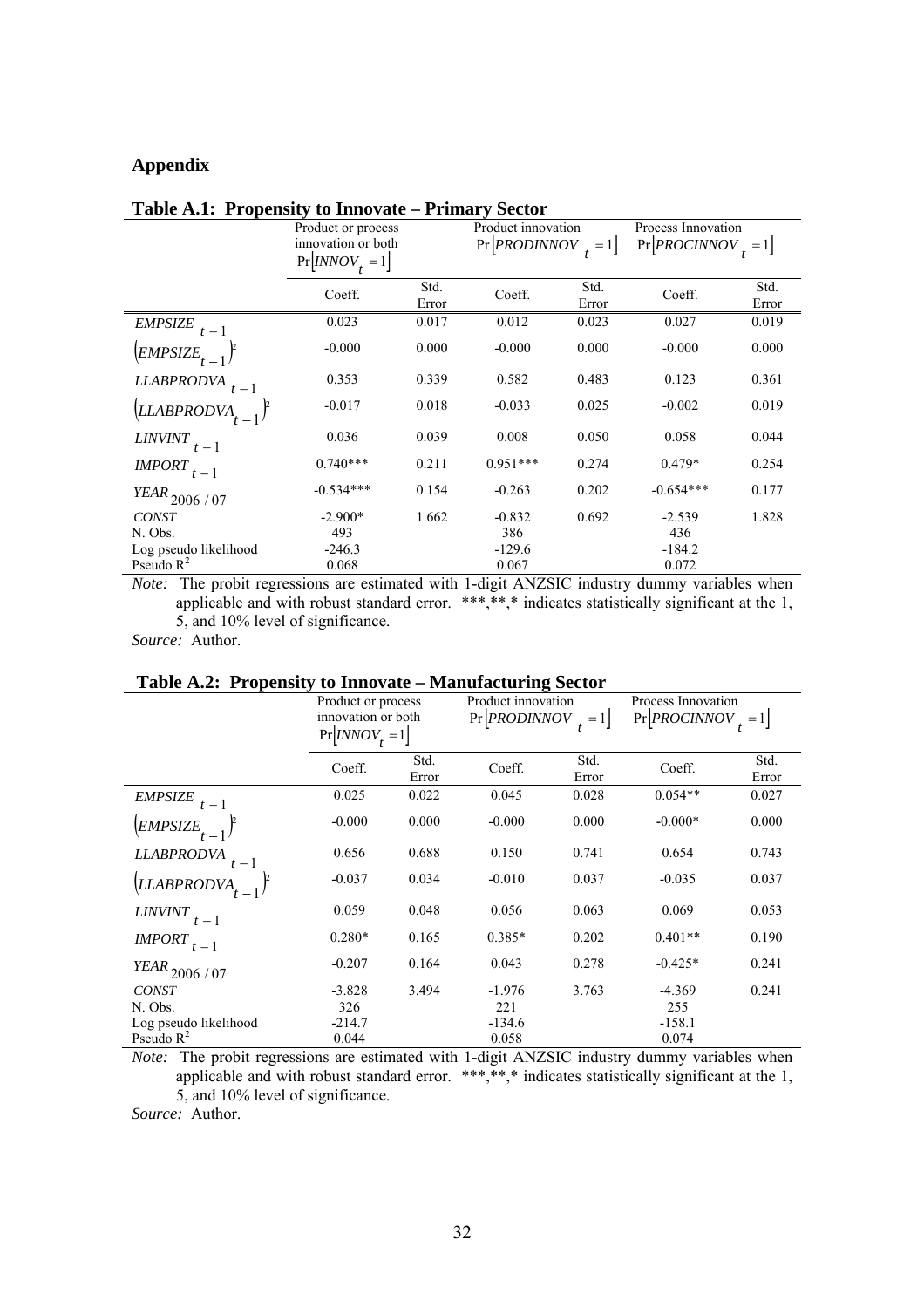|                                   | Product or process<br>innovation or both |               | Product innovation<br>$Pr[PRODINNOV_{+} = 1]$ |               | Process Innovation<br>$Pr[PROCINNOV_{+} = 1]$ |               |
|-----------------------------------|------------------------------------------|---------------|-----------------------------------------------|---------------|-----------------------------------------------|---------------|
|                                   | $Pr[INNOV_t = 1]$                        |               |                                               |               |                                               |               |
|                                   | Coeff.                                   | Std.<br>Error | Coeff.                                        | Std.<br>Error | Coeff.                                        | Std.<br>Error |
| <b>EMPSIZE</b><br>$-1$            | $0.035***$                               | 0.011         | $0.027**$                                     | 0.001         | $0.052***$                                    | 0.015         |
| $\left[EMPSIZE_{t-1}\right]^{p}$  | $-0.000***$                              | 0.000         | $-0.000**$                                    | 0.000         | $-0.000***$                                   | 0.000         |
| <b>LLABPRODVA</b>                 | 0.167                                    | 0.286         | 0.185                                         | 0.321         | $0.672*$                                      | 0.388         |
| $\left(LLABPRODVA_{t-1}\right)^p$ | $-0.009$                                 | 0.014         | $-0.012$                                      | 0.016         | $-0.035*$                                     | 0.019         |
| <b>LINVINT</b><br>$t-1$           | $0.067***$                               | 0.024         | $0.067**$                                     | 0.030         | $0.067**$                                     | 0.028         |
| <i>IMPORT</i><br>$t-1$            | $0.404***$                               | 0.117         | $0.630***$                                    | 0.138         | $0.384***$                                    | 0.144         |
| $\emph{YEAR}_{2006$ / 07          | $-0.527***$                              | 0.110         | $-0.569***$                                   | 0.140         | $-0.554***$                                   | 0.134         |
| <b>CONST</b>                      | $-1.942$                                 | 0.405         | $-1.990$                                      | 1.693         | $-4.742**$                                    | 1.986         |
| N. Obs.                           | 1177                                     |               | 894                                           |               | 900                                           |               |
| Log pseudo likelihood             | $-708.8$                                 |               | $-449.7$                                      |               | $-455.1$                                      |               |
| Pseudo $R^2$                      | 0.058                                    |               | 0.086                                         |               | 0.1027                                        |               |

# **Table A.3: Propensity to Innovate – Services Sector**

*Note:* The probit regressions are estimated with 1-digit ANZSIC industry dummy variables when applicable and with robust standard error. \*\*\*,\*\*,\* indicates statistically significant at the 1, 5, and 10% level of significance.

*Source:* Author.

|                               | <b>Before matching</b>        |        | After matching         |        |                        |          |  |
|-------------------------------|-------------------------------|--------|------------------------|--------|------------------------|----------|--|
| Covariate                     |                               |        | Nearest neighbour      |        | <b>Radius</b>          |          |  |
|                               | <b>Difference</b><br>in means | t-stat | Difference in<br>means | t-stat | Difference in<br>means | t-stat   |  |
| <b>Export propensity</b>      |                               |        |                        |        |                        |          |  |
| <b>EMPSIZE</b><br>$t-1$       | 21.799***                     | 6.947  | 2.612                  | 0.630  | 6.034                  | 0.962    |  |
| <b>LLABPRODVA</b><br>$t-1$    | $0.148**$                     | 1.949  | 0.044                  | 0.479  | $-0.097$               | $-0.520$ |  |
| <b>LINVINT</b><br>$t-1$       | 0.131                         | 0.908  | $-0.306$               | 1.630  | $-0.246$               | $-0.703$ |  |
| <i><b>IMPORT</b></i><br>$t-1$ | $0.418***$                    | 14.171 | 0.007                  | 0.162  | 0.025                  | 0.561    |  |
| Pseudo $R^2$ (Radius)         | 0.218                         |        | 0.009                  |        | 0.022(0.0001)          |          |  |
| <b>Innovation propensity</b>  |                               |        |                        |        |                        |          |  |
| <b>EMPSIZE</b><br>$t-1$       | $14.641***$                   | 6.363  | 0.733                  | 0.267  | 6.174                  | 1.546    |  |
| <b>LLABPRODVA</b><br>$t-1$    | $-0.040$                      | 0.675  | $-0.059$               | 0.889  | 0.003                  | 0.026    |  |
| $LINVINT$ <sub>t-1</sub>      | $-0.159$                      | 1.459  | $-0.055$               | 0.429  | $-0.020$               | $-0.113$ |  |
| <i><b>IMPORT</b></i><br>$t-1$ | $0.138***$                    | 7.278  | 0.017                  | 0.711  | 0.008                  | 0.305    |  |
| Pseudo $R^2(Radius)$          | 0.071                         |        | 0.001                  |        | 0.017(0.0009)          |          |  |

# **Table A.4: Covariate Balance Tests – All Sectors**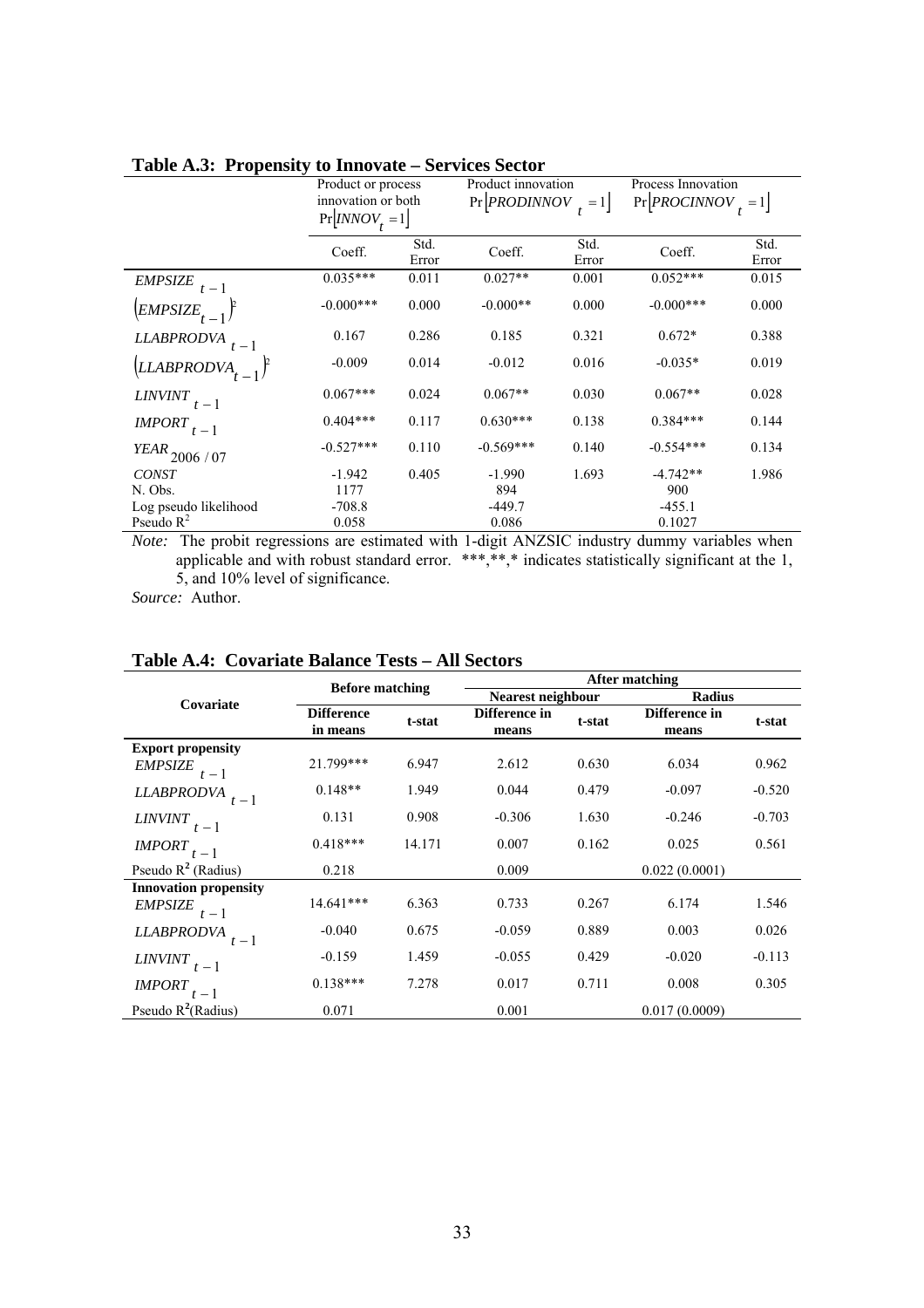|                                         |                               |          | <b>After matching</b>  |          |                        |          |
|-----------------------------------------|-------------------------------|----------|------------------------|----------|------------------------|----------|
| Covariate                               | <b>Before matching</b>        |          | Nearest neighbour      |          | <b>Radius</b>          |          |
|                                         | <b>Difference</b><br>in means | t-stat   | Difference in<br>means | t-stat   | Difference in<br>means | t-stat   |
| <b>Product innovation</b><br>propensity |                               |          |                        |          |                        |          |
| <b>EMPSIZE</b><br>$t-1$                 | $9778***$                     | 3.339    | $-0.153$               | 0.410    | 3.815                  | 0.923    |
| <i><b>LLABPRODVA</b></i><br>$t-1$       | $-0.024$                      | $-0.307$ | 0.069                  | 0.720    | 0.076                  | 0.770    |
| <i>LINVINT</i><br>$t-1$                 | $-0.059$                      | $-0.417$ | 0.045                  | 0.259    | $-0.058$               | $-0.337$ |
| <i><b>IMPORT</b></i><br>$t-1$           | $0.209***$                    | 7.756    | 0.027                  | 0.761    | 0.038                  | 1.572    |
| Pseudo $R^2$ (Radius)                   | 0.097                         |          | 0.002                  |          | 0.030(0.0010)          |          |
| <b>Process innovation</b>               |                               |          |                        |          |                        |          |
| propensity                              |                               |          |                        |          |                        |          |
| EMPSIZE $t-1$                           | 21.883***                     | 7.709    | 0.736                  | 0.206    | 7.462                  | 1.531    |
| <b>LLABPRODVA</b><br>$t-1$              | $-0.041$                      | $-0.590$ | $-0.041$               | $-0.510$ | $-0.037$               | $-0.295$ |
| <b>LINVINT</b><br>$t-1$                 | $-0.234*$                     | $-1.721$ | $-0.038$               | $-0.220$ | $-0.126$               | $-0.587$ |
| <b>IMPORT</b><br>$t-1$                  | $0.144***$                    | 6.180    | 0.015                  | 0.498    | 0.004                  | 0.1181   |
| Pseudo $R^2$ (Radius)                   | 0.107                         |          | 0.000                  |          | 0.017(0.0006)          |          |

### **Table A.4: (continued) Covariate Balance Tests – All Sectors**

*Note:* Pseudo  $R^2$  is from the propensity equation regression using observations before and after matching. Radius is the maximum radius to yield statistically insignificant differences in means. \*\*\*,\*\*,\* indicates statistically significant at the 1, 5, and 10% level of significance. *Source:* Author.

|                               | <b>Before matching</b>        |          | After matching                |          |                        |          |  |
|-------------------------------|-------------------------------|----------|-------------------------------|----------|------------------------|----------|--|
| Covariate                     |                               |          | <b>Nearest neighbour</b>      |          | <b>Radius</b>          |          |  |
|                               | <b>Difference</b><br>in means | t-stat   | <b>Difference</b><br>in means | t-stat   | Difference in<br>means | t-stat   |  |
| <b>Export propensity</b>      |                               |          |                               |          |                        |          |  |
| <b>EMPSIZE</b><br>$t-1$       | 9.538                         | 1.655    | 4.814                         | 0.678    | 7.200                  | 1.464    |  |
| <b>LLABPRODVA</b><br>$t-1$    | 0.021                         | 0.118    | $-0.082$                      | $-0.329$ | $-0.073$               | 0.336    |  |
| <b>LINVINT</b><br>$t-1$       | $-0.273$                      | $-1.041$ | 0.003                         | 0.010    | $-0.157$               | $-0.598$ |  |
| <i><b>IMPORT</b></i><br>$t-1$ | $0.199***$                    | 3.430    | 0.000                         | 0.000    | 0.021                  | 0.886    |  |
| Pseudo $R^2$ (Radius)         | 0.060                         |          | 0.003                         |          | 0.034(0.0010)          |          |  |
| <b>Innovation propensity</b>  |                               |          |                               |          |                        |          |  |
| <b>EMPSIZE</b><br>$t-1$       | $8.802**$                     | 2.048    | $-5.255$                      | $-0.918$ | 4.860                  | 1.432    |  |
| <i>LLABPRODVA</i><br>$t-1$    | 0.129                         | 0.844    | $-0.150$                      | $-0.878$ | $-0.098$               | $-0.586$ |  |
| <i>LINVINT</i><br>$t-1$       | $-0.217$                      | 1.080    | $-0.007$                      | $-0.027$ | $-0.402*$              | 1.677    |  |
| <b>IMPORT</b><br>$t-1$        | $0.127***$                    | 3.259    | 0.036                         | 0.744    | 0.010                  | 0.608    |  |
| Pseudo $R^2$ (Radius)         | 0.068                         |          | 0.010                         |          | 0.036(0.0009)          |          |  |

# **Table A.5: Covariate Balance Tests – Primary Sector**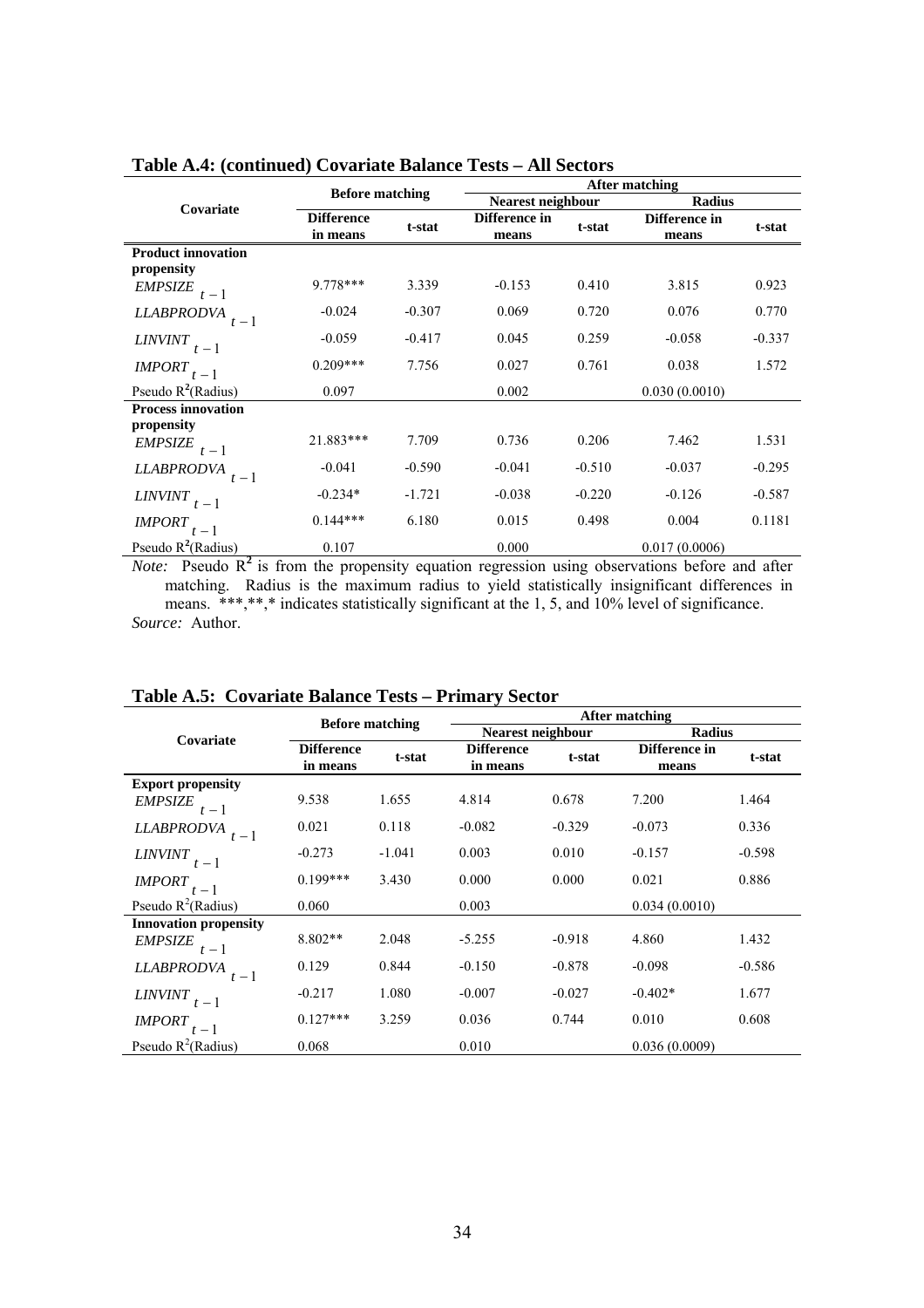|                                         | <b>Before matching</b>        |          | <b>After matching</b>         |          |                        |          |  |
|-----------------------------------------|-------------------------------|----------|-------------------------------|----------|------------------------|----------|--|
| Covariate                               |                               |          | <b>Nearest neighbour</b>      |          | <b>Radius</b>          |          |  |
|                                         | <b>Difference</b><br>in means | t-stat   | <b>Difference</b><br>in means | t-stat   | Difference in<br>means | t-stat   |  |
| <b>Product innovation</b><br>propensity |                               |          |                               |          |                        |          |  |
| <b>EMPSIZE</b><br>$t-1$                 | $11.421*$                     | 1.851    | $-8.997$                      | $-0.800$ | 9.038                  | 1.365    |  |
| <b>LLABPRODVA</b><br>$t-1$              | $-0.099$                      | 0.501    | 0.203                         | 0.685    | 0.033                  | 0.127    |  |
| <b>LINVINT</b><br>$t-1$                 | $-0.369$                      | $-1.410$ | 0.070                         | 0.175    | $-0.045$               | $-0.132$ |  |
| <b>IMPORT</b><br>$t-1$                  | $0.161***$                    | 2.768    | 0.000                         | 0.000    | 0.026                  | 0.887    |  |
| Pseudo $R^2(Radius)$                    | 0.062                         |          | 0.008                         |          | 0.063(0.0032)          |          |  |
| <b>Process innovation</b><br>propensity |                               |          |                               |          |                        |          |  |
| <b>EMPSIZE</b><br>$t-1$                 | 8.700*                        | 1.710    | $-5.096$                      | $-0.726$ | 3.897                  | 0.845    |  |
| <b>LLABPRODVA</b><br>$t-1$              | $0.328*$                      | 1.851    | $-0.154$                      | $-0.726$ | 0.054                  | 0.480    |  |
| <b>LINVINT</b><br>$t-1$                 | $-0.077$                      | $-0.325$ | 0.112                         | 0.311    | 0.086                  | 0.356    |  |
| <i><b>IMPORT</b></i><br>$t-1$           | $0.080*$                      | 1.912    | 0.041                         | 0.814    | 0.024                  | 0.860    |  |
| Pseudo $R^2$                            | 0.072                         |          | 0.0160                        |          | 0.050(0.0029)          |          |  |

**Table A.5: (continued) Covariate Balance Tests – Primary Sector** 

*Note:* Pseudo  $R^2$  is from the propensity equation regression using observations before and after matching. Radius is the maximum radius to yield statistically insignificant differences in means. \*\*\*,\*\*,\* indicates statistically significant at the 1, 5, and 10% level of significance. *Source:* Author.

|                               | <b>Before matching</b>        |          | After matching                |          |                        |          |  |
|-------------------------------|-------------------------------|----------|-------------------------------|----------|------------------------|----------|--|
| Covariate                     |                               |          | Nearest neighbour             |          | <b>Radius</b>          |          |  |
|                               | <b>Difference</b><br>in means | t-stat   | <b>Difference</b><br>in means | t-stat   | Difference in<br>means | t-stat   |  |
| <b>Export propensity</b>      |                               |          |                               |          |                        |          |  |
| <b>EMPSIZE</b><br>$t-1$       | 28.9***                       | 4.927    | 0.000                         | 0.000    | 13.988                 | 1.476    |  |
| <b>LLABPRODVA</b><br>$t-1$    | 0.115                         | 0.798    | 0.054                         | 0.344    | 0.162                  | 0.773    |  |
| <b>LINVINT</b><br>$t-1$       | 0.296                         | 1.043    | 0.029                         | 0.010    | $-0.332$               | $-0.757$ |  |
| <i><b>IMPORT</b></i><br>$t-1$ | $0.422***$                    | 7.766    | 0.000                         | 0.000    | 0.082                  | 1.048    |  |
| Pseudo $R^2(Radius)$          | 0.180                         |          | 0.001                         |          | 0.028(0.0020)          |          |  |
| <b>Innovation propensity</b>  |                               |          |                               |          |                        |          |  |
| <b>EMPSIZE</b><br>$t-1$       | 19.702***                     | 3.561    | $-3.566$                      | $-0.594$ | 5.222                  | 0.583    |  |
| <i>LLABPRODVA</i><br>$t-1$    | $-0.224*$                     | $-1.719$ | 0.141                         | 1.067    | 0.080                  | 0.416    |  |
| <b>LINVINT</b><br>$t-1$       | 0.040                         | 0.155    | 0.076                         | 0.263    | $-0.456$               | $-1.004$ |  |
| <i><b>IMPORT</b></i><br>$t-1$ | $0.127**$                     | 2.515    | 0.042                         | 0.762    | 0.059                  | 0.899    |  |
| Pseudo $R^2$ (Radius)         | 0.044                         |          | 0.005                         |          | 0.014(0.0010)          |          |  |

**Table A.6: Covariate Balance Tests – Manufacturing Sector**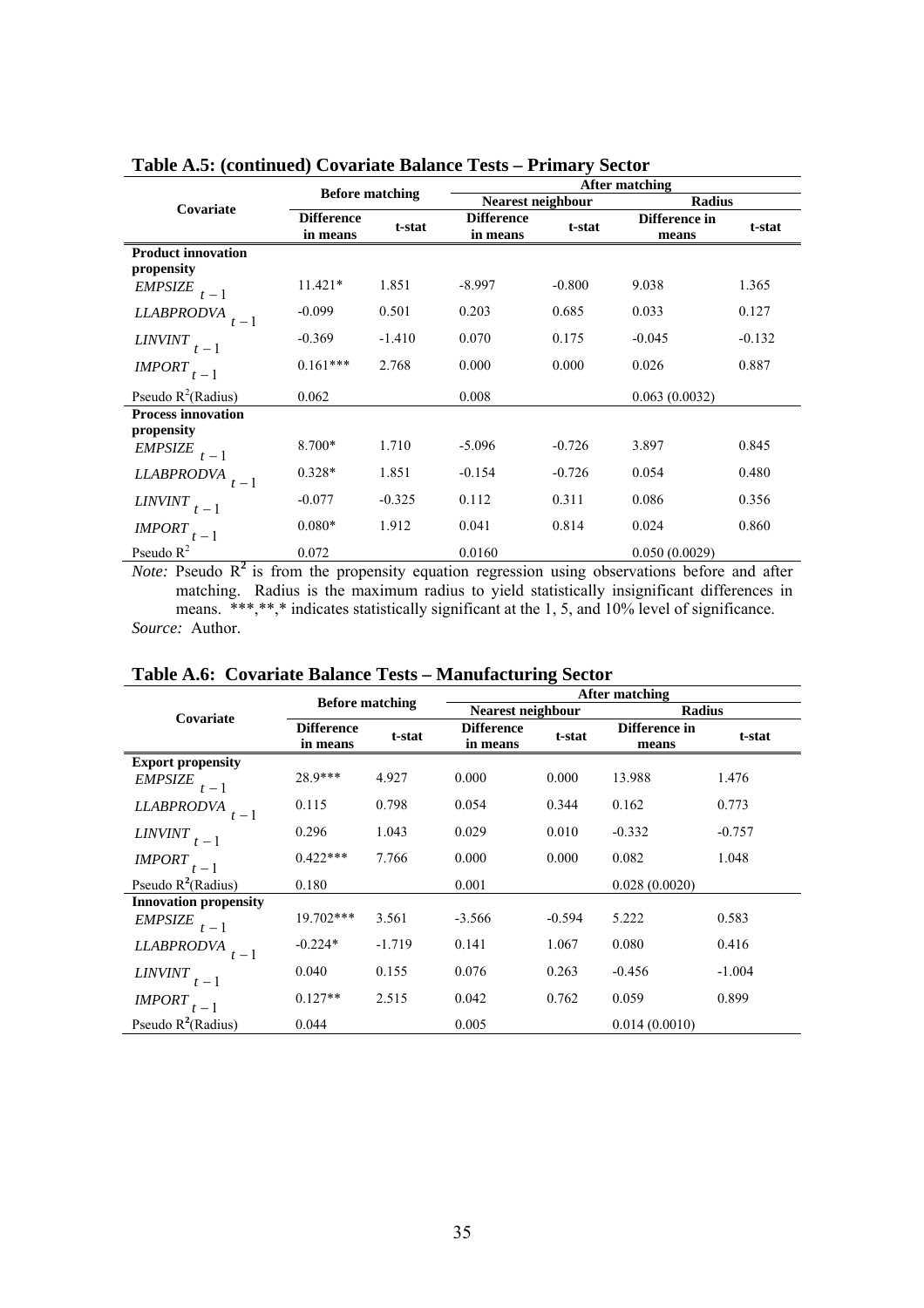|                                         | <b>Before matching</b>        |          | After matching                |          |                        |          |  |
|-----------------------------------------|-------------------------------|----------|-------------------------------|----------|------------------------|----------|--|
| Covariate                               |                               |          | <b>Nearest neighbour</b>      |          | Radius                 |          |  |
|                                         | <b>Difference</b><br>in means | t-stat   | <b>Difference</b><br>in means | t-stat   | Difference in<br>means | t-stat   |  |
| <b>Product innovation</b><br>propensity |                               |          |                               |          |                        |          |  |
| <b>EMPSIZE</b><br>$t-1$                 | 18.518***                     | 2.624    | $-5.890$                      | $-0.695$ | $-2.922$               | $-0.189$ |  |
| <b>LLABPRODVA</b><br>$t-1$              | $-0.227$                      | $-1.285$ | $0.489**$                     | 2.393    | 0.531                  | 1.584    |  |
| <b>LINVINT</b><br>$t-1$                 | 0.424                         | 1.261    | 0.370                         | 0.967    | $-0.034$               | 0.051    |  |
| <b>IMPORT</b><br>$t-1$                  | $0.174***$                    | 2.655    | $-0.041$                      | 0.509    | 0.021                  | 0.143    |  |
| Pseudo $R^2$ (Radius)                   | 0.058                         |          | 0.039                         |          | 0.080(0.0008)          |          |  |
| <b>Process innovation</b>               |                               |          |                               |          |                        |          |  |
| propensity                              |                               |          |                               |          |                        |          |  |
| <b>EMPSIZE</b><br>$t-1$                 | 23.330***                     | 3.689    | $-10.580$                     | $-1.503$ | 3.762                  | 0.57     |  |
| <b>LLABPRODVA</b><br>$t-1$              | $-0.166$                      | $-1.102$ | 0.009                         | 0.055    | 0.047                  | 0.356    |  |
| <i><b>LINVINT</b></i><br>$t-1$          | $-0.176$                      | $-0.575$ | 0.036                         | 0.100    | $-0.427$               | $-1.353$ |  |
| <b>IMPORT</b><br>$t-1$                  | $0.174***$                    | 2.957    | 0.040                         | 0.587    | 0.068                  | 1.152    |  |
| Pseudo $R^2$ (Radius)                   | 0.074                         |          | 0.012                         |          | 0.032(0.0060)          |          |  |

**Table A.6: (continued) Covariate Balance Tests – Manufacturing Sector** 

*Note:* Pseudo  $R^2$  is from the propensity equation regression using observations before and after matching. Radius is the maximum radius to yield statistically insignificant differences in means. \*\*\*,\*\*,\* indicates statistically significant at the 1, 5, and 10% level of significance. *Source:* Author.

|                               | <b>Before matching</b>        |          | After matching                |          |                        |          |
|-------------------------------|-------------------------------|----------|-------------------------------|----------|------------------------|----------|
| Covariate                     |                               |          | Nearest neighbour             |          | <b>Radius</b>          |          |
|                               | <b>Difference</b><br>in means | t-stat   | <b>Difference</b><br>in means | t-stat   | Difference in<br>means | t-stat   |
| <b>Export propensity</b>      |                               |          |                               |          |                        |          |
| <i>EMPSIZE</i><br>$t-1$       | $18.165***$                   | 3.978    | 3.525                         | 0.578    | 7.719                  | 1.034    |
| <b>LLABPRODVA</b><br>$t-1$    | $0.265**$                     | 2.530    | 0.085                         | 0.666    | 0.106                  | 0.515    |
| <i>LINVINT</i><br>$t-1$       | 0.167                         | 0.764    | $-0.317$                      | $-1.046$ | $-0.668$               | $-1.415$ |
| <i><b>IMPORT</b></i><br>$t-1$ | $0.482***$                    | 11.229   | 0.014                         | 0.241    | 0.134                  | 1.491    |
| Pseudo $R^2(Radius)$          | 0.248                         |          | 0.012                         |          | 0.088(0.0004)          |          |
| <b>Innovation propensity</b>  |                               |          |                               |          |                        |          |
| <b>EMPSIZE</b><br>$t-1$       | $10.099***$                   | 3.347    | 0.091                         | 0.026    | 0.714                  | 0.159    |
| <b>LLABPRODVA</b><br>$t-1$    | $-0.045$                      | $-0.614$ | 0.042                         | 0.514    | 0.066                  | 0.634    |
| <b>LINVINT</b><br>$t-1$       | $-0.164$                      | $-1.125$ | 0.125                         | 0.717    | $-0.074$               | $-0.362$ |
| <i>IMPORT</i><br>$t-1$        | $0.119***$                    | 4.946    | 0.030                         | 1.033    | 0.049                  | 1.646    |
| Pseudo $R^2$ (Radius)         | 0.058                         |          | 0.005                         |          | 0.020(0.0022)          |          |

**Table A.7: Covariate Balance Tests – Services Sector**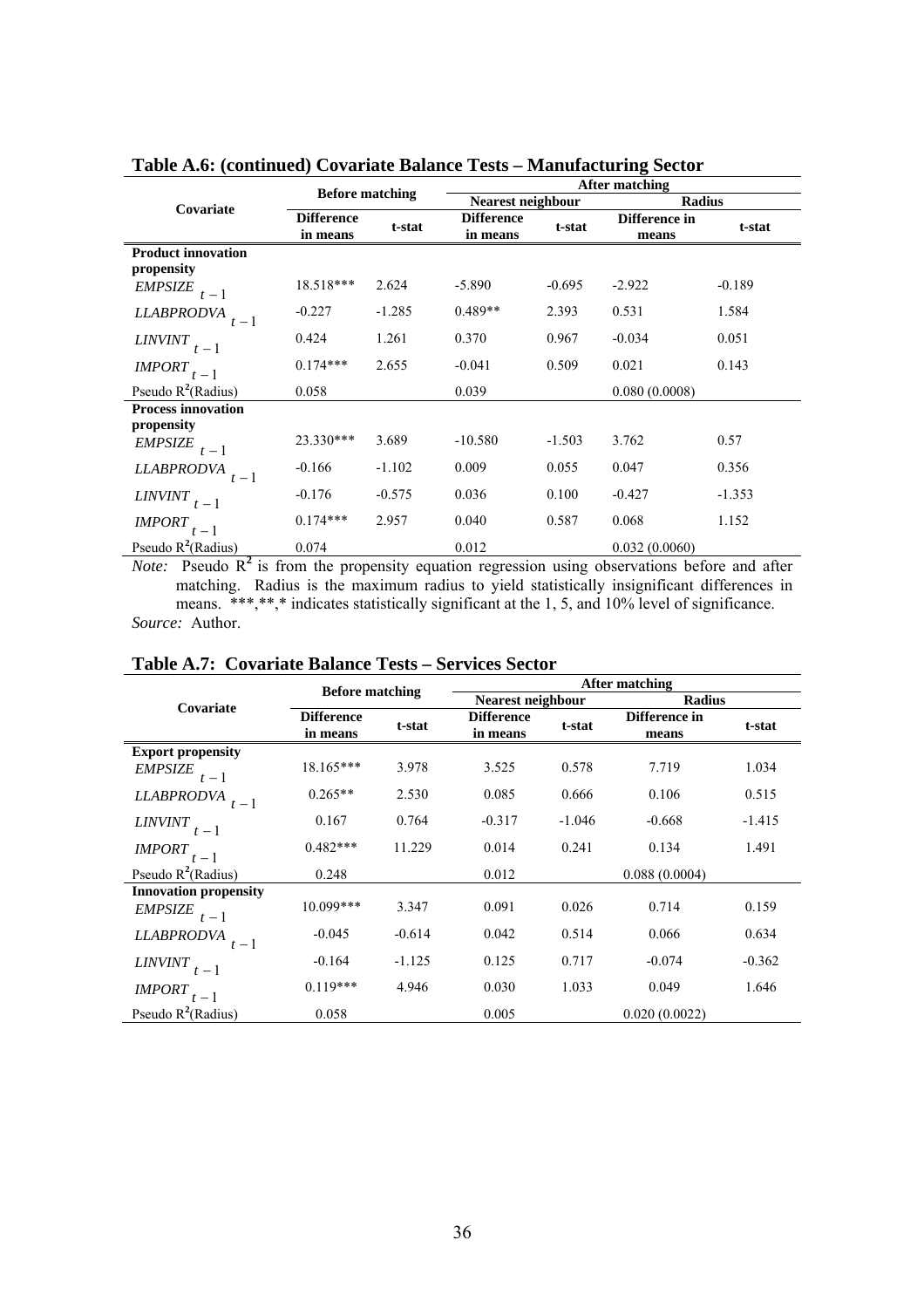|                                         | <b>Before matching</b>        |          | After matching                |          |                        |          |
|-----------------------------------------|-------------------------------|----------|-------------------------------|----------|------------------------|----------|
| Covariate                               |                               |          | <b>Nearest neighbour</b>      |          | <b>Radius</b>          |          |
|                                         | <b>Difference</b><br>in means | t-stat   | <b>Difference</b><br>in means | t-stat   | Difference in<br>means | t-stat   |
| <b>Product innovation</b><br>propensity |                               |          |                               |          |                        |          |
| <b>EMPSIZE</b><br>$t-1$                 | 1.323                         | 0.361    | 0.131                         | 0.029    | $-0.450$               | $-0.084$ |
| <b>LLABPRODVA</b><br>$t-1$              | $-0.001$                      | $-0.014$ | $-0.170$                      | $-1.479$ | 0.037                  | 0.305    |
| <i>LINVINT</i><br>$t-1$                 | $-0.110$                      | $-0.603$ | 0.011                         | 0.048    | $-0.239$               | $-0.951$ |
| <i><b>IMPORT</b></i><br>$t-1$           | $0.193***$                    | 5.736    | 0.033                         | 0.746    | 0.060                  | 1.561    |
| Pseudo $R^2(Radius)$                    | 0.086                         |          | 0.008                         |          | 0.033(0.0027)          |          |
| <b>Process innovation</b>               |                               |          |                               |          |                        |          |
| propensity                              |                               |          |                               |          |                        |          |
| EMPSIZE $t-1$                           | 20.895***                     | 5.454    | 0.827                         | 0.173    | 7.820                  | 0.100    |
| <b>LLABPRODVA</b><br>$t-1$              | $-0.132$                      | $-1.514$ | $-0.062$                      | $-0.591$ | $-0.240$               | $-1.479$ |
| <b>LINVINT</b><br>$t-1$                 | $-0.274$                      | $-1.455$ | $-0.117$                      | $-0.504$ | $-0.207$               | $-0.532$ |
| <i><b>IMPORT</b></i><br>$t-1$           | $0.120***$                    | 3.974    | 0.013                         | 0.343    | $-0.016$               | $-0.310$ |
| Pseudo $R^2$ (Radius)                   | 0.103                         |          | 0.002                         |          | 0.028(0.0020)          |          |

### **Table A.7: (continued) Covariate Balance Tests – Services Sector**

*Note:* Pseudo  $R^2$  is from the propensity equation regression using observations before and after matching. Radius is the maximum radius to yield statistically insignificant differences in means. \*\*\*,\*\*,\* indicates statistically significant at the 1, 5, and 10% level of significance. *Source:* Author.

| Table A.8: Average Treatment Effects of <i>Innovation</i> on $Pr[Expert_t]$ and <i>Export</i> <sub>n</sub> |  |  |
|------------------------------------------------------------------------------------------------------------|--|--|
| - Manufacturing and Resources                                                                              |  |  |

| <b>Manufactul ing and Resources</b><br><b>Average Treatment Effects on the Treated by Matching Method</b> |                  |           |               |           |  |  |
|-----------------------------------------------------------------------------------------------------------|------------------|-----------|---------------|-----------|--|--|
| <b>Outcome: Export</b>                                                                                    | Nearest neighbor |           | <b>Radius</b> |           |  |  |
| <b>Treatment: Innovation</b>                                                                              | ATT              | <b>SE</b> | <b>ATT</b>    | <b>SE</b> |  |  |
| $Pr[Expert_{t}]$                                                                                          |                  |           |               |           |  |  |
| Innovation type                                                                                           |                  |           |               |           |  |  |
| Product                                                                                                   | 0.103            | 0.069     | 0.105         | 0.064     |  |  |
|                                                                                                           | (116/116)        |           | (63/128)      |           |  |  |
| Process                                                                                                   | $0.104*$         | 0.056     | $0.133**$     | 0.054     |  |  |
|                                                                                                           | (173/173)        |           | (89/184)      |           |  |  |
| Product/process                                                                                           | $0.109**$        | 0.047     | 0.000         | 0.049     |  |  |
|                                                                                                           | (258/258)        |           | (102/178)     |           |  |  |
| $Pr[Expert_{t+1}]$                                                                                        |                  |           |               |           |  |  |
| Innovation type                                                                                           |                  |           |               |           |  |  |
| Product                                                                                                   | 0.119            | 0.133     | $0.165*$      | 0.085     |  |  |
|                                                                                                           | (48/49)          |           | (27/49)       |           |  |  |
| Process                                                                                                   | 0.099            | 0.102     | $0.144*$      | 0.075     |  |  |
|                                                                                                           | (88/82)          |           | (44/83)       |           |  |  |
| Product/process                                                                                           | 0.086            | 0.092     | 0.078         | 0.083     |  |  |
|                                                                                                           | (123/116)        |           | (43/65)       |           |  |  |
|                                                                                                           |                  |           |               |           |  |  |

*Note:* \*\*\*,\*\*,\* indicates statistically significant at the 1, 5, and 10% level of significance. *Source:* Author.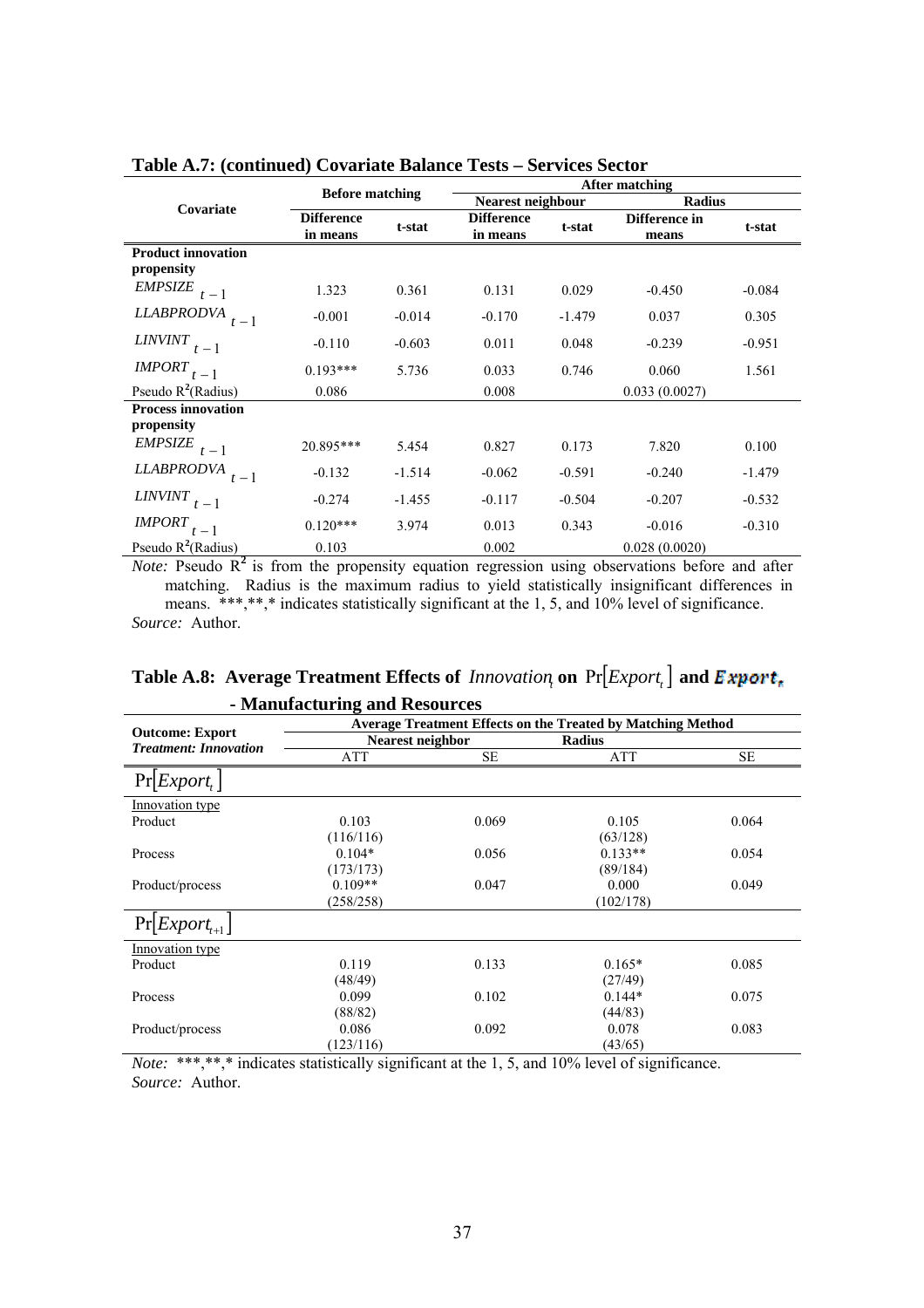| No.     | Author(s)                                                   | <b>Title</b>                                                                                                                                                     | Year               |
|---------|-------------------------------------------------------------|------------------------------------------------------------------------------------------------------------------------------------------------------------------|--------------------|
| 2012-08 | Alfons<br>PALANGKARAYA                                      | The Link between Innovation and Export: Evidence<br>from Australia's Small and Medium Enterprises                                                                | June<br>2012       |
| 2012-07 | Chin Hee HAHN and<br>Chang-Gyun PARK                        | Direction of Causality in Innovation-Exporting<br>Linkage: Evidence on Korean Manufacturing                                                                      | June<br>2012       |
| 2012-06 | Keiko ITO                                                   | Source of Learning-by-Exporting Effects: Does<br><b>Exporting Promote Innovation?</b>                                                                            | June<br>2012       |
| 2012-05 | Rafaelita M. ALDABA                                         | Trade Reforms, Competition, and Innovation in the<br>Philippines                                                                                                 | June<br>2012       |
| 2012-04 | Toshiyuki MATSUURA<br>and Kazunobu<br><b>HAYAKAWA</b>       | The Role of Trade Costs in FDI Strategy of<br>Heterogeneous Firms: Evidence from Japanese Firm-<br>level Data                                                    | June<br>2012       |
| 2012-03 | Kazunobu HAYAKAWA,<br>Fukunari KIMURA, and<br>Hyun-Hoon Lee | How Does Country Risk Matter for Foreign Direct<br>Investment?                                                                                                   | Feb<br>2012        |
| 2012-02 | Ikumo ISONO, Satoru<br>KUMAGAI, Fukunari<br><b>KIMURA</b>   | Agglomeration and Dispersion in China and ASEAN:<br>a Geographical Simulation Analysis                                                                           | Jan<br>2012        |
| 2012-01 | Mitsuyo ANDO<br>and Fukunari KIMURA                         | How Did the Japanese Exports Respond to Two<br>Crises in the International Production Network?:<br>The Global Financial Crisis and the East Japan<br>Earthquake  | Jan<br>2012        |
| 2011-10 | Tomohiro MACHIKITA<br>and Yasushi UEKI                      | Interactive Learning-driven Innovation in<br><b>Upstream-Downstream Relations:</b><br>Evidence from Mutual Exchanges of Engineers in<br>Developing Economies     | Dec<br>2011        |
| 2011-09 | Joseph D. ALBA, Wai-<br>Mun CHIA, and<br>Donghyun PARK      | Foreign Output Shocks and Monetary Policy<br>Regimes in Small Open Economies:<br>A DSGE Evaluation of East Asia                                                  | Dec<br>2011        |
| 2011-08 | Tomohiro MACHIKITA<br>and Yasushi UEKI                      | Impacts of Incoming Knowledge on Product<br>Innovation: Econometric Case Studies of Technology<br>Transfer of Auto-related Industries in Developing<br>Economies | <b>Nov</b><br>2011 |
| 2011-07 | Yanrui WU                                                   | Gas Market Integration:<br>Global Trends and Implications for the EAS Region                                                                                     | <b>Nov</b><br>2011 |
| 2011-06 | Philip Andrews-SPEED                                        | Energy Market Integration in East Asia:<br>A Regional Public Goods Approach                                                                                      | <b>Nov</b><br>2011 |

# **ERIA Discussion Paper Series**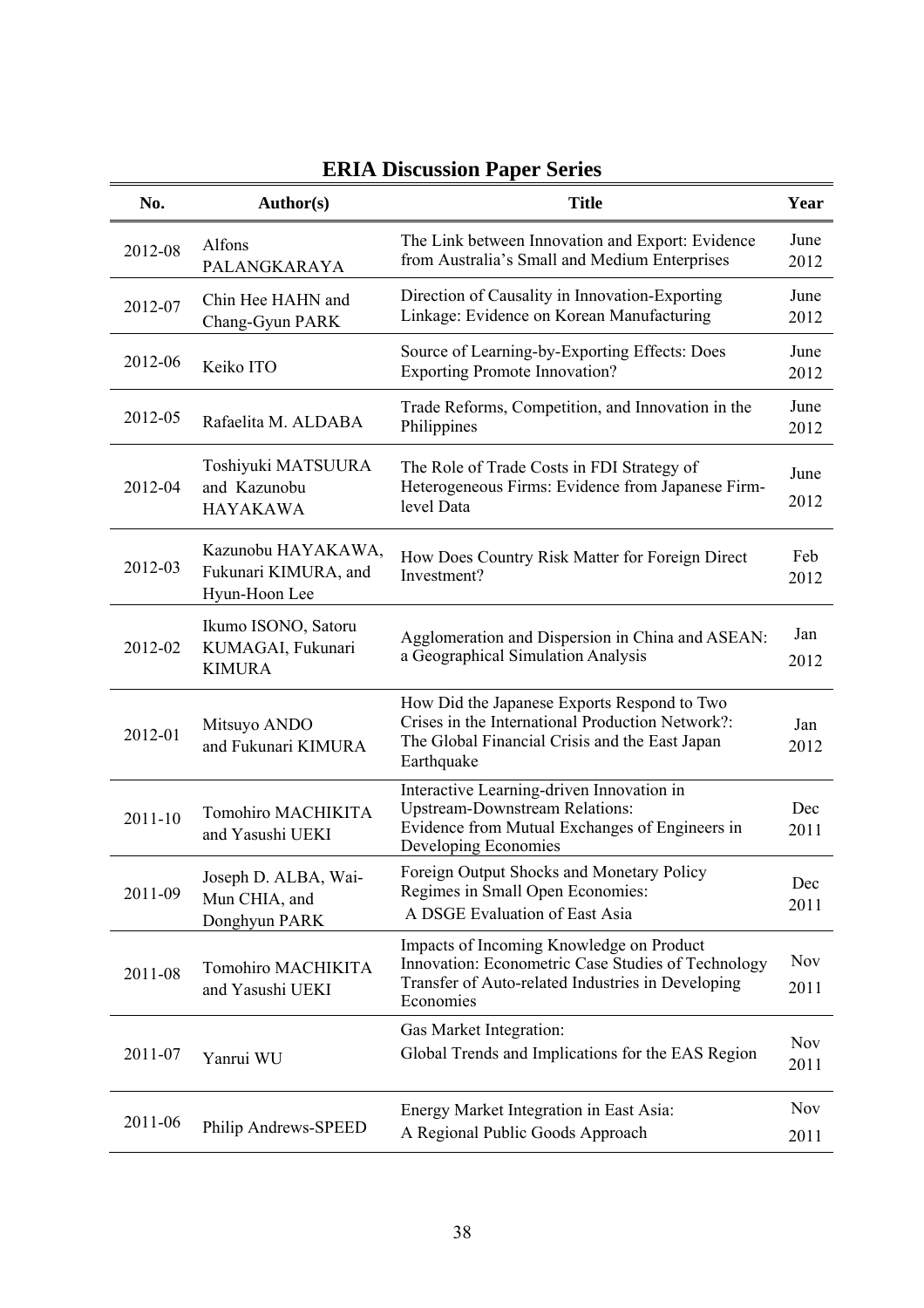| 2011-05 | Yu SHENG,<br>Xunpeng SHI                                                         | <b>Energy Market Integration and Economic</b><br>Convergence:<br>Implications for East Asia                                 | Oct<br>2011  |
|---------|----------------------------------------------------------------------------------|-----------------------------------------------------------------------------------------------------------------------------|--------------|
| 2011-04 | Sang-Hyop LEE, Andrew<br>MASON, and Donghyun<br><b>PARK</b>                      | Why Does Population Aging Matter So Much for<br>Asia?<br>Population Aging, Economic Security and<br>Economic Growth in Asia | Aug<br>2011  |
| 2011-03 | Xunpeng SHI,<br>Shinichi GOTO                                                    | Harmonizing Biodiesel Fuel Standards in East Asia:<br>Current Status, Challenges and the Way Forward                        | May<br>2011  |
| 2011-02 | Hikari ISHIDO                                                                    | Liberalization of Trade in Services under ASEAN+n:<br>A Mapping Exercise                                                    | May<br>2011  |
| 2011-01 | Kuo-I CHANG,<br>Kazunobu HAYAKAWA<br>Toshiyuki MATSUURA                          | Location Choice of Multinational Enterprises in<br>China: Comparison between Japan and Taiwan                               | Mar<br>2011  |
| 2010-11 | Charles HARVIE,<br>Dionisius NARJOKO,<br>Sothea OUM                              | Firm Characteristic Determinants of SME<br>Participation in Production Networks                                             | Oct<br>2010  |
| 2010-10 | Mitsuyo ANDO                                                                     | Machinery Trade in East Asia, and the Global<br><b>Financial Crisis</b>                                                     | Oct<br>2010  |
| 2010-09 | Fukunari KIMURA<br>Ayako OBASHI                                                  | <b>International Production Networks in Machinery</b><br>Industries: Structure and Its Evolution                            | Sep<br>2010  |
| 2010-08 | Tomohiro MACHIKITA,<br>Shoichi MIYAHARA,<br>Masatsugu TSUJI, and<br>Yasushi UEKI | Detecting Effective Knowledge Sources in Product<br>Innovation: Evidence from Local Firms and<br>MNCs/JVs in Southeast Asia | Aug<br>2010  |
| 2010-07 | Tomohiro MACHIKITA,<br>Masatsugu TSUJI, and<br>Yasushi UEKI                      | How ICTs Raise Manufacturing Performance: Firm-<br>level Evidence in Southeast Asia                                         | Aug<br>2010  |
| 2010-06 | Xunpeng SHI                                                                      | Carbon Footprint Labeling Activities in the East Asia<br>Summit Region: Spillover Effects to Less Developed<br>Countries    | July<br>2010 |
| 2010-05 | Kazunobu HAYAKAWA,<br>Fukunari KIMURA, and<br>Tomohiro MACHIKITA                 | Firm-level Analysis of Globalization: A Survey of<br>the Eight Literatures                                                  | Mar<br>2010  |
| 2010-04 | Tomohiro MACHIKITA<br>and Yasushi UEKI                                           | The Impacts of Face-to-face and Frequent<br>Interactions on Innovation:<br><b>Upstream-Downstream Relations</b>             | Feb<br>2010  |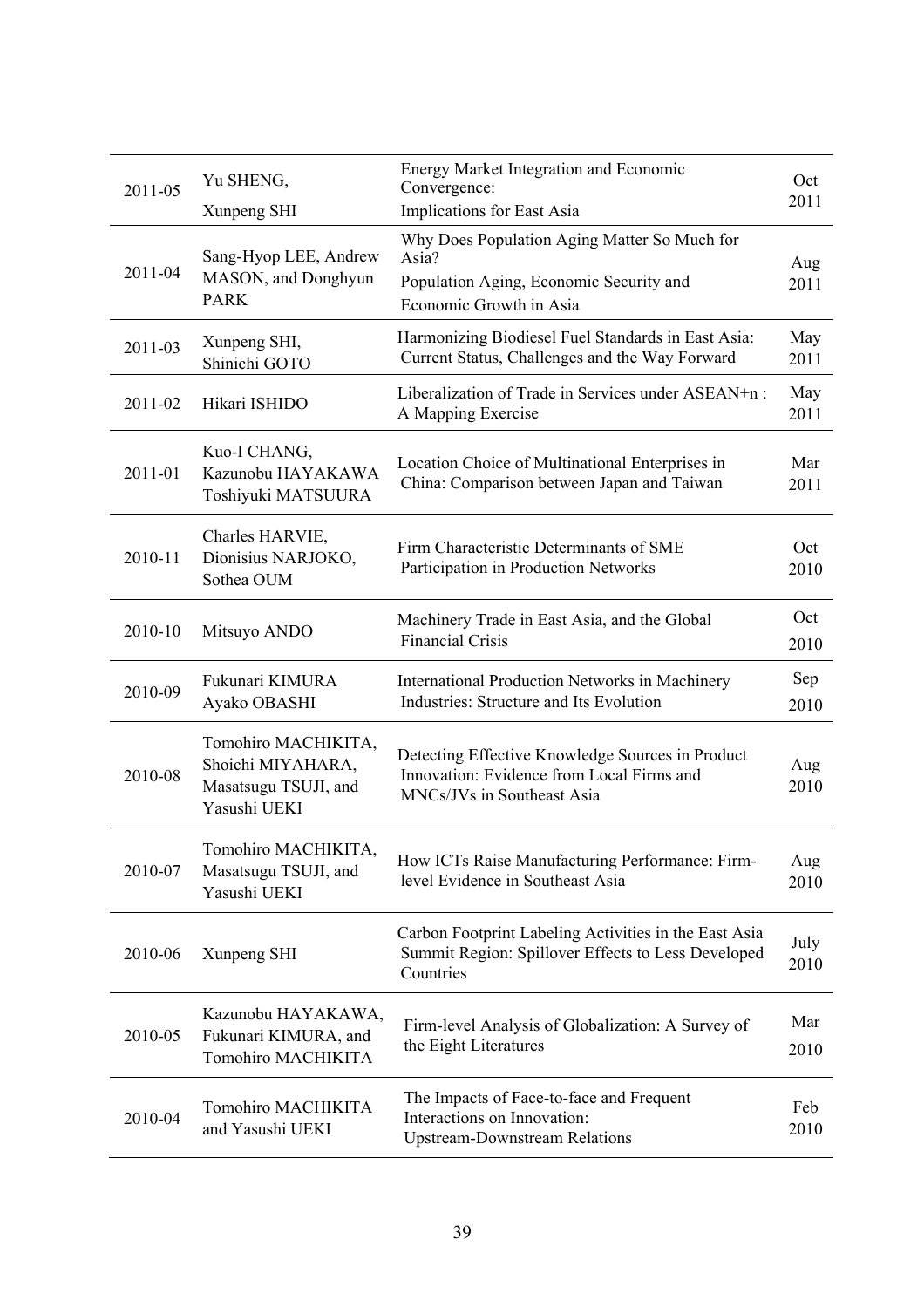| 2010-03 | Tomohiro MACHIKITA<br>and Yasushi UEKI                                          | Innovation in Linked and Non-linked Firms:<br>Effects of Variety of Linkages in East Asia                                | Feb<br>2010        |
|---------|---------------------------------------------------------------------------------|--------------------------------------------------------------------------------------------------------------------------|--------------------|
| 2010-02 | Tomohiro MACHIKITA<br>and Yasushi UEKI                                          | Search-theoretic Approach to Securing New<br>Suppliers: Impacts of Geographic Proximity for<br>Importer and Non-importer | Feb<br>2010        |
| 2010-01 | Tomohiro MACHIKITA<br>and Yasushi UEKI                                          | Spatial Architecture of the Production Networks in<br>Southeast Asia:<br>Empirical Evidence from Firm-level Data         | Feb<br>2010        |
| 2009-23 | Dionisius NARJOKO                                                               | Foreign Presence Spillovers and Firms' Export<br>Response:<br>Evidence from the Indonesian Manufacturing                 | <b>Nov</b><br>2009 |
| 2009-22 | Kazunobu HAYAKAWA,<br>Daisuke HIRATSUKA,<br>Kohei SHIINO, and<br>Seiya SUKEGAWA | Who Uses Free Trade Agreements?                                                                                          | <b>Nov</b><br>2009 |
| 2009-21 | Ayako OBASHI                                                                    | Resiliency of Production Networks in Asia:<br>Evidence from the Asian Crisis                                             | Oct<br>2009        |
| 2009-20 | Mitsuyo ANDO and<br>Fukunari KIMURA                                             | Fragmentation in East Asia: Further Evidence                                                                             | Oct<br>2009        |
| 2009-19 | Xunpeng SHI                                                                     | The Prospects for Coal:<br>Global Experience and Implications for Energy<br>Policy                                       | Sept<br>2009       |
| 2009-18 | Sothea OUM                                                                      | Income Distribution and Poverty in a CGE<br>Framework: A Proposed Methodology                                            | Jun<br>2009        |
| 2009-17 | Erlinda M. MEDALLA<br>and Jenny BALBOA                                          | <b>ASEAN Rules of Origin:</b><br>Lessons and Recommendations for the Best Practice                                       | Jun<br>2009        |
| 2009-16 | Masami ISHIDA                                                                   | Special Economic Zones and Economic Corridors                                                                            | Jun<br>2009        |
| 2009-15 | Toshihiro KUDO                                                                  | Border Area Development in the GMS:<br>Turning the Periphery into the Center of Growth                                   | May<br>2009        |
| 2009-14 | Claire HOLLWEG and<br>Marn-Heong WONG                                           | Measuring Regulatory Restrictions in Logistics<br>Services                                                               | Apr<br>2009        |
| 2009-13 | Loreli C. De DIOS                                                               | Business View on Trade Facilitation                                                                                      | Apr<br>2009        |
| 2009-12 | Patricia SOURDIN and<br>Richard POMFRET                                         | Monitoring Trade Costs in Southeast Asia                                                                                 | Apr<br>2009        |